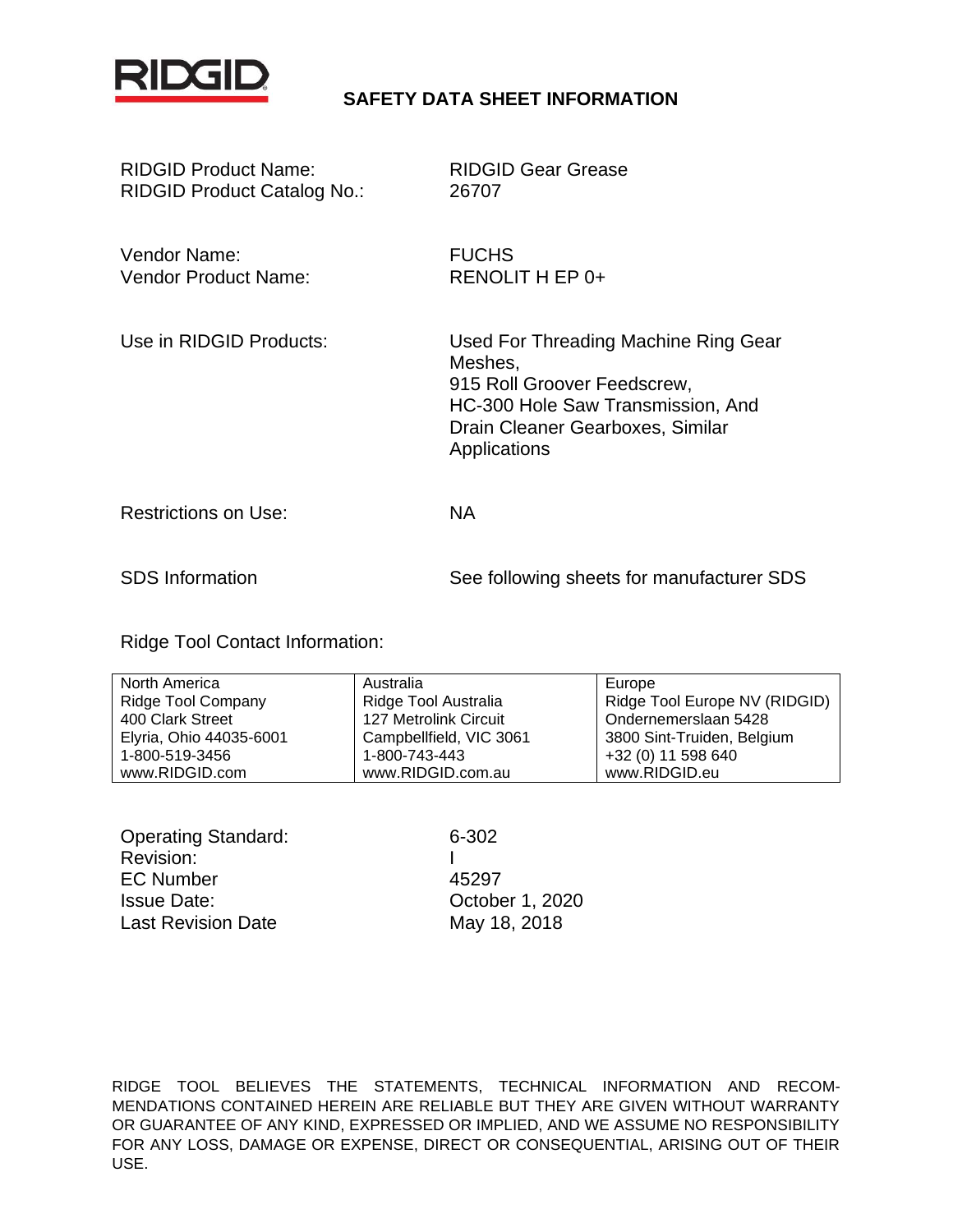

# **SAFETY DATA SHEET**

# **1. Identification**

| <b>Product name</b>           | RENOLIT H EP 0+     |
|-------------------------------|---------------------|
| Other means of identification | No data available.  |
| Recommended use:              | Lubricating grease  |
| <b>Restrictions on use:</b>   | Industrial use only |

## **Manufacturer/Importer/Supplier/Distributor Information**

#### **Manufacturer**

| Company Name:                     | Fuchs Lubricants Co.                   |
|-----------------------------------|----------------------------------------|
| Address:                          | 17050 Lathrop Avenue                   |
|                                   | Harvey, Illinois 60426                 |
| Telephone:                        | 708-333-8900                           |
| Fax:                              | 708-333-9180                           |
|                                   |                                        |
| <b>Contact Person:</b><br>E-mail: | <b>EHS Department</b><br>sds@fuchs.com |

**Emergency telephone number:** 708-333-8900 (Bus. hrs) 800-255-3924 (24 hrs)

# **2. Hazard(s) identification**

**Hazard Classification**

Not classified as hazardous under GHS

# **Label Elements**

| <b>Hazard Symbol:</b>              | No symbol       |
|------------------------------------|-----------------|
| Signal Word:                       | No signal word. |
| <b>Hazard Statement:</b>           | Not applicable  |
| <b>Precautionary</b><br>Statements | Not applicable  |

None.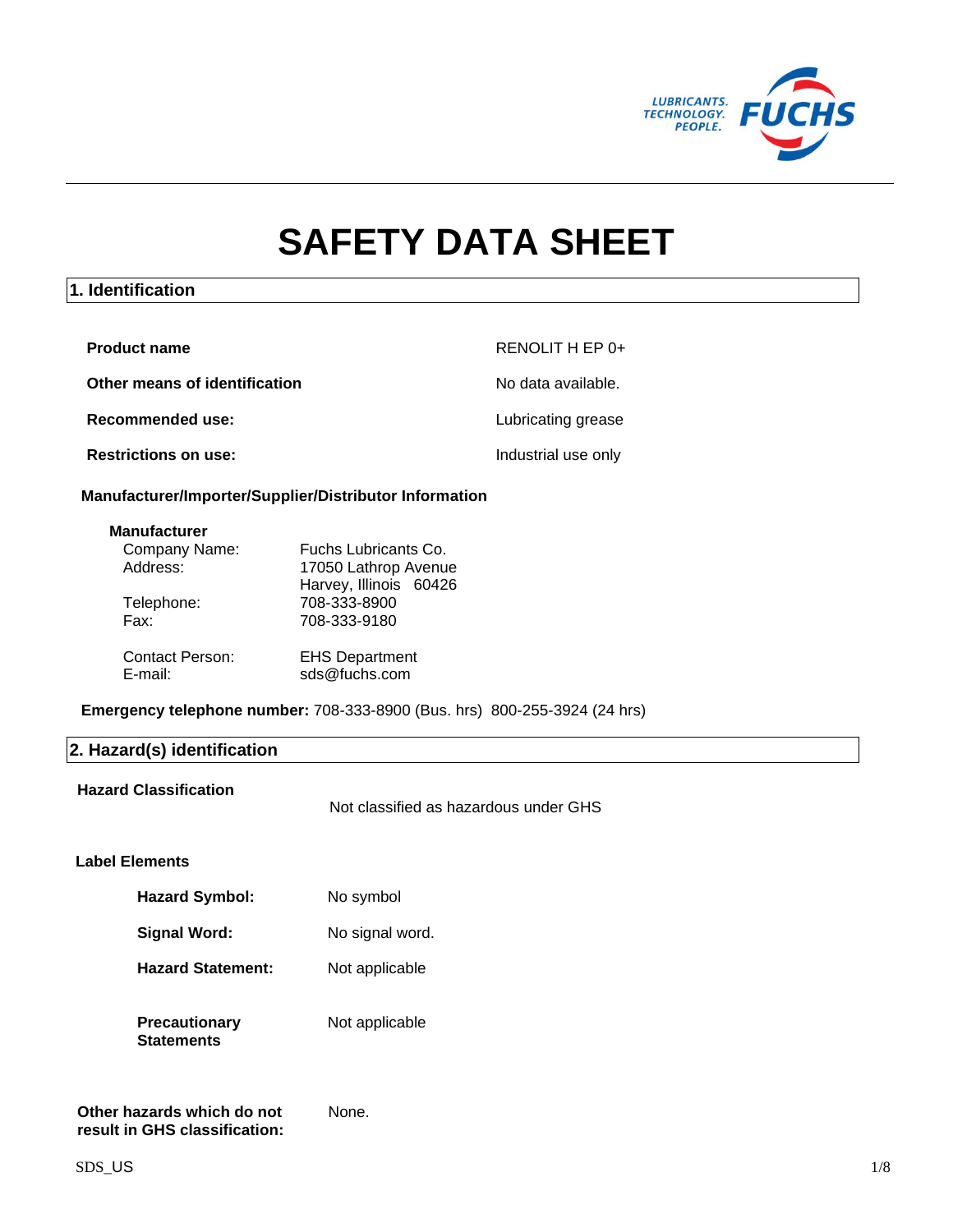

# **3. Composition/information on ingredients**

## **Hazardous Component(s):**

| <b>Chemical name</b> | CAS-No.       | Concentration |
|----------------------|---------------|---------------|
| Mineral oil          | Confidential  | $100\%$<br>50 |
| Molybdenum compound  | .Confidential | $5\%$         |

Specific chemical identities and/or exact percentages have been withheld as trade secrets.

| 4. First-aid measures                                         |                                                                                                                                             |  |
|---------------------------------------------------------------|---------------------------------------------------------------------------------------------------------------------------------------------|--|
| Ingestion:                                                    | Rinse mouth thoroughly. Call a POISON CENTER/doctor if you feel unwell.<br>Do NOT induce vomiting.                                          |  |
| Inhalation:                                                   | Move to fresh air. Call a POISON CENTER/doctor if you feel unwell.                                                                          |  |
| <b>Skin Contact:</b>                                          | Remove contaminated clothing and shoes. Wash contact areas with soap<br>and water. If skin irritation occurs: Get medical advice/attention. |  |
| Eye contact:                                                  | Flush thoroughly with water. If irritation occurs, get medical assistance.<br>Continue to rinse for at least 15 minutes.                    |  |
| Most important symptoms/effects, acute and delayed            |                                                                                                                                             |  |
| <b>Symptoms:</b>                                              | No data available.                                                                                                                          |  |
|                                                               | Indication of immediate medical attention and special treatment needed                                                                      |  |
| <b>Treatment:</b>                                             | Get medical attention if symptoms occur.                                                                                                    |  |
| 5. Fire-fighting measures                                     |                                                                                                                                             |  |
| <b>General Fire Hazards:</b>                                  | No unusual fire or explosion hazards noted.                                                                                                 |  |
| Suitable (and unsuitable) extinguishing media                 |                                                                                                                                             |  |
| <b>Suitable extinguishing</b><br>media:                       | Water spray, fog, CO2, dry chemical, or regular foam. Use fire-<br>extinguishing media appropriate for surrounding materials.               |  |
| <b>Unsuitable extinguishing</b><br>media:                     | Do not use water jet as an extinguisher, as this will spread the fire.                                                                      |  |
| Specific hazards arising from<br>the chemical:                | Heat may cause the containers to explode. During fire, gases hazardous to<br>health may be formed.                                          |  |
| Special protective equipment and precautions for firefighters |                                                                                                                                             |  |
| <b>Special fire fighting</b><br>procedures:                   | No data available.                                                                                                                          |  |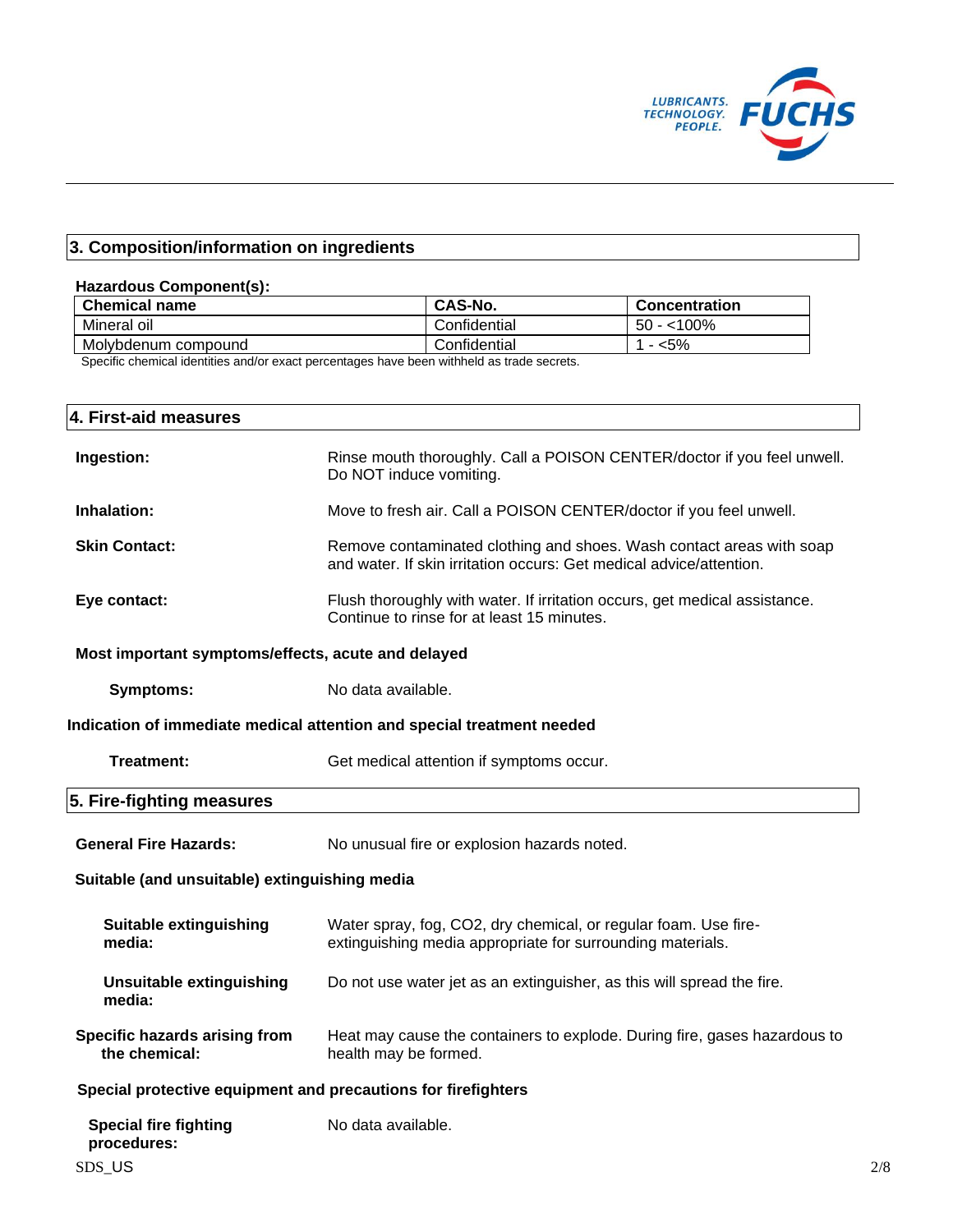

| Special protective equipment<br>for fire-fighters:                                | Firefighters must use standard protective equipment including flame<br>retardant coat, helmet with face shield, gloves, rubber boots, and in<br>enclosed spaces, SCBA.                                                                  |
|-----------------------------------------------------------------------------------|-----------------------------------------------------------------------------------------------------------------------------------------------------------------------------------------------------------------------------------------|
| 6. Accidental release measures                                                    |                                                                                                                                                                                                                                         |
| <b>Personal precautions,</b><br>protective equipment and<br>emergency procedures: | See Section 8 of the SDS for Personal Protective Equipment. Do not touch<br>damaged containers or spilled material unless wearing appropriate<br>protective clothing. Keep unauthorized personnel away. Ensure adequate<br>ventilation. |
| <b>Methods and material for</b><br>containment and cleaning<br>up:                | Absorb with sand or other inert absorbent. Stop the flow of material, if this is<br>without risk.                                                                                                                                       |
| <b>Environmental Precautions:</b>                                                 | Avoid release to the environment. Do not contaminate water sources or<br>sewer. Prevent further leakage or spillage if safe to do so.                                                                                                   |
| 7. Handling and storage                                                           |                                                                                                                                                                                                                                         |
| Precautions for safe handling:                                                    | Observe good industrial hygiene practices. Wear appropriate personal<br>protective equipment. Do not expose to intense heat as product may<br>expand and pressurize container.                                                          |
| Conditions for safe storage,<br>including any<br>incompatibilities:               | Store in original tightly closed container. Avoid contact with oxidizing<br>agents. Store away from incompatible materials.                                                                                                             |

# **8. Exposure controls/personal protection**

#### **Exposure Limits**

| <b>Chemical name</b>                                  | <b>Type</b> | <b>Exposure Limit Values</b> | <b>Source</b>                                                                                 |
|-------------------------------------------------------|-------------|------------------------------|-----------------------------------------------------------------------------------------------|
| Mineral oil - Mist.                                   | PEL         | $5 \text{ mg/m}$ 3           | US. OSHA Table Z-1 Limits for Air<br>Contaminants (29 CFR 1910.1000), as<br>amended (02 2006) |
| Molybdenum compound - Inhalable<br>fraction. - as Mo  | <b>TWA</b>  | $10 \text{ mg/m}$            | US. ACGIH Threshold Limit Values, as<br>amended (03 2012)                                     |
| Molybdenum compound - Respirable<br>fraction. - as Mo | <b>TWA</b>  | $3 \text{ mg/m}$             | US. ACGIH Threshold Limit Values, as<br>amended (03 2012)                                     |
| Molybdenum compound - Total dust. -<br>as Mo          | PEL         | $15 \text{ mg/m}$            | US. OSHA Table Z-1 Limits for Air<br>Contaminants (29 CFR 1910.1000), as<br>amended (02 2006) |

| <b>Protective Measures:</b> | Use personal protective equipment as required. |
|-----------------------------|------------------------------------------------|
|                             |                                                |

**Respiratory Protection:** In case of inadequate ventilation use suitable respirator. Seek advice from supervisor on the company's respiratory protection standards.

**Eye Protection:** Wear safety glasses with side shields (or goggles).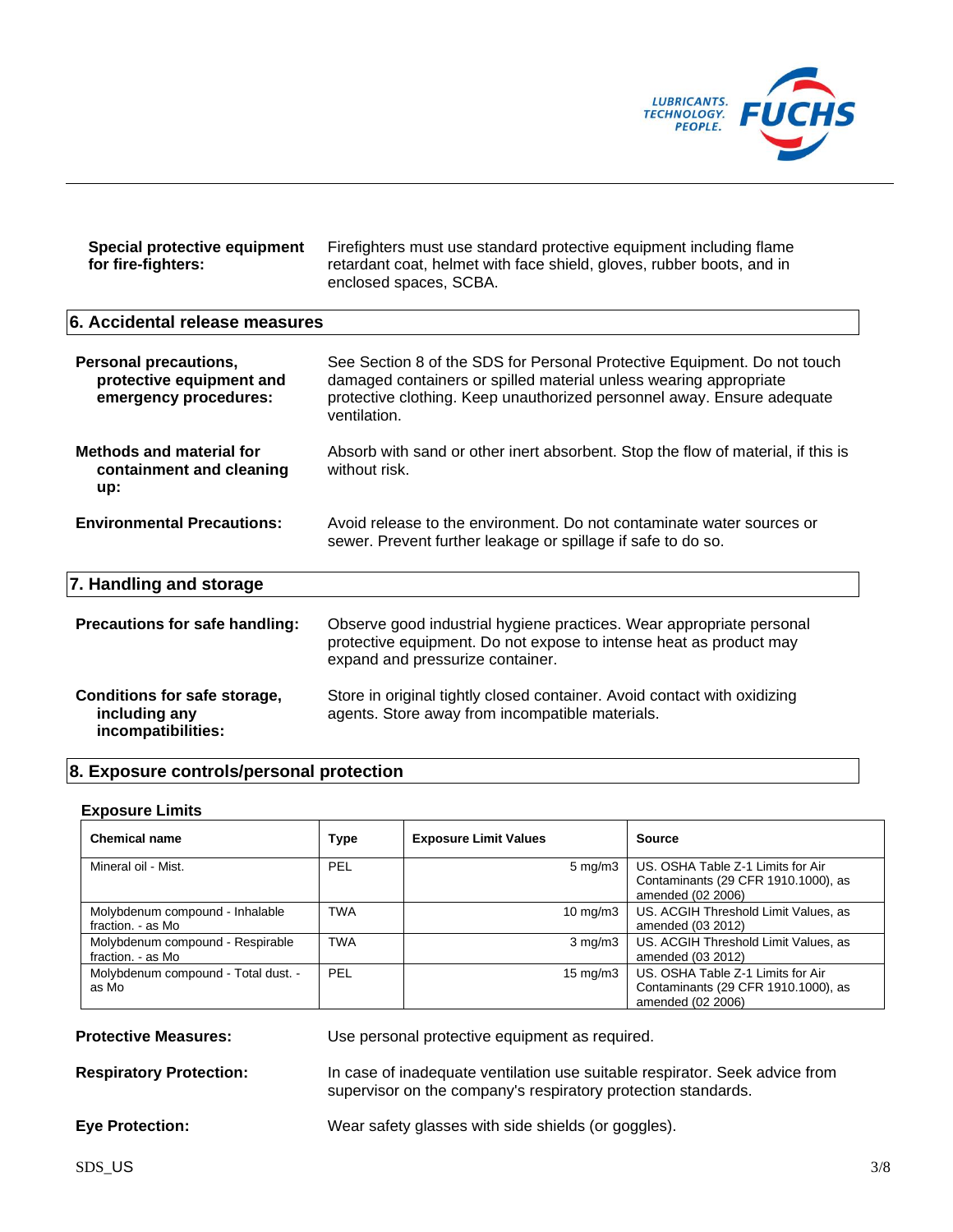

| <b>Skin and Body Protection:</b> | Wear chemical-resistant gloves, footwear, and protective clothing appropriate<br>for the risk of exposure. Contact health and safety professional or manufacturer<br>for specific information.                                                              |
|----------------------------------|-------------------------------------------------------------------------------------------------------------------------------------------------------------------------------------------------------------------------------------------------------------|
| <b>Hygiene measures:</b>         | Always observe good personal hygiene measures, such as washing after<br>handling the material and before eating, drinking, and/or smoking. Routinely<br>wash work clothing to remove contaminants. Discard contaminated footwear<br>that cannot be cleaned. |

# **9. Physical and chemical properties**

| Appearance                                            |                                 |
|-------------------------------------------------------|---------------------------------|
| <b>Physical state:</b>                                | solid                           |
| Form:                                                 | Grease                          |
| Color:                                                | Amber                           |
| Odor:                                                 | Mild petroleum/solvent          |
| Odor threshold:                                       | No data available.              |
| pH:                                                   | No data available.              |
| <b>Melting point/freezing point:</b>                  | No data available.              |
| Initial boiling point and boiling range:              | No data available.              |
| <b>Flash Point:</b>                                   | 204.44 °C (399.99 °F)           |
| <b>Evaporation rate:</b>                              | No data available.              |
| Flammability (solid, gas):                            | No data available.              |
| Upper/lower limit on flammability or explosive limits |                                 |
| Flammability limit - upper (%):                       | No data available.              |
| Flammability limit - lower (%):                       | No data available.              |
| <b>Explosive limit - upper:</b>                       | No data available.              |
| <b>Explosive limit - lower:</b>                       | No data available.              |
| Vapor pressure:                                       | No data available.              |
| Vapor density:                                        | No data available.              |
| <b>Relative density:</b>                              | 0.95                            |
| Solubility(ies)                                       |                                 |
| <b>Solubility in water:</b>                           | Insoluble                       |
| <b>Solubility (other):</b>                            | No data available.              |
| Partition coefficient (n-octanol/water):              | No data available.              |
| Auto-ignition temperature:                            | No data available.              |
| <b>Decomposition temperature:</b>                     | No data available.              |
| <b>Viscosity:</b>                                     | $>$ 22 mm2/s (40 °C, estimated) |

# **10. Stability and reactivity**

**Reactivity:** Not reactive during normal use.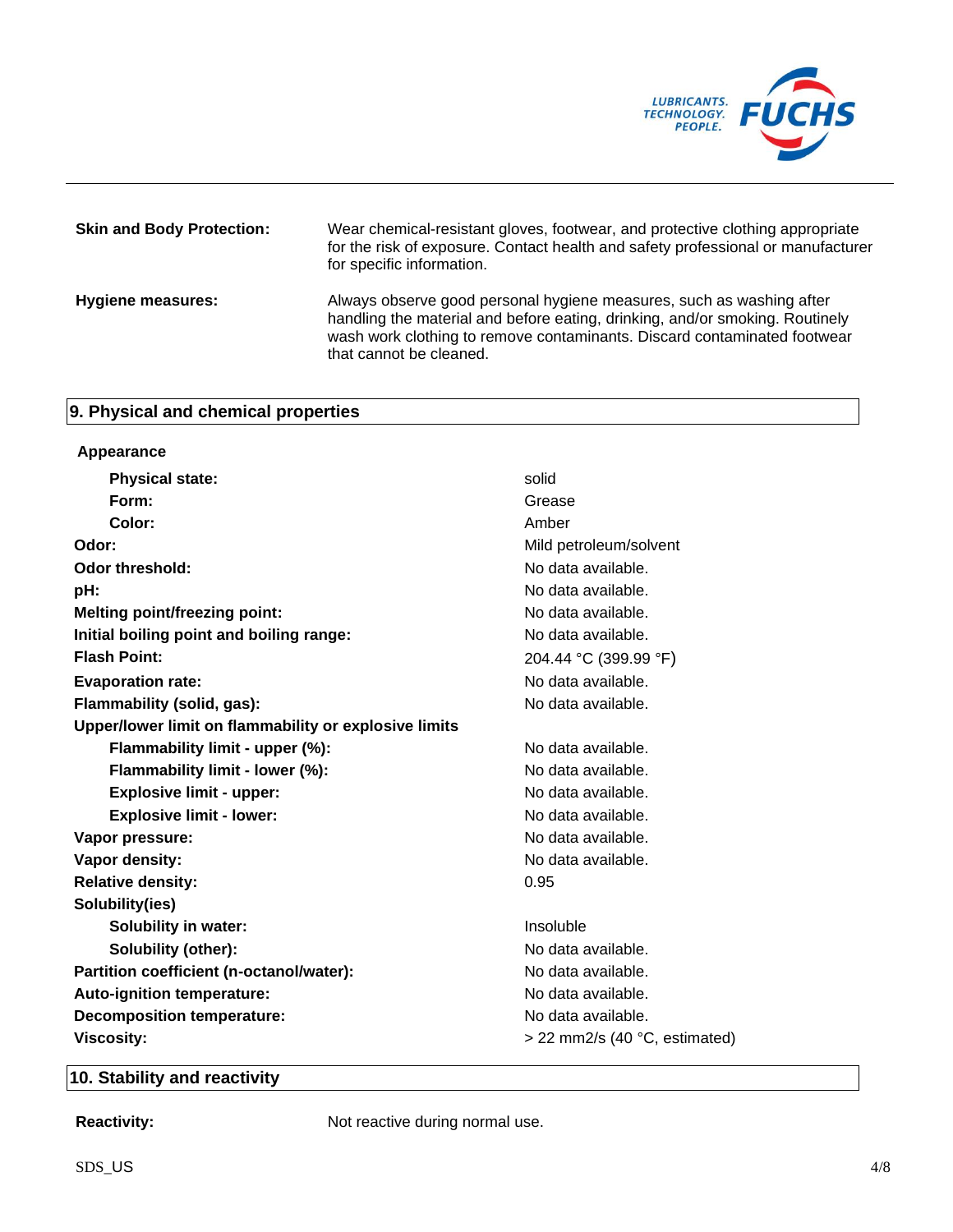

| <b>Chemical Stability:</b>                    | Material is stable under normal conditions.                                                        |
|-----------------------------------------------|----------------------------------------------------------------------------------------------------|
| <b>Possibility of hazardous</b><br>reactions: | None under normal conditions.                                                                      |
| Conditions to avoid:                          | Avoid heat or contamination.                                                                       |
| <b>Incompatible Materials:</b>                | No data available.                                                                                 |
| <b>Hazardous Decomposition</b><br>Products:   | Thermal decomposition or combustion may liberate carbon oxides and<br>other toxic gases or vapors. |

# **11. Toxicological information**

# **Information on likely routes of exposure**<br>**Ingestion:** May be

| Ingestion:                                            | May be ingested by accident. Ingestion may cause irritation and malaise.                           |
|-------------------------------------------------------|----------------------------------------------------------------------------------------------------|
| Inhalation:                                           | None under normal conditions.                                                                      |
| <b>Skin Contact:</b>                                  | Prolonged skin contact may cause redness and irritation.                                           |
| Eye contact:                                          | Eye contact is possible and should be avoided.                                                     |
| Ingestion:                                            | Symptoms related to the physical, chemical and toxicological characteristics<br>No data available. |
| Inhalation:                                           | No data available.                                                                                 |
| <b>Skin Contact:</b>                                  | No data available.                                                                                 |
| Eye contact:                                          | No data available.                                                                                 |
| Information on toxicological effects                  |                                                                                                    |
| Acute toxicity (list all possible routes of exposure) |                                                                                                    |
| Oral<br><b>Product:</b>                               | Not classified for acute toxicity based on available data.                                         |
| <b>Dermal</b><br><b>Product:</b>                      | Not classified for acute toxicity based on available data.                                         |
| <b>Inhalation</b><br><b>Product:</b>                  | Not classified for acute toxicity based on available data.                                         |
| <b>Repeated dose toxicity</b><br><b>Product:</b>      | No data available.                                                                                 |
| <b>Skin Corrosion/Irritation</b>                      |                                                                                                    |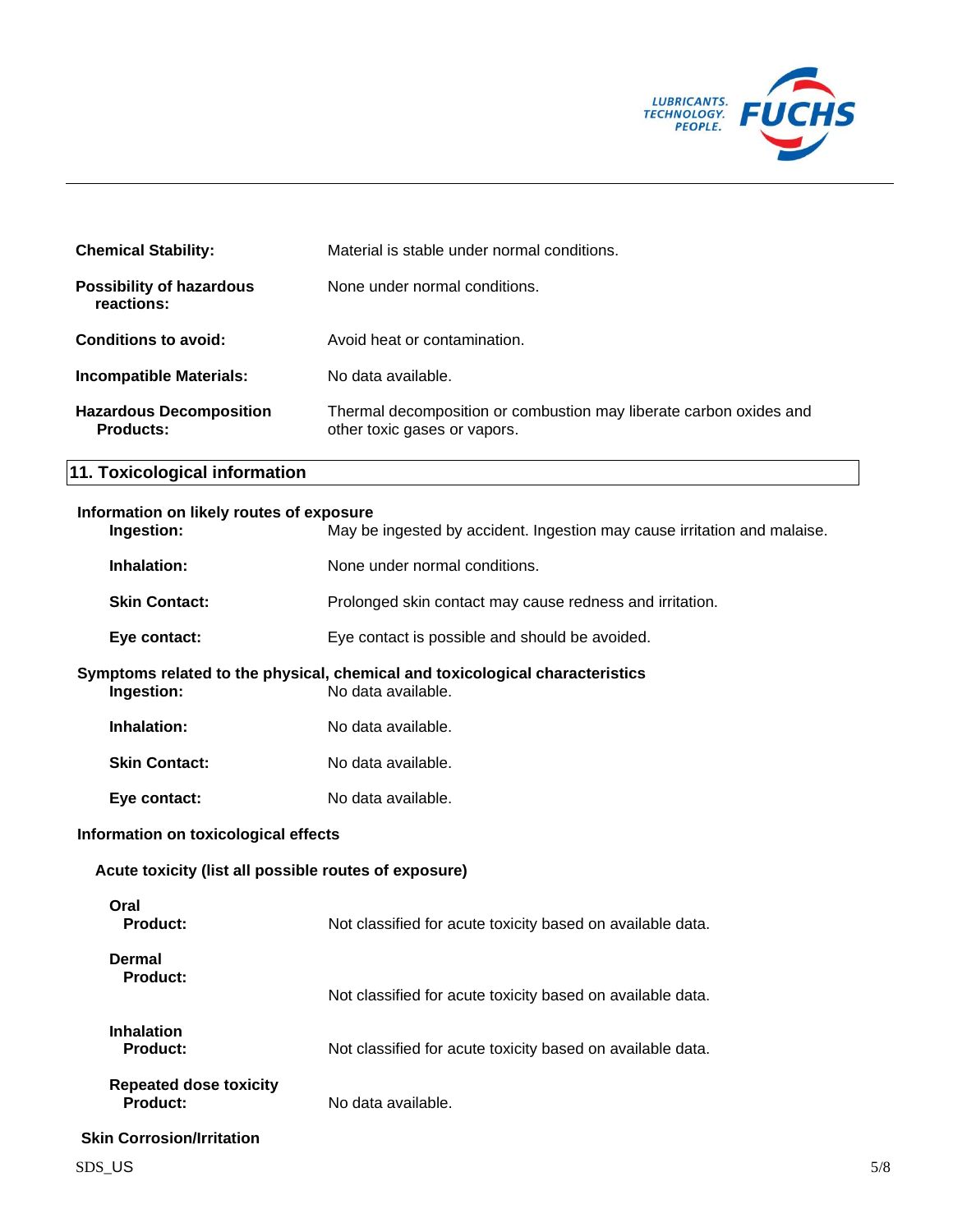

| <b>Product:</b>                                                              | No data available.                                                              |
|------------------------------------------------------------------------------|---------------------------------------------------------------------------------|
| <b>Serious Eye Damage/Eye Irritation</b><br>Product:                         | No data available.                                                              |
| <b>Respiratory or Skin Sensitization</b><br><b>Product:</b>                  | No data available.                                                              |
| Carcinogenicity<br>Product:                                                  | No data available.                                                              |
| No carcinogenic components identified                                        | IARC Monographs on the Evaluation of Carcinogenic Risks to Humans:              |
| No carcinogenic components identified                                        | US. National Toxicology Program (NTP) Report on Carcinogens:                    |
| No carcinogenic components identified                                        | US. OSHA Specifically Regulated Substances (29 CFR 1910.1001-1050), as amended: |
| <b>Germ Cell Mutagenicity</b>                                                |                                                                                 |
| In vitro<br>Product:                                                         | No data available.                                                              |
| In vivo<br><b>Product:</b>                                                   | No data available.                                                              |
| <b>Reproductive toxicity</b><br><b>Product:</b>                              | No data available.                                                              |
| <b>Specific Target Organ Toxicity - Single Exposure</b><br><b>Product:</b>   | No data available.                                                              |
| <b>Specific Target Organ Toxicity - Repeated Exposure</b><br><b>Product:</b> | No data available.                                                              |
| <b>Aspiration Hazard</b><br>Product:                                         | No data available.                                                              |
| Other effects:                                                               | No data available.                                                              |
|                                                                              |                                                                                 |

| 12. Ecological information  |                                                                                                |
|-----------------------------|------------------------------------------------------------------------------------------------|
| <b>General information:</b> | This product has not been evaluated for ecological toxicity or other<br>environmental effects. |
| 13. Disposal considerations |                                                                                                |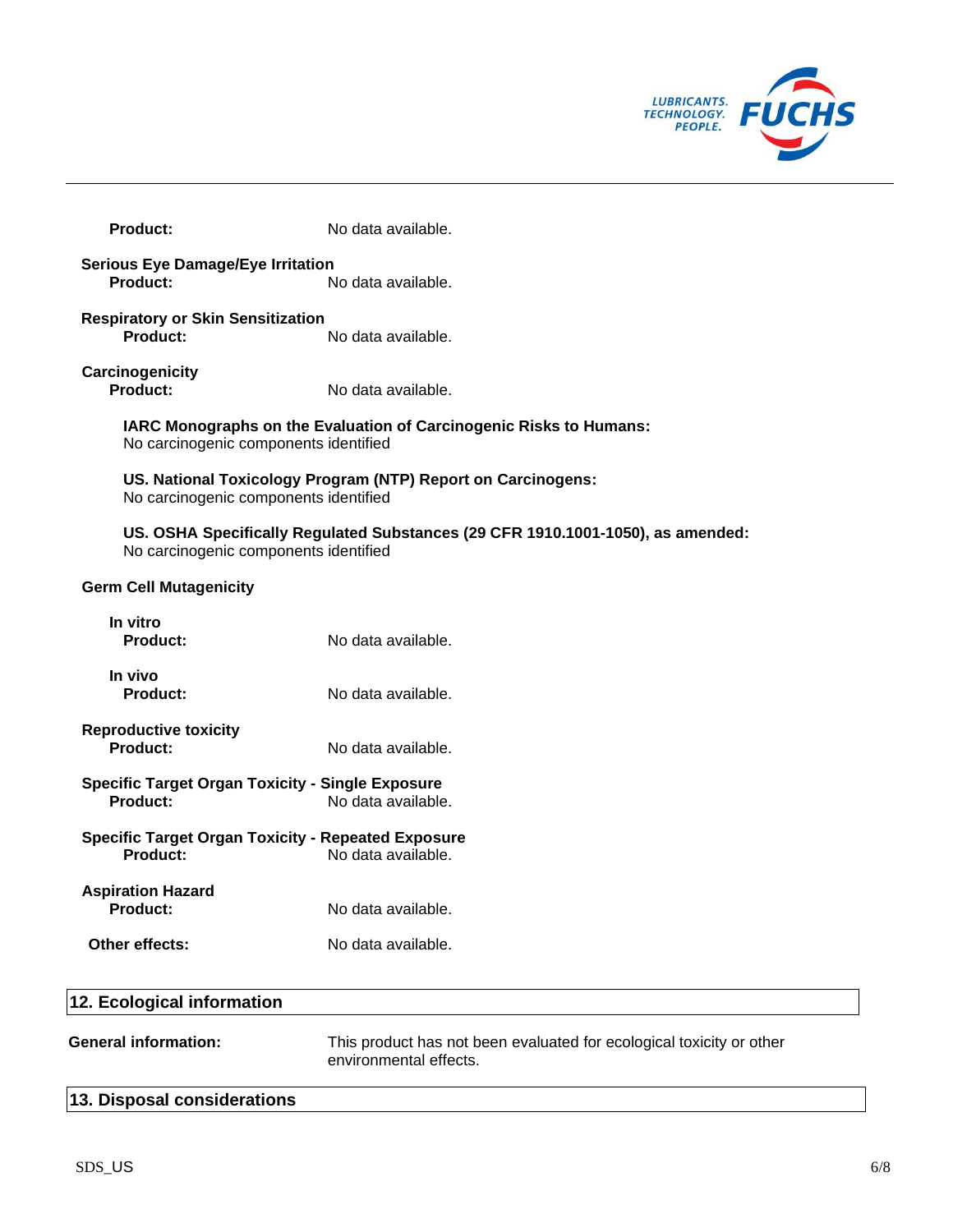

| <b>Disposal instructions:</b>  | Discharge, treatment, or disposal may be subject to national, state, or local<br>laws. Dispose of waste at an appropriate treatment and disposal facility in<br>accordance with applicable laws and regulations, and product<br>characteristics at time of disposal. It is the responsibility of the product user<br>or owner to determine at the time of disposal, which waste regulations must<br>be applied. |
|--------------------------------|-----------------------------------------------------------------------------------------------------------------------------------------------------------------------------------------------------------------------------------------------------------------------------------------------------------------------------------------------------------------------------------------------------------------|
| <b>Contaminated Packaging:</b> | Empty containers should be taken to an approved waste handling site for<br>recycling or disposal.                                                                                                                                                                                                                                                                                                               |

# **14. Transport information**

## **DOT**

Not regulated.

## **IMDG**

Not regulated.

## **IATA**

Not regulated.

# **15. Regulatory information**

# **US Federal Regulations**

**US. OSHA Specifically Regulated Substances (29 CFR 1910.1001-1050), as amended** None present or none present in regulated quantities.

## **Superfund Amendments and Reauthorization Act of 1986 (SARA)**

# **Hazard categories**

Not classified as hazardous under GHS

#### **SARA 313 (TRI Reporting)**

None present or none present in regulated quantities.

### **US State Regulations**

#### **US. California Proposition 65**



This product can expose you to chemicals includingCumeneEthylbenzeneNaphthalenewhich is [are] known to the State of California to cause cancer.

For more information go to www.P65Warnings.ca.gov.

# **16.Other information, including date of preparation or last revision**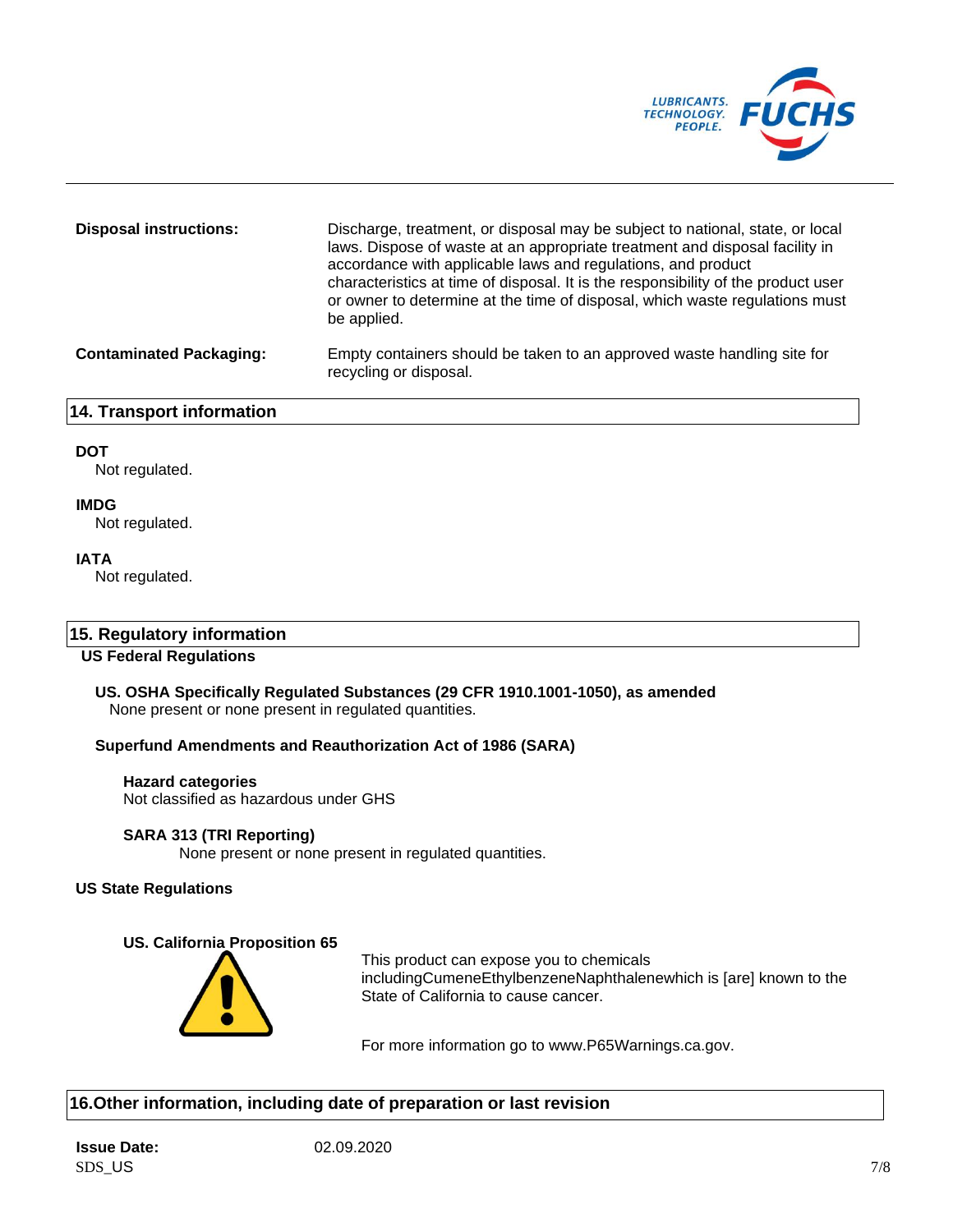

| <b>Revision Date:</b>       | 02.09.2020                                                                                                                                                                                                                    |
|-----------------------------|-------------------------------------------------------------------------------------------------------------------------------------------------------------------------------------------------------------------------------|
| <b>Version #:</b>           | 1.6                                                                                                                                                                                                                           |
| <b>Further Information:</b> | No data available.                                                                                                                                                                                                            |
| Disclaimer:                 | This information is provided without warranty. The information is believed to<br>be correct. This information should be used to make an independent<br>determination of the methods to safeguard workers and the environment. |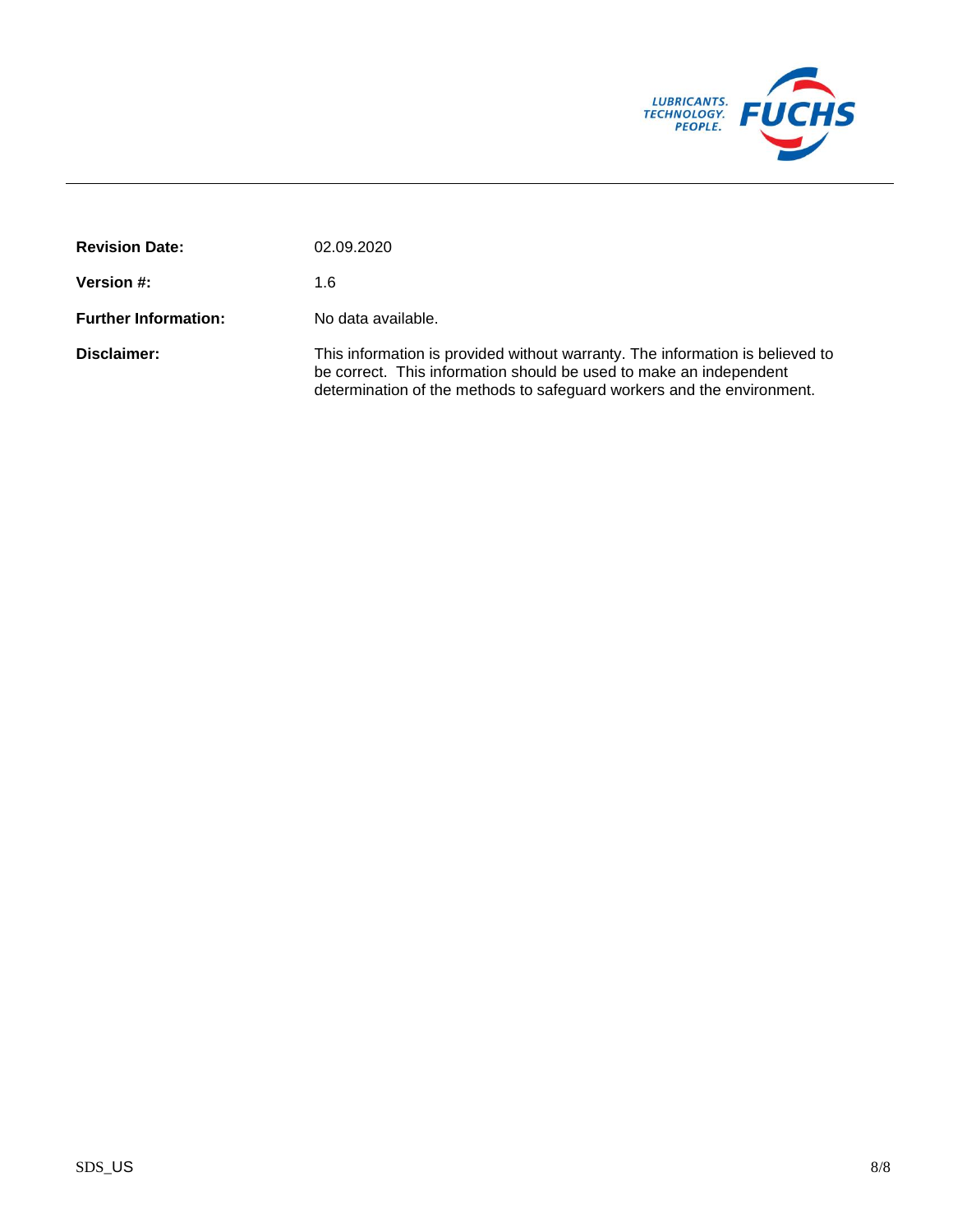

# **FICHE DE DONNÉES DE SÉCURITÉ**

# **1. Identification**

**Nom du produit** RENOLIT H EP 0+

**Autres moyens d'identification Aucune information disponible.** 

Usage recommandé: **Usage recommandé: Graisse de Lubricating** 

**Restrictions d'emploi:** Utilisation industrielle seulement

#### **Renseignements sur le Fabricant/Importateur/Fournisseur/Distributeur**

#### **Fabricant**

| Nom de la société:               | Fuchs Lubricants Co.                   |
|----------------------------------|----------------------------------------|
| Adresse:                         | 17050 Lathrop Avenue                   |
|                                  | Harvey, Illinois 60426                 |
| Téléphone:                       | 708-333-8900                           |
| Télécopie ::                     | 708-333-9180                           |
|                                  |                                        |
| Personne à contacter:<br>E-mail: | <b>EHS Department</b><br>sds@fuchs.com |

**Numéro d'appel d'urgence:** 708-333-8900 (Bus. hrs) 800-255-3924 (24 hrs)

#### **2. Identification des dangers**

#### **Classe de Danger**

Non classé comme dangereux selon le SGH

# **Éléments d'Étiquetage**

| Symbole de Danger:                 | Aucun symbole         |
|------------------------------------|-----------------------|
| <b>Mention</b><br>d'Avertissement: | Aucun mot indicateur. |
| <b>Mention de Danger:</b>          | Non applicable        |
| <b>Conseils de Prudence</b>        | Non applicable        |

#### $SDS\_US$   $1/8$ **Autres dangers ne donnant pas lieu à classement selon le SGH:** Aucun(e).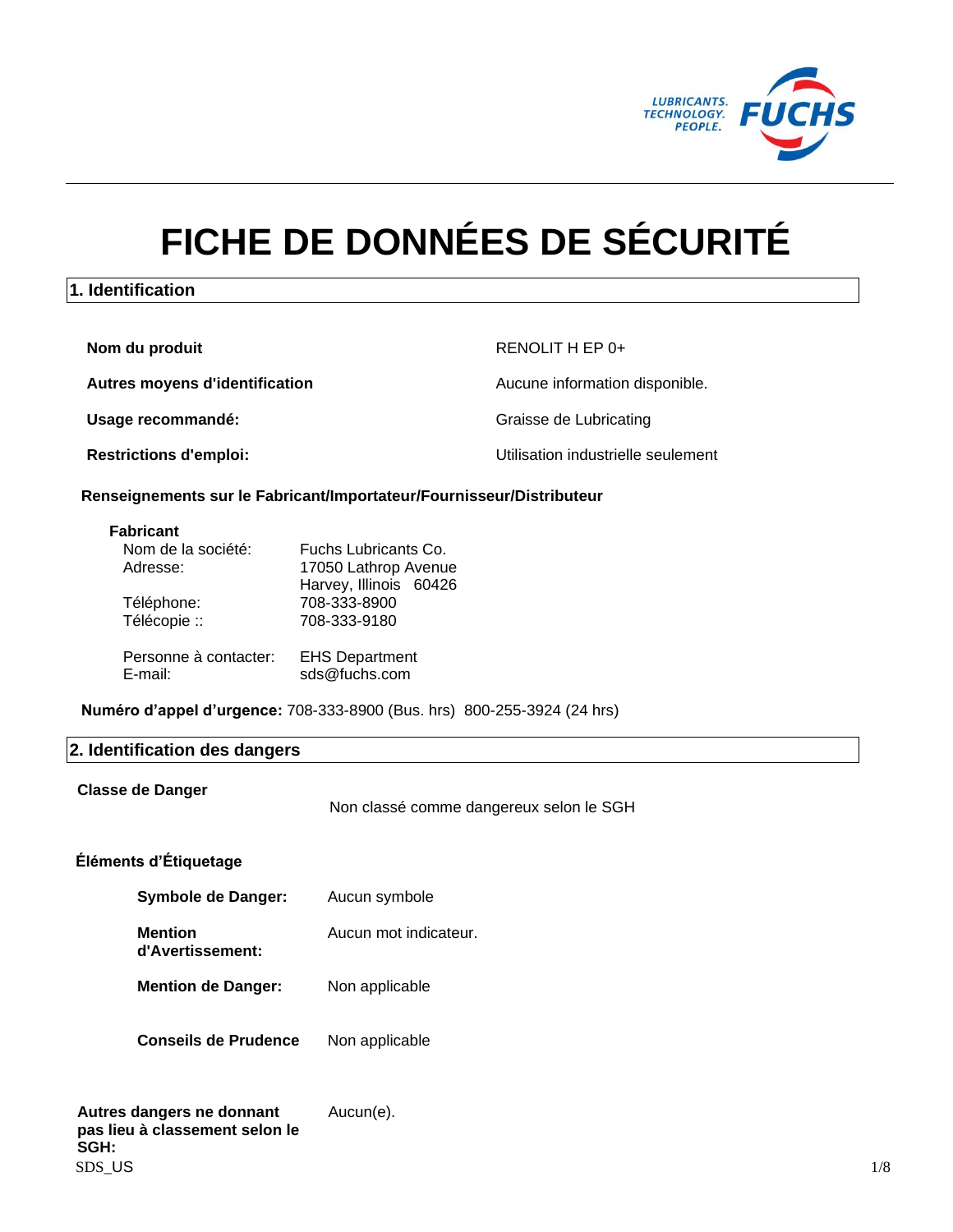

# **3. Composition/Renseignements sur les ingrédients**

| Composant(s) dangereux:                                 |                                                                                                                                                              |                                                                         |
|---------------------------------------------------------|--------------------------------------------------------------------------------------------------------------------------------------------------------------|-------------------------------------------------------------------------|
| Désignation chimique                                    | N° CAS                                                                                                                                                       | <b>Concentration</b>                                                    |
| Mineral oil                                             | Confidentiel                                                                                                                                                 | $\overline{50}$ - <100%                                                 |
| Molybdenum compound                                     | Confidentiel                                                                                                                                                 | $1 - 5%$                                                                |
|                                                         | Les identités chimiques spécifiques et-ou les pourcentages exacts ont été refusées comme les secrets commerciaux.                                            |                                                                         |
| 4. Premiers secours                                     |                                                                                                                                                              |                                                                         |
| Ingestion:                                              | Rincer soigneusement la bouche. Appeler un CENTRE ANTIPOISON/un<br>médecin en cas de malaise. NE PAS faire vomir.                                            |                                                                         |
| Inhalation:                                             | Transporter à l'air frais. Appeler un CENTRE ANTIPOISON/un médecin en<br>cas de malaise.                                                                     |                                                                         |
| <b>Contact avec la Peau:</b>                            | Enlever les vêtements et les chaussures contaminés. Laver les zones de<br>contact à l'eau et au savon. En cas d'irritation cutanée: consulter un<br>médecin. |                                                                         |
| <b>Contact oculaire:</b>                                | Rincer avec soin à l'eau. En cas d'irritation, consulter un médecin.<br>Continuer à rincer pendant au moins 15 minutes.                                      |                                                                         |
| Symptômes/effets les plus importants, aigus et différés |                                                                                                                                                              |                                                                         |
| Symptômes:                                              | Aucune information disponible.                                                                                                                               |                                                                         |
|                                                         | Indication d'un besoin médical immédiat et traitement spécial requis                                                                                         |                                                                         |
| Traitement:                                             | Consulter un médecin en cas de symptômes.                                                                                                                    |                                                                         |
| 5. Mesures de lutte contre l'incendie                   |                                                                                                                                                              |                                                                         |
| Dangers d'Incendie Généraux:                            | Aucun risque exceptionnel d'incendie et d'explosion.                                                                                                         |                                                                         |
| Moyens d'extinction appropriés (et inappropriés)        |                                                                                                                                                              |                                                                         |
| <b>Moyens d'extinction</b><br>appropriés:               | Choisir le moyen d'extinction de l'incendie en tenant compte d'autres<br>produits chimiques éventuels.                                                       | Eau pulvérisée, brouillard, CO2, agent chimique sec ou mousse standard. |
| <b>Moyens d'extinction</b><br>inappropriés:             | Ne pas lutter contre l'incendie au jet d'eau pour ne pas propager les<br>flammes.                                                                            |                                                                         |
| Dangers spécifiques dus au<br>produit chimique:         | La chaleur peut provoquer l'explosion des récipients. En cas d'incendie,<br>des gaz dangereux pour la santé peuvent se former.                               |                                                                         |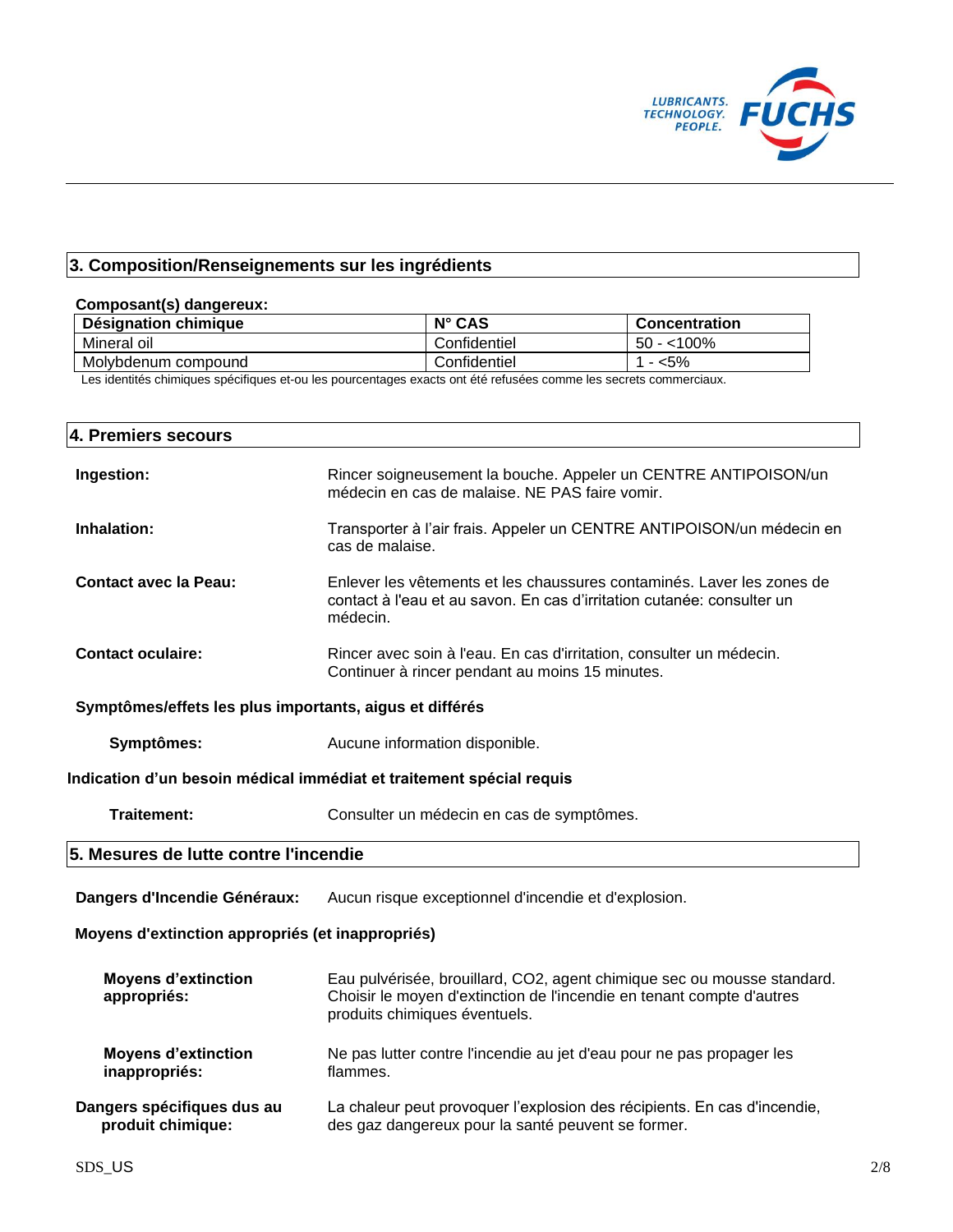

# **Équipement de protection spécial et précautions pour les pompiers**

| Procédures spéciales de lutte<br>contre l'incendie:                                                  | Aucune information disponible.                                                                                                                                                                                         |
|------------------------------------------------------------------------------------------------------|------------------------------------------------------------------------------------------------------------------------------------------------------------------------------------------------------------------------|
| <b>Equipement de protection</b><br>spécial pour le personnel<br>préposé à la lutte contre le<br>feu: | Les pompiers doivent porter un équipement de protection standard,<br>notamment vêtement ignifuge, casque à masque facial, gants, bottes en<br>caoutchouc et, dans les espaces clos, un appareil respiratoire autonome. |

# **6. Mesures à prendre en cas de rejet accidentel**

| Précautions individuelles,<br>équipement de protection et<br>procédures d'urgence: | Voir l'équipement de protection individuelle à la Section 8. Ne pas toucher<br>les récipients endommagés ou le produit déversé à moins de porter les<br>vêtements de protection appropriés. Maintenir à distance le personnel non<br>autorisé. Assurer une ventilation adéquate. |
|------------------------------------------------------------------------------------|----------------------------------------------------------------------------------------------------------------------------------------------------------------------------------------------------------------------------------------------------------------------------------|
| Méthodes et matériel de<br>confinement et de<br>nettoyage:                         | Absorber le produit avec du sable ou un autre absorbant inerte. Arrêter le<br>débit de matière, si ceci est sans risque.                                                                                                                                                         |
| Précautions pour la Protection<br>de l'Environnement:                              | Éviter le rejet dans l'environnement. Ne pas contaminer les sources d'eau<br>ou les égouts. Endiguer la fuite ou le déversement si cela peut être fait<br>sans danger.                                                                                                           |
| 7. Manipulation et stockage                                                        |                                                                                                                                                                                                                                                                                  |
| Précautions à prendre pour une<br>manipulation sans danger:                        | Se conformer aux bonnes pratiques d'hygiène industrielle. Porter un<br>équipement de protection personnelle approprié. N'exposez pas à la<br>chaleur intense comme le produit peut développer et pressuriser le<br>récipient.                                                    |
| Conditions d'un stockage sûr,<br>y compris d'éventuelles<br>incompatibilités:      | Conserver dans le récipient d'origine hermétiquement fermé. Eviter tout<br>contact avec des agents comburants. Conserver à l'écart des matières<br>incompatibles.                                                                                                                |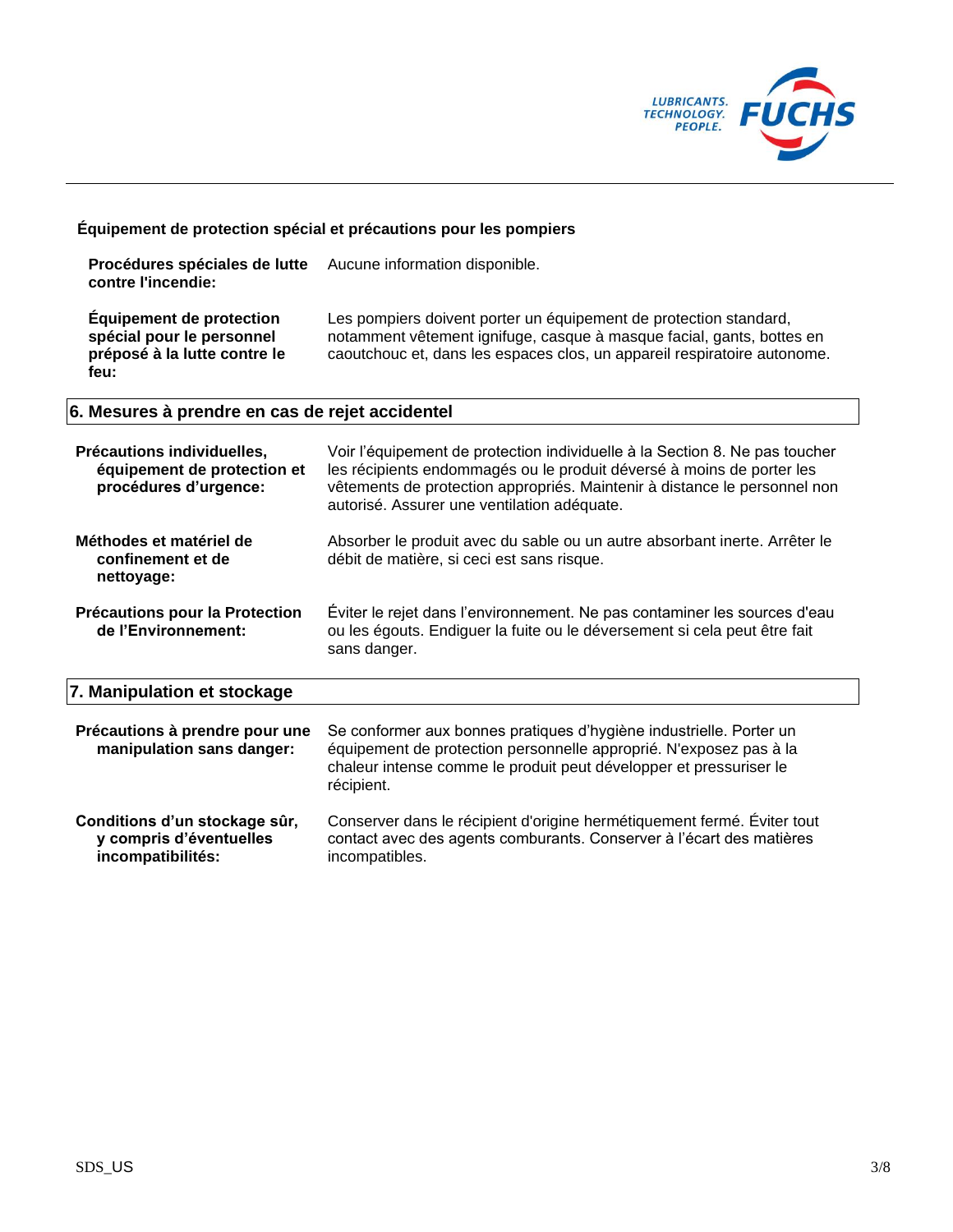

# **8. Contrôle de l'exposition/protection individuelle**

| <b>Limites d'Exposition</b>                           |                                                                                                                                                                                                                                                                                                            |                                                                             |                                                                                                               |
|-------------------------------------------------------|------------------------------------------------------------------------------------------------------------------------------------------------------------------------------------------------------------------------------------------------------------------------------------------------------------|-----------------------------------------------------------------------------|---------------------------------------------------------------------------------------------------------------|
| Désignation chimique                                  | <b>Type</b>                                                                                                                                                                                                                                                                                                | <b>Valeurs Limites d'Exposition</b>                                         | <b>Source</b>                                                                                                 |
| Mineral oil - Brouillard                              | PEL                                                                                                                                                                                                                                                                                                        | $5 \text{ mg/m}$ 3                                                          | Les Etats-Unis. La Table d'OSHA z-1 les<br>Limites pour les Polluants Aériens (29 CFR<br>1910.1000) (02 2006) |
| Molybdenum compound - Fraction<br>inhalable. - en Mo  | <b>TWA</b>                                                                                                                                                                                                                                                                                                 | 10 mg/m3                                                                    | États-Unis. ACGIH, valeurs limites<br>d'exposition, dans leur version modifiée (03<br>2012)                   |
| Molybdenum compound - Fraction<br>alvéolaire. - en Mo | <b>TWA</b>                                                                                                                                                                                                                                                                                                 | $3$ mg/m $3$                                                                | États-Unis. ACGIH, valeurs limites<br>d'exposition, dans leur version modifiée (03<br>2012                    |
| Molybdenum compound - poussière<br>totales - en Mo    | PEL                                                                                                                                                                                                                                                                                                        | 15 mg/m3                                                                    | Les Etats-Unis. La Table d'OSHA z-1 les<br>Limites pour les Polluants Aériens (29 CFR<br>1910.1000) (02 2006) |
| <b>Mesures de protection:</b>                         |                                                                                                                                                                                                                                                                                                            | Utiliser l'équipement de protection individuel requis.                      |                                                                                                               |
| Protection respiratoire:                              | En cas de ventilation insuffisante, porter un appareil respiratoire approprié.<br>Demander l'avis du superviseur sur les normes de protection respiratoire de la<br>société.                                                                                                                               |                                                                             |                                                                                                               |
| <b>Protection des Yeux:</b>                           |                                                                                                                                                                                                                                                                                                            | Porter des lunettes de sécurité à écrans latéraux ou des lunettes étanches. |                                                                                                               |
| Protection de la peau et du<br>corps:                 | Porter des gants, des chaussures et des vêtements de protection résistant aux<br>produits chimiques, et correspondant au risque d'exposition. Contacter un<br>professionnel de l'hygiène et sécurité ou le fabricant pour tout détail.                                                                     |                                                                             |                                                                                                               |
| Mesures d'hygiène:                                    | Toujours adopter de bonnes pratiques d'hygiène personnelle, telles que lavage<br>après manipulation de la substance et avant de manger, de boire ou de fumer.<br>Laver régulièrement la tenue de travail pour éliminer les contaminants. Mettre<br>au rebut les chaussures qui ne peuvent pas être lavées. |                                                                             |                                                                                                               |

# **9. Propriétés physiques et chimiques**

| <b>Aspect</b>                                                 |                                |     |
|---------------------------------------------------------------|--------------------------------|-----|
| État:                                                         | solide                         |     |
| Forme:                                                        | Graisse                        |     |
| Couleur:                                                      | Ambre                          |     |
| Odeur:                                                        | Légère, Pétrole/solvant        |     |
| Seuil de perception de l'odeur:                               | Aucune information disponible. |     |
| pH:                                                           | Aucune information disponible. |     |
| Point de fusion/point de congélation:                         | Aucune information disponible. |     |
| Température d'ébullition initiale et intervalle d'ébullition: | Aucune information disponible. |     |
| Point d'éclair:                                               | 204.44 °C (399.99 °F)          |     |
| Taux d'évaporation:                                           | Aucune information disponible. |     |
| Inflammabilité (solide, gaz):                                 | Aucune information disponible. |     |
| SDS US                                                        |                                | 4/8 |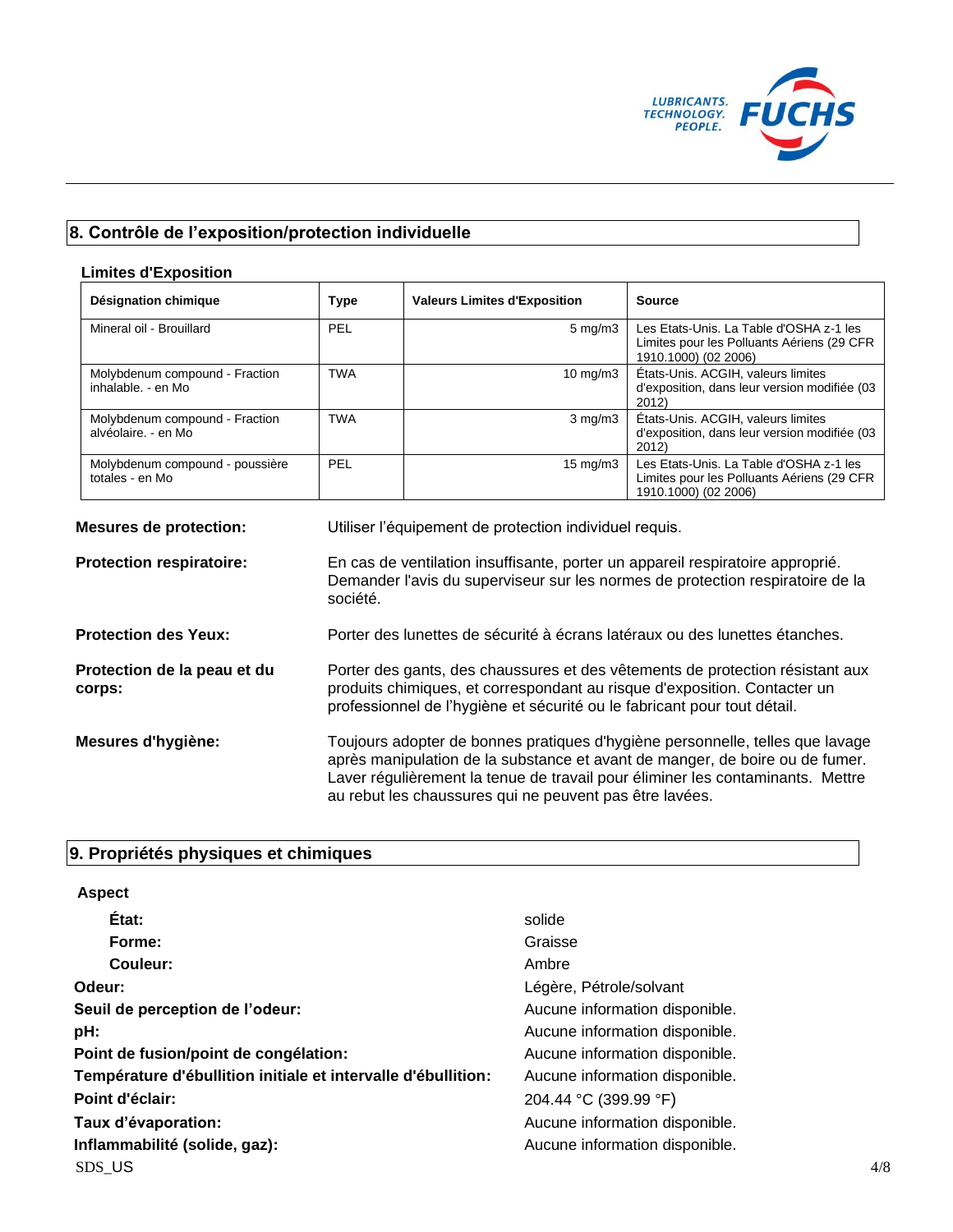

# **Limites supérieures/inférieures d'inflammabilité ou d'explosivité**

| Limites d'inflammabilité - supérieure (%): | Aucune information disponible. |
|--------------------------------------------|--------------------------------|
| Limites d'inflammabilité - inférieure (%): | Aucune information disponible. |
| Limites d'explosivité - supérieure:        | Aucune information disponible. |
| Limites d'explosivité - inférieure:        | Aucune information disponible. |
| <b>Pression de vapeur:</b>                 | Aucune information disponible. |
| Densité de vapeur:                         | Aucune information disponible. |
| Densité relative:                          | 0.95                           |
| <b>Solubilités</b>                         |                                |
| Solubilité dans l'eau:                     | Insoluble                      |
| Solubilité (autre):                        | Aucune information disponible. |
| Coefficient de partition (n-octanol/eau):  | Aucune information disponible. |
| Température d'auto-inflammation:           | Aucune information disponible. |
| Température de décomposition:              | Aucune information disponible. |
| Viscosité:                                 | $>$ 22 mm2/s (40 °C, estimé)   |

# **10. Stabilité et réactivité**

| Réactivité:                                    | Non réactif pendant l'utilisation normale.                                                                             |
|------------------------------------------------|------------------------------------------------------------------------------------------------------------------------|
| <b>Stabilité Chimique:</b>                     | Ce produit est stable dans des conditions normales.                                                                    |
| Possibilité de Réactions<br>Dangereuses:       | Aucun(e)(s) dans les conditions normales.                                                                              |
| Conditions à Éviter:                           | Eviter tout chauffage ou contamination.                                                                                |
| <b>Matières Incompatibles:</b>                 | Aucune information disponible.                                                                                         |
| <b>Produits de Décomposition</b><br>Dangereux: | La décomposition thermique ou la combustion peut libérer des oxydes de<br>carbone et d'autres gaz ou vapeurs toxiques. |

# **11. Propriétés toxicologiques**

#### **Informations sur les voies d'exposition probables**

| Ingestion:               | Peut être ingéré par accident. L'ingestion peut provoquer irritation et<br>malaises.                         |
|--------------------------|--------------------------------------------------------------------------------------------------------------|
| Inhalation:              | Aucun(e)(s) dans les conditions normales.                                                                    |
| Contact avec la Peau:    | Le contact prolongé avec la peau peut entraîner des rougeurs et de<br>l'irritation.                          |
| <b>Contact oculaire:</b> | Le contact oculaire est possible ; il doit être évité.                                                       |
| Ingestion:               | Symptômes liés aux caractéristiques physiques, chimiques et toxicologiques<br>Aucune information disponible. |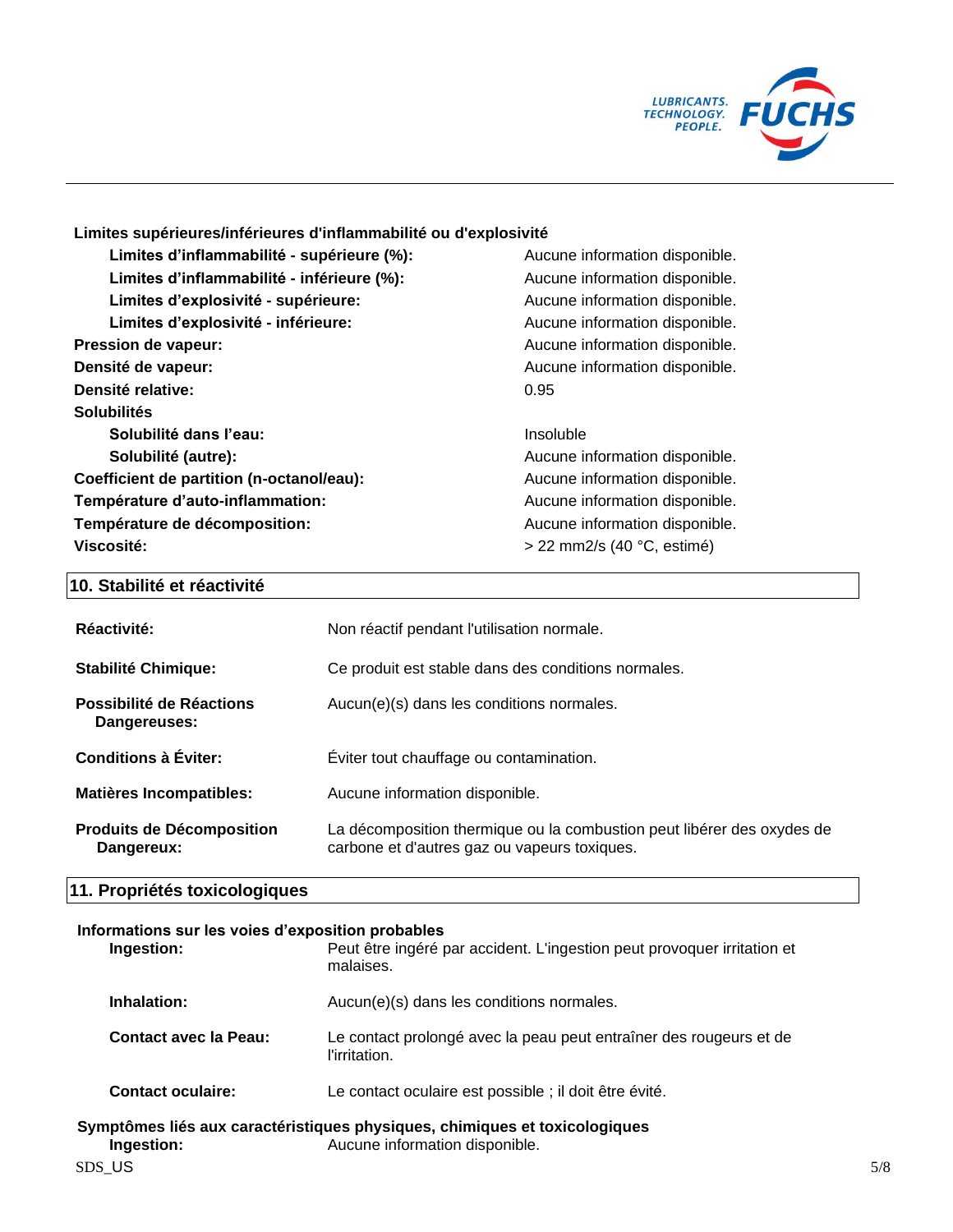

| Inhalation:                                                     | Aucune information disponible.                                                               |
|-----------------------------------------------------------------|----------------------------------------------------------------------------------------------|
| <b>Contact avec la Peau:</b>                                    | Aucune information disponible.                                                               |
| <b>Contact oculaire:</b>                                        | Aucune information disponible.                                                               |
| Informations sur les effets toxicologiques                      |                                                                                              |
|                                                                 | Toxicité aiguë (répertorier toutes les voies d'exposition possibles)                         |
| Ingestion<br><b>Produit:</b>                                    | Non classé comme présentant une toxicité aiguë d'après les données<br>disponibles.           |
| Contact avec la peau<br><b>Produit:</b>                         | Non classé comme présentant une toxicité aiguë d'après les données<br>disponibles.           |
| <b>Inhalation</b><br><b>Produit:</b>                            | Non classé comme présentant une toxicité aiguë d'après les données<br>disponibles.           |
| Toxicité à dose répétée<br><b>Produit:</b>                      | Aucune information disponible.                                                               |
| <b>Corrosion ou Irritation de la Peau</b><br><b>Produit:</b>    | Aucune information disponible.                                                               |
| <b>Blessure ou Irritation Grave des Yeux</b><br><b>Produit:</b> | Aucune information disponible.                                                               |
| Sensibilisation Respiratoire ou Cutanée<br><b>Produit:</b>      | Aucune information disponible.                                                               |
| Cancérogénicité<br><b>Produit:</b>                              | Aucune information disponible.                                                               |
| Aucun composant cancérigène identifié                           | Monographies du CIRC sur l'évaluation des risques de cancérogénicité pour l'homme:           |
| Aucun composant cancérigène identifié                           | États-Unis. Rapport du NTP (National Toxicilogy Program) sur les cancérogènes :              |
| version modifiée:<br>Aucun composant cancérigène identifié      | ÉTATS-UNIS. Substances spécialement réglementées par l'OSHA (29 CFR 1910.1001-1050), dans sa |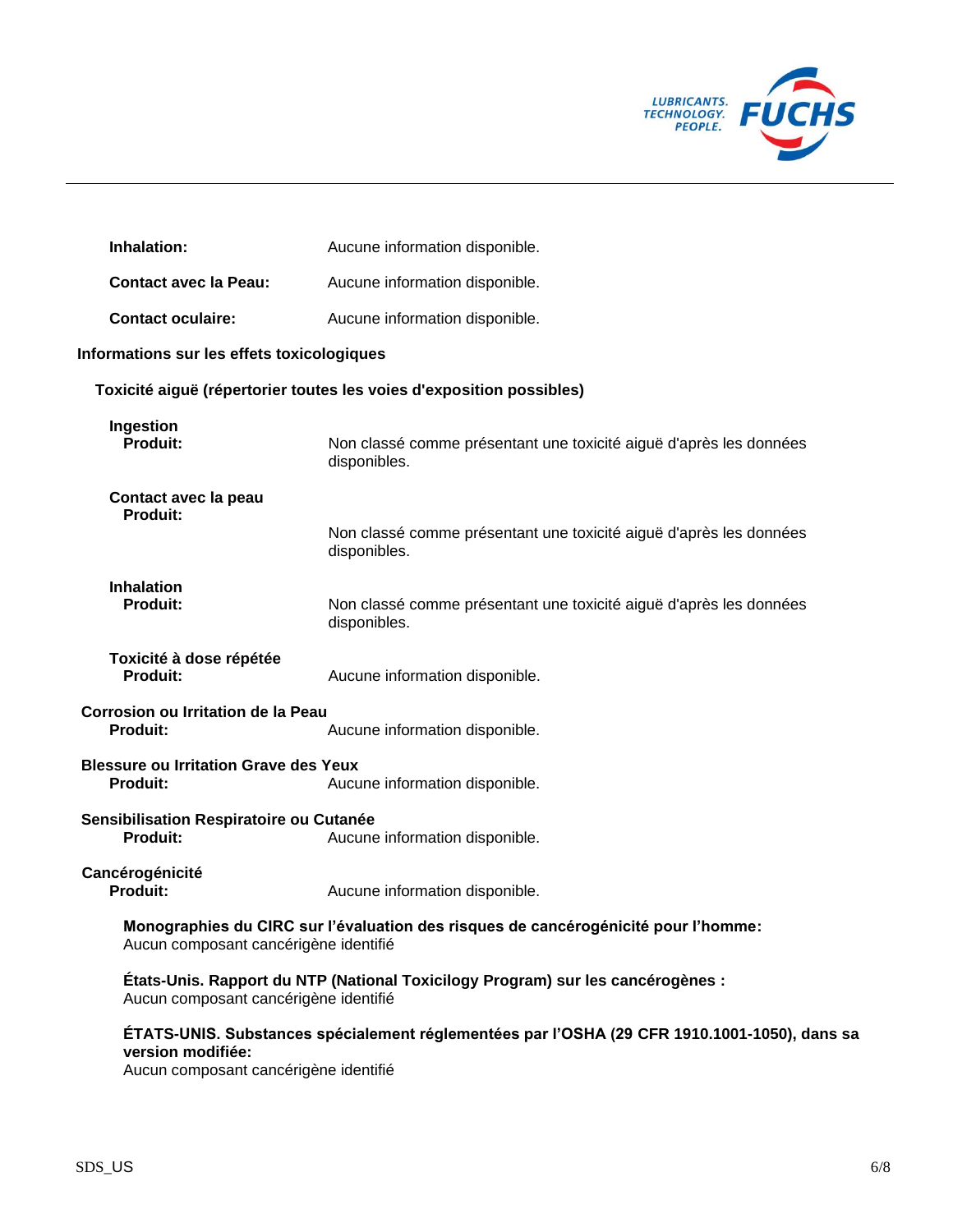

#### **Mutagénicité des Cellules Germinales**

| In vitro<br><b>Produit:</b>                      | Aucune information disponible.                                                                          |
|--------------------------------------------------|---------------------------------------------------------------------------------------------------------|
| In vivo<br><b>Produit:</b>                       | Aucune information disponible.                                                                          |
| Toxicité pour la reproduction<br><b>Produit:</b> | Aucune information disponible.                                                                          |
| <b>Produit:</b>                                  | Toxicité Spécifique au Niveau de l'Organe Cible- Exposition Unique<br>Aucune information disponible.    |
| <b>Produit:</b>                                  | Toxicité Spécifique au Niveau de l'Organe Cible- Expositions répétées<br>Aucune information disponible. |
| <b>Risque d'Aspiration</b><br><b>Produit:</b>    | Aucune information disponible.                                                                          |
| <b>Autres effets:</b>                            | Aucune information disponible.                                                                          |
|                                                  |                                                                                                         |

# **12. Informations écologiques**

| Informations générales: | Ce produit n'a pas été évalué pour la toxicité écologique ou d'autres effets |
|-------------------------|------------------------------------------------------------------------------|
|                         | de l'environnement.                                                          |

# **13. Considérations relatives à l'élimination**

| Instructions pour l'élimination: | Le rejet, le traitement et l'élimination peuvent être soumis à des lois<br>nationales, régionales ou locales. Éliminer les déchets dans une installation<br>de traitement et d'élimination des déchets appropriée conformément aux<br>lois et aux réglementations en vigueur et en fonction des caractéristiques<br>du produit au moment de l'élimination. C'est la responsabilité de l'utilisateur<br>de produit ou du propriétaire pour déterminer au moment de la disposition,<br>qui se perdent les règlements doivent être appliqués. |
|----------------------------------|--------------------------------------------------------------------------------------------------------------------------------------------------------------------------------------------------------------------------------------------------------------------------------------------------------------------------------------------------------------------------------------------------------------------------------------------------------------------------------------------------------------------------------------------|
| <b>Emballages Contaminés:</b>    | Les conteneurs vides doivent être acheminés vers un site agréé pour le<br>traitement des déchets à des fins de recyclage ou d'élimination.                                                                                                                                                                                                                                                                                                                                                                                                 |

## **14. Informations relatives au transport**

**Ministère des transports des États-Unis (Department of Transportation, DOT)** Non réglementé.

**IMDG**

Non réglementé.

 $SDS\_US$  7/8 **IATA** Non réglementé.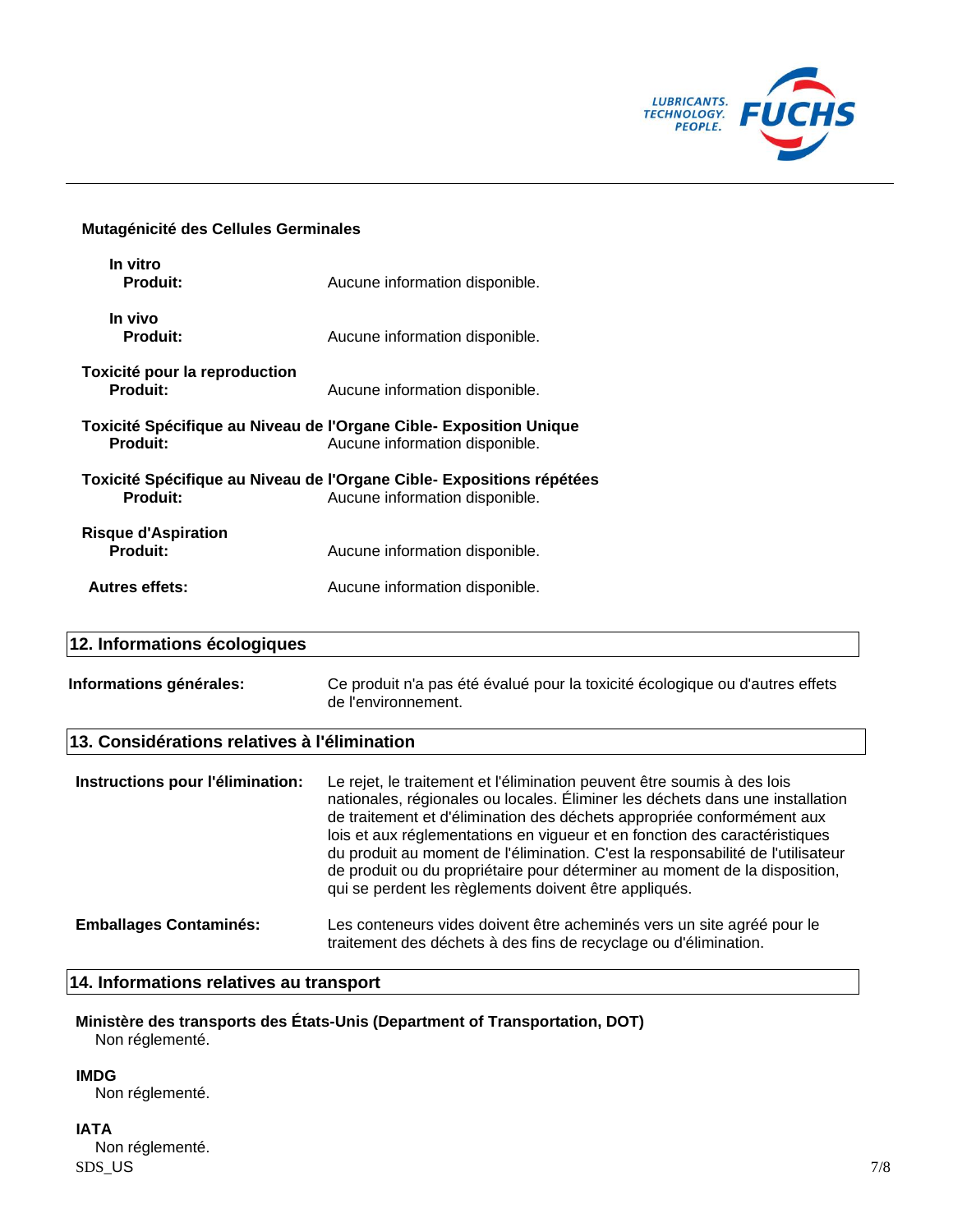

# **15. Informations réglementaires**

## **Réglementations Fédérales des Etats-Unis**

## **ÉTATS-UNIS. Substances spécialement réglementées par l'OSHA (29 CFR 1910.1001-1050), dans sa version modifiée**

Aucun présent ou aucun présent dans des quantités réglementées.

#### **Superfund Amendments and Reauthorization Act de 1986 (SARA)**

#### **Catégories de danger**

Non classé comme dangereux selon le SGH

#### **SARA 313 (Déclaration au TRI)**

Aucun présent ou aucun présent dans des quantités réglementées.

# **États-Unis - Réglementation des États**

# **États-Unis - Proposition 65 de la Californie**



AVERTISSEMENT: Ce produit peut vous exposer à des produits chimiques, y compris,CumeneEthylbenzeneNaphthalene , qui est connu de l'état de Californie pour causer le cancer.

Pour plus d'informations, visitez www.P65Warnings.ca.gov.

# **16.Autres informations, y compris la date de préparation ou la dernière révision**

| Date de Publication:        | 02.09.2020                                                                                                                                                                                                                            |
|-----------------------------|---------------------------------------------------------------------------------------------------------------------------------------------------------------------------------------------------------------------------------------|
| Date de Révision:           | 02.09.2020                                                                                                                                                                                                                            |
| Version n°:                 | 1.2                                                                                                                                                                                                                                   |
| <b>Autres Informations:</b> | Aucune information disponible.                                                                                                                                                                                                        |
| Avis de non-responsabilité: | Ces informations sont fournies sans garantie et sont censées être exactes.<br>Les informations doivent fournir la base d'une détermination indépendante<br>des méthodes pour assurer la sécurité des travailleurs et l'environnement. |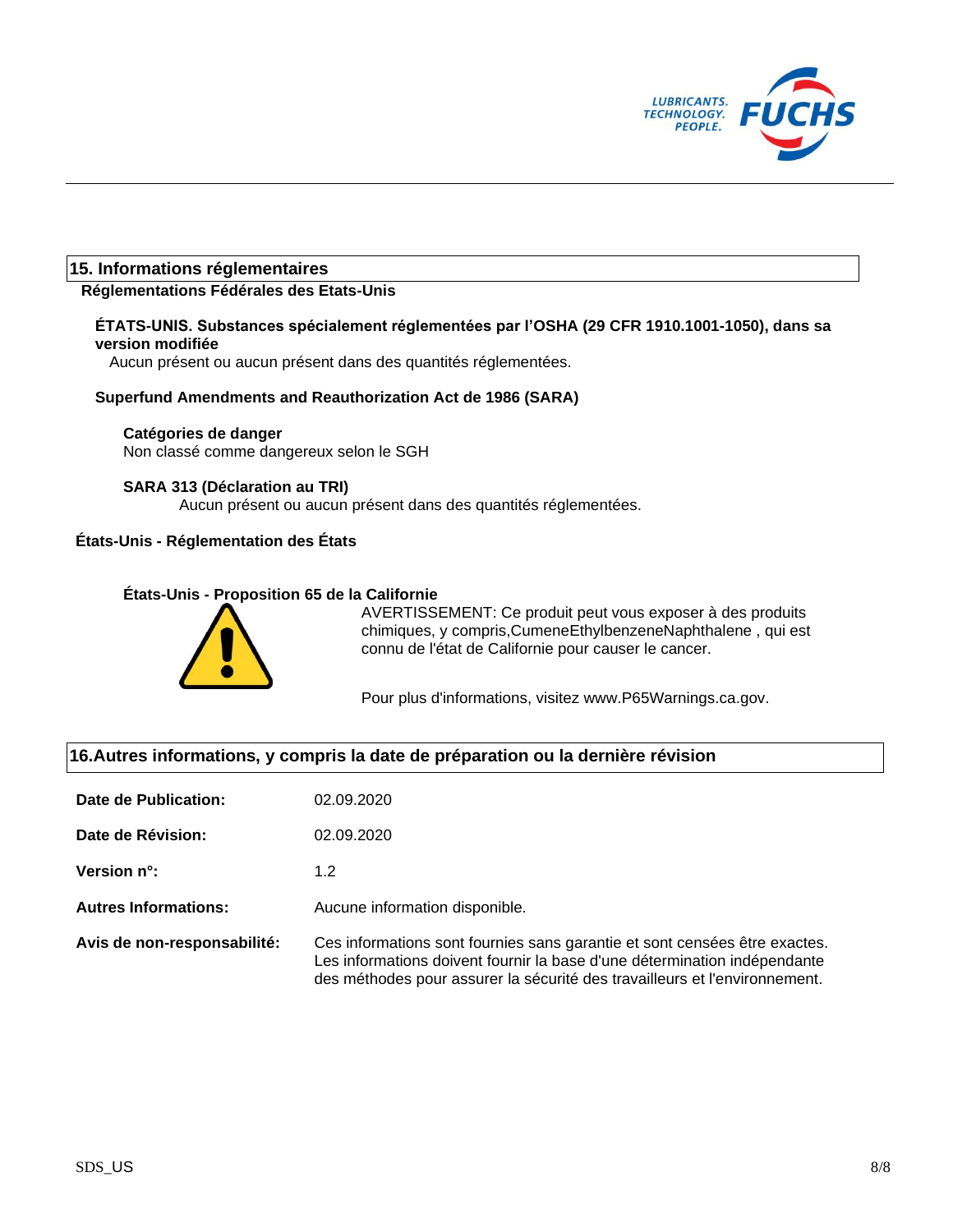

# **FICHA DE DATOS DE SEGURIDAD**

# **1. Identificación**

| Nombre del producto            | RENOLIT H EP 0+           |
|--------------------------------|---------------------------|
| Otros medios de identificación | No hay datos disponibles. |
| Uso recomendado:               | Lubricante de grasa       |
| <b>Restricciones de uso:</b>   | Uso industrial sólo       |

#### **Información sobre el Fabricante/Importador/Proveedor/Distribuidor**

| Nombre de la         | Fuchs Lubricants Co.   |
|----------------------|------------------------|
| empresa:             |                        |
| Dirección:           | 17050 Lathrop Avenue   |
|                      | Harvey, Illinois 60426 |
| teléfono:            | 708-333-8900           |
| fax:                 | 708-333-9180           |
|                      |                        |
| Persona de contacto: | <b>EHS Department</b>  |
| Correo electrónico:  | sds@fuchs.com          |
|                      |                        |

**Teléfono de emergencia:** 708-333-8900 (Bus. hrs) 800-255-3924 (24 hrs)

## **2. Identificación de los peligros**

**Clasificación de Peligro**

No clasificado como peligroso bajo GHS

#### **Elementos de la Etiqueta**

**Palabra de Advertencia:** No hay palabra de advertencia.

**Indicación de Peligro:** No aplicable

**Consejos de Prudencia** No aplicable

**Otros peligros que no dan lugar a clasificación SGA:** Ninguno.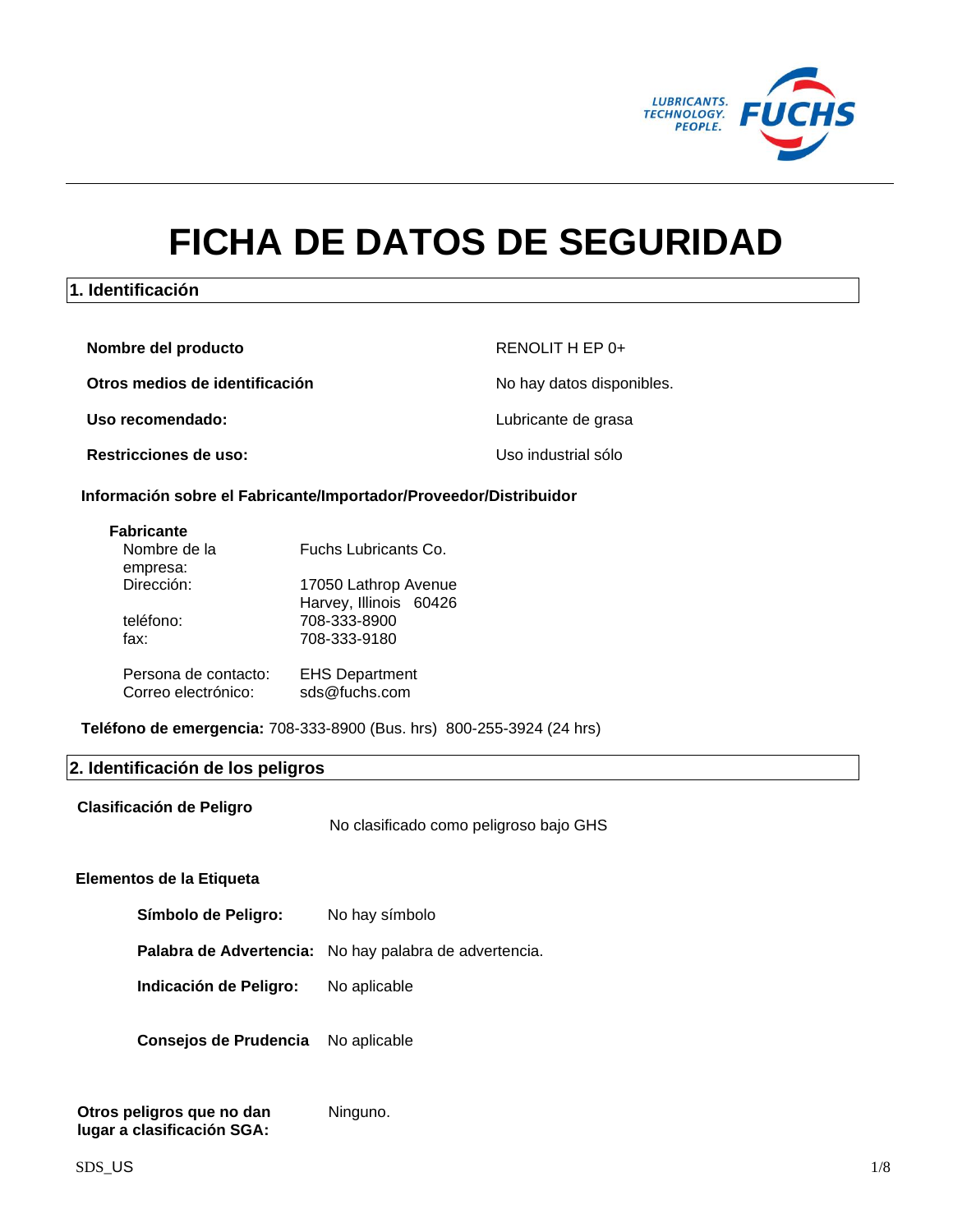

# **3. Composición/información sobre los componentes**

# **Componente(s) peligroso(s): Determinación química No. CAS Concentración** Mineral oil **Confidencial** 50 - <100% Molybdenum compound Confidencial 1 - <5%

Las identidades químicas específicas y/o los porcentajes exactos han sido retenidos como secretos de fabricación.

| 4. Primeros auxilios                                                         |                                                                                                                                                                                             |  |
|------------------------------------------------------------------------------|---------------------------------------------------------------------------------------------------------------------------------------------------------------------------------------------|--|
| Ingestión:                                                                   | Enjuagar a fondo la boca. Llamar a un CENTRO DE TOXICOLOGÍA /<br>médico si la persona se encuentra mal. NO provocar el vómito.                                                              |  |
| Inhalación:                                                                  | Trasladar al aire libre. Llamar a un CENTRO DE TOXICOLOGÍA / médico<br>si la persona se encuentra mal.                                                                                      |  |
| <b>Contacto con la Piel:</b>                                                 | Quitar ropa y zapatos contaminados. Lave las áreas de contacto con agua<br>y jabón. En caso de irritación cutánea: Consultar a un médico.                                                   |  |
| Contacto con los ojos:                                                       | Lave con abundante agua. Si aparece irritación, busque asistencia médica.<br>Continuar enjuagando durante al menos 15 minutos.                                                              |  |
| Los síntomas y efectos más importantes, tanto los agudos como los retardados |                                                                                                                                                                                             |  |
| Síntomas:                                                                    | No hay datos disponibles.                                                                                                                                                                   |  |
| Indicación de asistencia médica inmediata y tratamiento especial necesario   |                                                                                                                                                                                             |  |
| <b>Tratamiento:</b>                                                          | Obtenga atención médica en caso de síntomas.                                                                                                                                                |  |
| 5. Medidas de lucha contra incendios                                         |                                                                                                                                                                                             |  |
| <b>Riesgos Generales de</b><br>Incendio:                                     | Ningún riesgo excepcional de incendio o explosión señalado.                                                                                                                                 |  |
| Medios de extinción adecuados (y no adecuados)                               |                                                                                                                                                                                             |  |
| Medios de extinción<br>apropiados:                                           | Agua pulverizada, neblina, CO2, polvos químicos, o espuma normal<br>Seleccione el medio de extinción más apropiado, teniendo en cuenta la<br>posible presencia de otros productos químicos. |  |
| Medios de extinción no<br>apropiados:                                        | No utilice chorro de agua, pues extendería el fuego.                                                                                                                                        |  |
| Peligros específicos derivados<br>de la sustancia química:                   | El calor puede ocasionar explosión de los recipientes. En caso de incendio<br>se pueden formar gases nocivos.                                                                               |  |
|                                                                              | Equipo especial de protección y medias de precaución para los bomberos                                                                                                                      |  |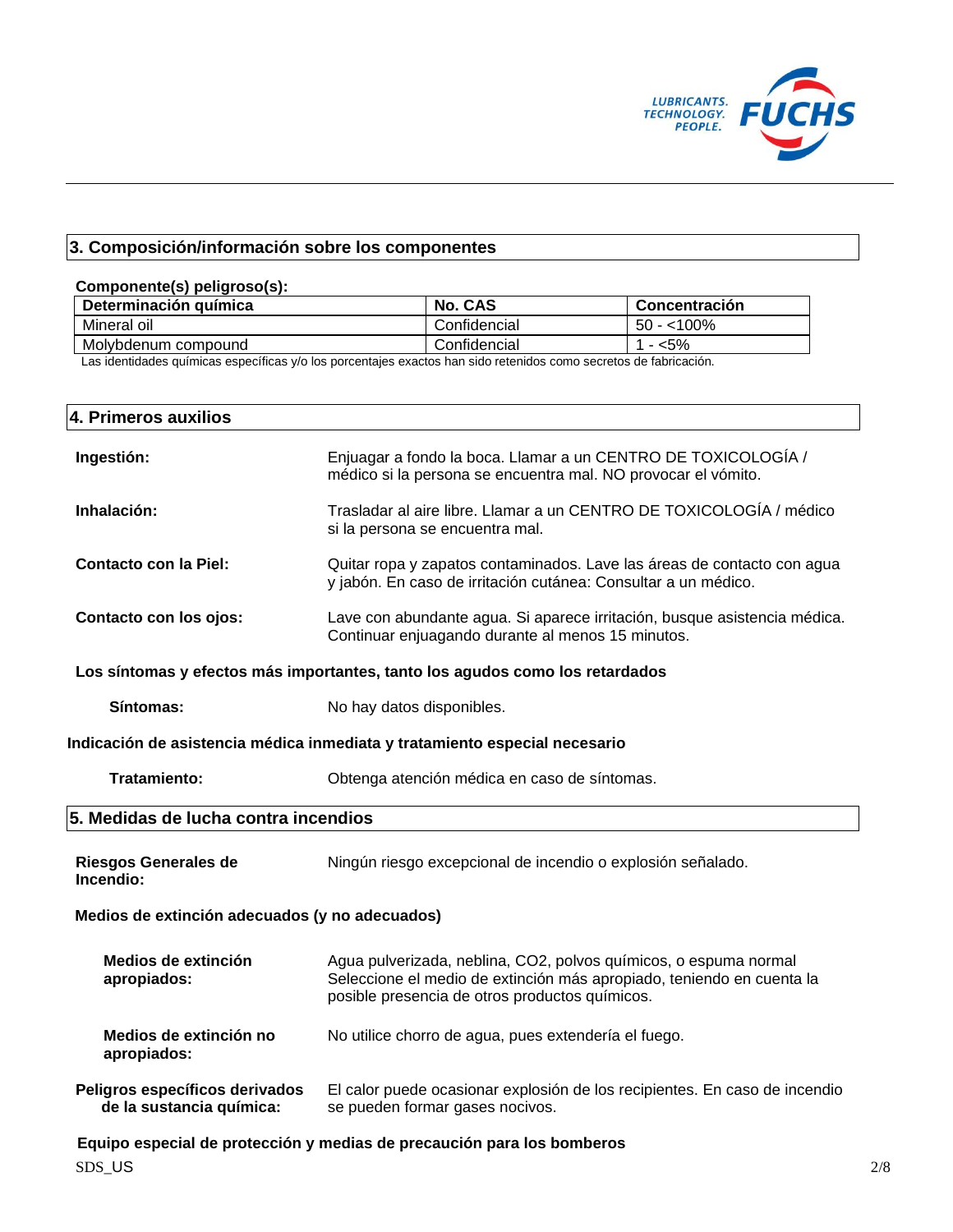

| Medidas especiales de lucha<br>contra incendios:                                               | No hay datos disponibles.                                                                                                                                                                                                                                                 |
|------------------------------------------------------------------------------------------------|---------------------------------------------------------------------------------------------------------------------------------------------------------------------------------------------------------------------------------------------------------------------------|
| Equipos de protección<br>especial que debe llevar el<br>personal de lucha contra<br>incendios: | Los bomberos deben utilizar un equipo de protección estándar incluyendo<br>chaqueta ignífuga, casco con careta, guantes, botas de goma, y, en<br>espacios cerrados, equipo de respiración autónomo (SCBA, según sus<br>siglas en inglés).                                 |
| 6. Medidas en caso de liberación accidental                                                    |                                                                                                                                                                                                                                                                           |
| Precauciones personales,<br>equipo de protección y<br>procedimientos de<br>emergencia:         | Consulte la sección 8 de la FDS sobre equipo de protección personal. No<br>toque los recipientes dañados o el material derramado a menos que esté<br>usando ropa protectora adecuada. Mantener alejado al personal no<br>autorizado. Asegúrese una ventilación apropiada. |
| Métodos y material de<br>contención y de limpieza:                                             | Absorber con arena u otro absorbente inerte. Detenga el flujo del material,<br>si esto no representa un riesgo.                                                                                                                                                           |
| <b>Precauciones Relativas al</b><br><b>Medio Ambiente:</b>                                     | Evitar su liberación al medio ambiente. No contamine el drenaje o el<br>alcantarillado. Impedir nuevos escapes o derrames de forma segura.                                                                                                                                |
| 7. Manipulación y almacenamiento                                                               |                                                                                                                                                                                                                                                                           |
| Precauciones para una<br>manipulación segura:                                                  | Respete las normas para una manipulación correcta de productos<br>químicos. Use equipo protector personal adecuado. No exponga al calor<br>intenso cuando el producto puede ampliar y presurizar el contenedor.                                                           |
| <b>Condiciones de</b><br>almacenamiento seguro,<br>incluidas posibles<br>incompatibilidades:   | Guárdese en el recipiente original bien cerrado. Evite el contacto con<br>agentes reductores. Consérvese alejado de materiales incompatibles.                                                                                                                             |

# **8. Control de exposición/protección individual**

#### **Valores Límite**

| Determinación química                                  | Tipo       | Valores Límite de Exposición | <b>Fuente</b>                                                                                 |
|--------------------------------------------------------|------------|------------------------------|-----------------------------------------------------------------------------------------------|
| Mineral oil - Niebla                                   | <b>PEL</b> | $5 \text{ mg/m}$ 3           | NOS. OSHA la tabla Z-1 límites para<br>contaminantes del aire (29 CFR<br>1910.1000) (02 2006) |
| Molybdenum compound - Fracción<br>inhalable - como Mo  | <b>TWA</b> | $10 \text{ mg/m}$            | US. Valores límite de umbral de la ACGIH,<br>en su forma enmendada (03 2012)                  |
| Molybdenum compound - Fracción<br>respirable - como Mo | <b>TWA</b> | $3$ mg/m $3$                 | US. Valores límite de umbral de la ACGIH,<br>en su forma enmendada (03 2012)                  |
| Molybdenum compound - Polvo total -<br>como Mo         | <b>PEL</b> | $15 \text{ mg/m}$            | NOS. OSHA la tabla Z-1 límites para<br>contaminantes del aire (29 CFR<br>1910.1000) (02 2006) |

**Medidas de protección:** Utilizar los equipos de protección individual según las necesidades.

**Protección respiratoria:** En caso de ventilación insuficiente, utilice un equipo respiratorio adecuado.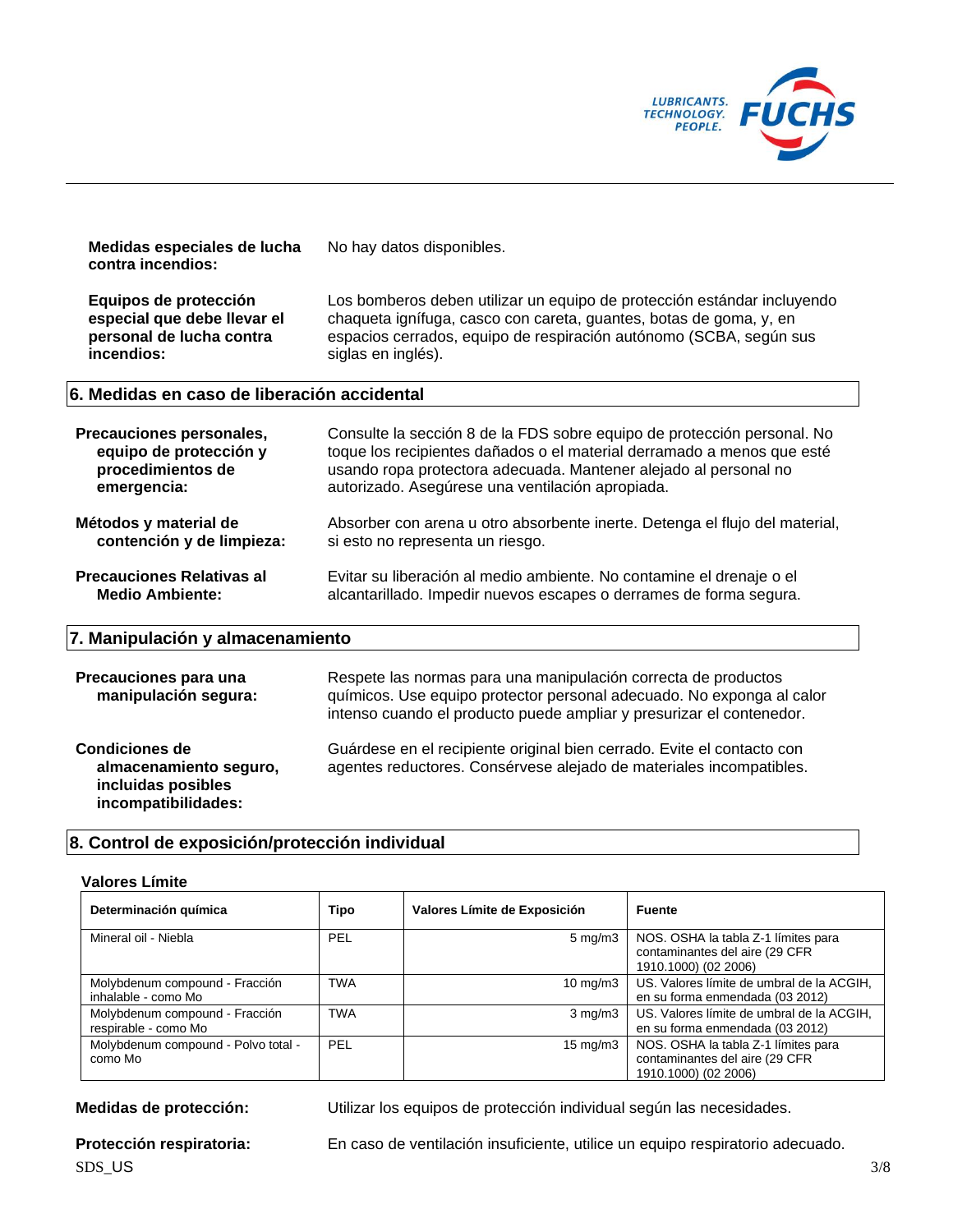

|                                        | Consulte al supervisor sobre la norma de la compañía de protección<br>respiratoria.                                                                                                                                                                                          |
|----------------------------------------|------------------------------------------------------------------------------------------------------------------------------------------------------------------------------------------------------------------------------------------------------------------------------|
| Protección de los Ojos:                | Use gafas de seguridad con protectores laterales (o gafas estancas).                                                                                                                                                                                                         |
| Protección de la Piel y del<br>Cuerpo: | Lleve guantes resistentes a los productos químicos, zapatos y traje protectores<br>adecuados para el riesgo de exposición. Contacte con un especialista en salud<br>y seguridad profesional o con el fabricante para obtener información<br>específica.                      |
| Medidas de higiene:                    | Seguir siempre buenas medidas de higiene personal, como lavarse después<br>de manipular el material y antes de comer, beber y/o fumar. Lave<br>rutinariamente la ropa de trabajo para eliminar los contaminantes. Deseche el<br>calzado contaminado que no se pueda limpiar. |

# **9. Propiedades físicas y químicas**

| <b>Aspecto</b>                                                |                                |     |
|---------------------------------------------------------------|--------------------------------|-----|
| Forma/estado:                                                 | sólido                         |     |
| Forma/Figura:                                                 | grasa                          |     |
| Color:                                                        | Ámbar                          |     |
| Olor:                                                         | Ligero, petróleo/solvente      |     |
| Umbral de olor:                                               | No hay datos disponibles.      |     |
| pH:                                                           | No hay datos disponibles.      |     |
| Punto de fusión / Punto de congelación:                       | No hay datos disponibles.      |     |
| Punto inicial de ebullición e intervalo de ebullición:        | No hay datos disponibles.      |     |
| Punto de inflamación:                                         | 204.44 °C (399.99 °F)          |     |
| Tasa de evaporación:                                          | No hay datos disponibles.      |     |
| Inflamabilidad (sólido, gas):                                 | No hay datos disponibles.      |     |
| Límites superior/inferior de inflamabilidad o de explosividad |                                |     |
| Límite superior de inflamabilidad (LSI) (%):                  | No hay datos disponibles.      |     |
| Límite inferior de inflamabilidad (LII) (%):                  | No hay datos disponibles.      |     |
| Límite superior de explosividad:                              | No hay datos disponibles.      |     |
| Límite inferior de explosividad:                              | No hay datos disponibles.      |     |
| Presión de vapor:                                             | No hay datos disponibles.      |     |
| Densidad del vapor:                                           | No hay datos disponibles.      |     |
| <b>Densidad relativa:</b>                                     | 0.95                           |     |
| Solubilidad(es)                                               |                                |     |
| Solubilidad en agua:                                          | Insoluble                      |     |
| Solubilidad (otra):                                           | No hay datos disponibles.      |     |
| Coeficiente de reparto (n-octanol/agua):                      | No hay datos disponibles.      |     |
| Temperatura de autoignición:                                  | No hay datos disponibles.      |     |
| Temperatura de descomposición:                                | No hay datos disponibles.      |     |
| Viscosidad:                                                   | $>$ 22 mm2/s (40 °C, estimado) |     |
| SDS_US                                                        |                                | 4/8 |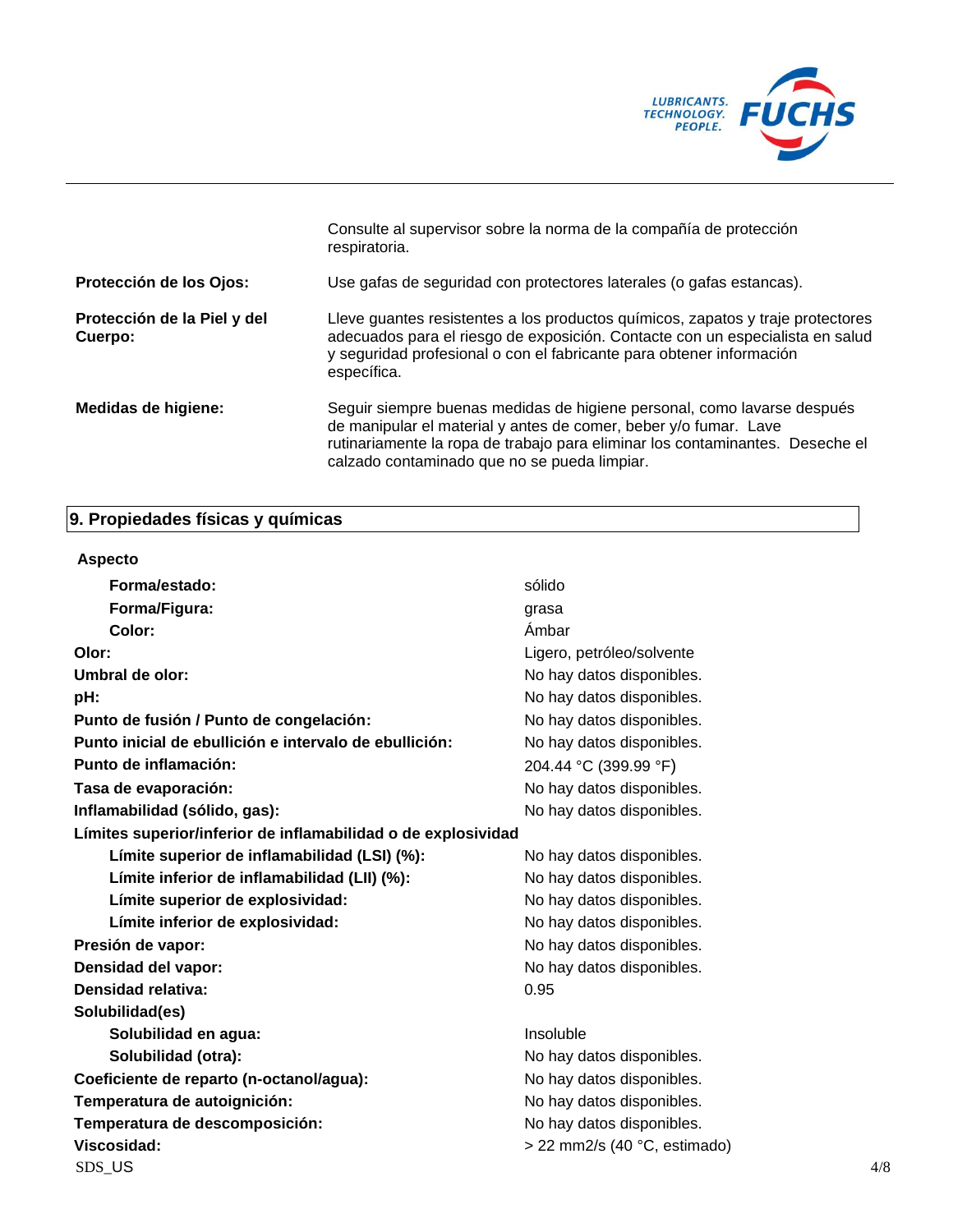

# **10. Estabilidad y reactividad**

| Reactividad:                                    | No reactivo durante uso normal.                                                                               |
|-------------------------------------------------|---------------------------------------------------------------------------------------------------------------|
| <b>Estabilidad Química:</b>                     | El material es estable bajo condiciones normales.                                                             |
| <b>Posibilidad de Reacciones</b><br>Peligrosas: | Ningunos en circunstancias normales.                                                                          |
| <b>Condiciones que Deben</b><br>Evitarse:       | Evite el calor o la contaminación.                                                                            |
| <b>Materiales Incompatibles:</b>                | No hay datos disponibles.                                                                                     |
| Productos de Descomposición<br>Peligrosos:      | La descomposición térmica o la combustión pueden liberar óxido de<br>carbono u otros gases o vapores tóxicos. |

# **11. Información toxicológica**

#### **Información sobre posibles vías de exposición**

**Ingestión:** Puede ingerirse accidentalmente. La ingestión puede causar irritación y malestar.

Inhalación: Ningunos en circunstancias normales.

**Contacto con la Piel:** El contacto prolongado con la piel puede causar rubor e irritación.

**Contacto con los ojos:** El contacto con los ojos es posible y debe evitarse.

**Síntomas relacionados a las características físicas, químicas y toxicológicas Ingestión:** No hay datos disponibles.

Inhalación: No hay datos disponibles.

**Contacto con la Piel:** No hay datos disponibles.

**Contacto con los ojos:** No hay datos disponibles.

#### **Información sobre los efectos toxicológicos**

**Toxicidad aguda (listar todas las vías de exposición posibles)**

| Ingestión<br><b>Producto:</b>              | No clasificado en cuanto a toxicidad aguda con los datos disponibles. |
|--------------------------------------------|-----------------------------------------------------------------------|
| <b>Contacto dermal</b><br><b>Producto:</b> | No clasificado en cuanto a toxicidad aguda con los datos disponibles. |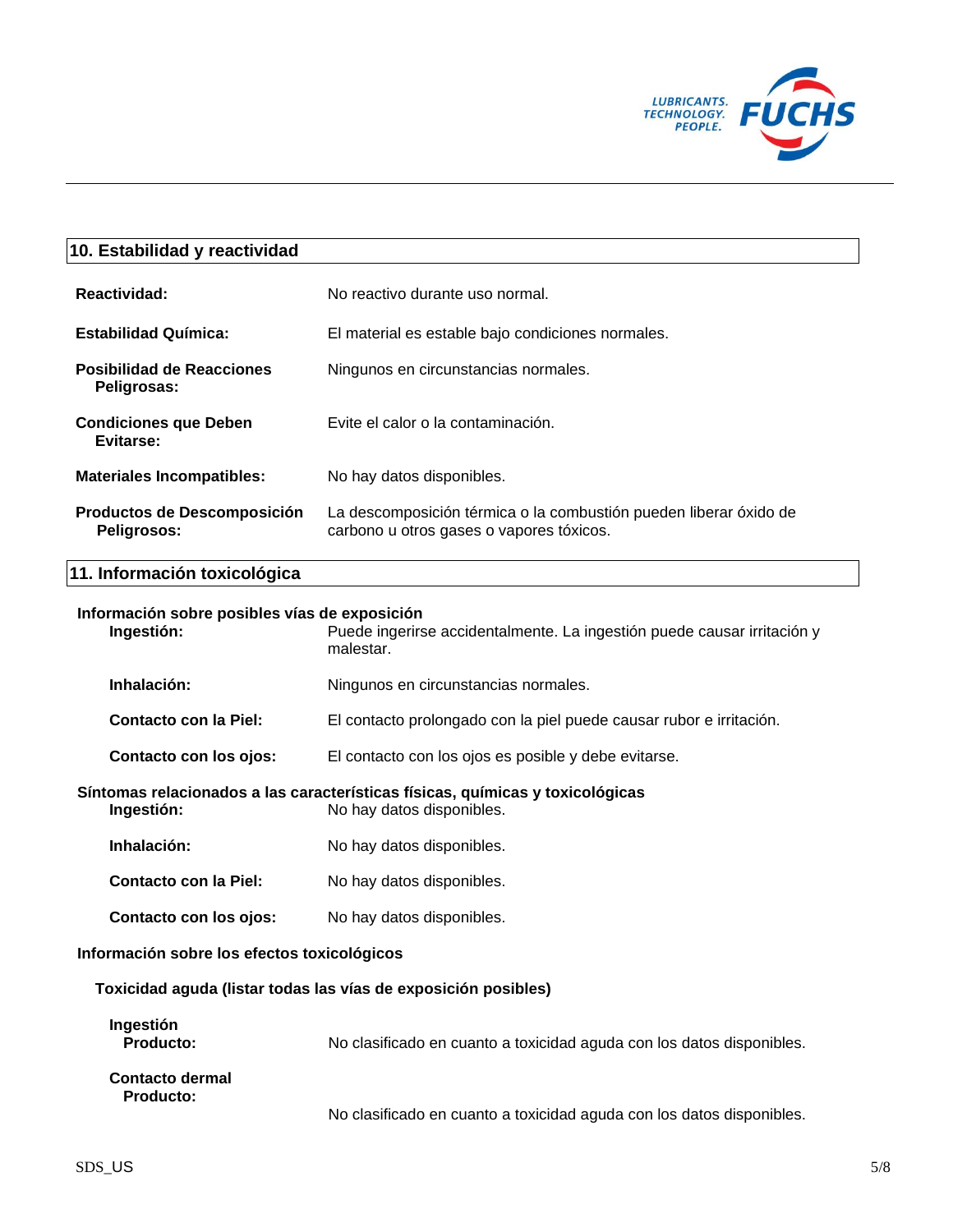

| <b>Inhalación</b><br>Producto:                                                                                                                              | No clasificado en cuanto a toxicidad aguda con los datos disponibles.                                |  |
|-------------------------------------------------------------------------------------------------------------------------------------------------------------|------------------------------------------------------------------------------------------------------|--|
| <b>Toxicidad por dosis repetidas</b><br>Producto:                                                                                                           | No hay datos disponibles.                                                                            |  |
| <b>Corrosión/Irritación Cutáneas</b><br>Producto:                                                                                                           | No hay datos disponibles.                                                                            |  |
| Lesiones Oculares Graves/Irritación Ocular<br>Producto:                                                                                                     | No hay datos disponibles.                                                                            |  |
| Sensibilización de la Piel o Respiratoria<br>Producto:                                                                                                      | No hay datos disponibles.                                                                            |  |
| Carcinogenicidad<br>Producto:                                                                                                                               | No hay datos disponibles.                                                                            |  |
| Monografías de IARC sobre la evaluación de los riesgos carcinogénicos para los humanos:<br>No se identificaron componentes carcinogénicos                   |                                                                                                      |  |
| No se identificaron componentes carcinogénicos                                                                                                              | Programa Nacional de Toxicología de EUA (NTP). Reporte sobre carcinógenos:                           |  |
| EEUU. Sustancias específicamente reguladas por la OSHA (29 CFR 1910.1001-1050), en su forma<br>enmendada:<br>No se identificaron componentes carcinogénicos |                                                                                                      |  |
| Mutagenicidad en Células Germinales                                                                                                                         |                                                                                                      |  |
| En vitro<br>Producto:                                                                                                                                       | No hay datos disponibles.                                                                            |  |
| En vivo<br><b>Producto:</b>                                                                                                                                 | No hay datos disponibles.                                                                            |  |
| Toxicidad para la reproducción<br>Producto:                                                                                                                 | No hay datos disponibles.                                                                            |  |
| Toxicidad Sistémica Específica de Órganos Diana- Exposición Única<br>Producto:<br>No hay datos disponibles.                                                 |                                                                                                      |  |
| Producto:                                                                                                                                                   | Toxicidad Sistémica Específica de Órganos Diana- Exposiciones Repetidas<br>No hay datos disponibles. |  |
| Peligro por Aspiración<br>Producto:                                                                                                                         | No hay datos disponibles.                                                                            |  |
| Otros síntomas:                                                                                                                                             | No hay datos disponibles.                                                                            |  |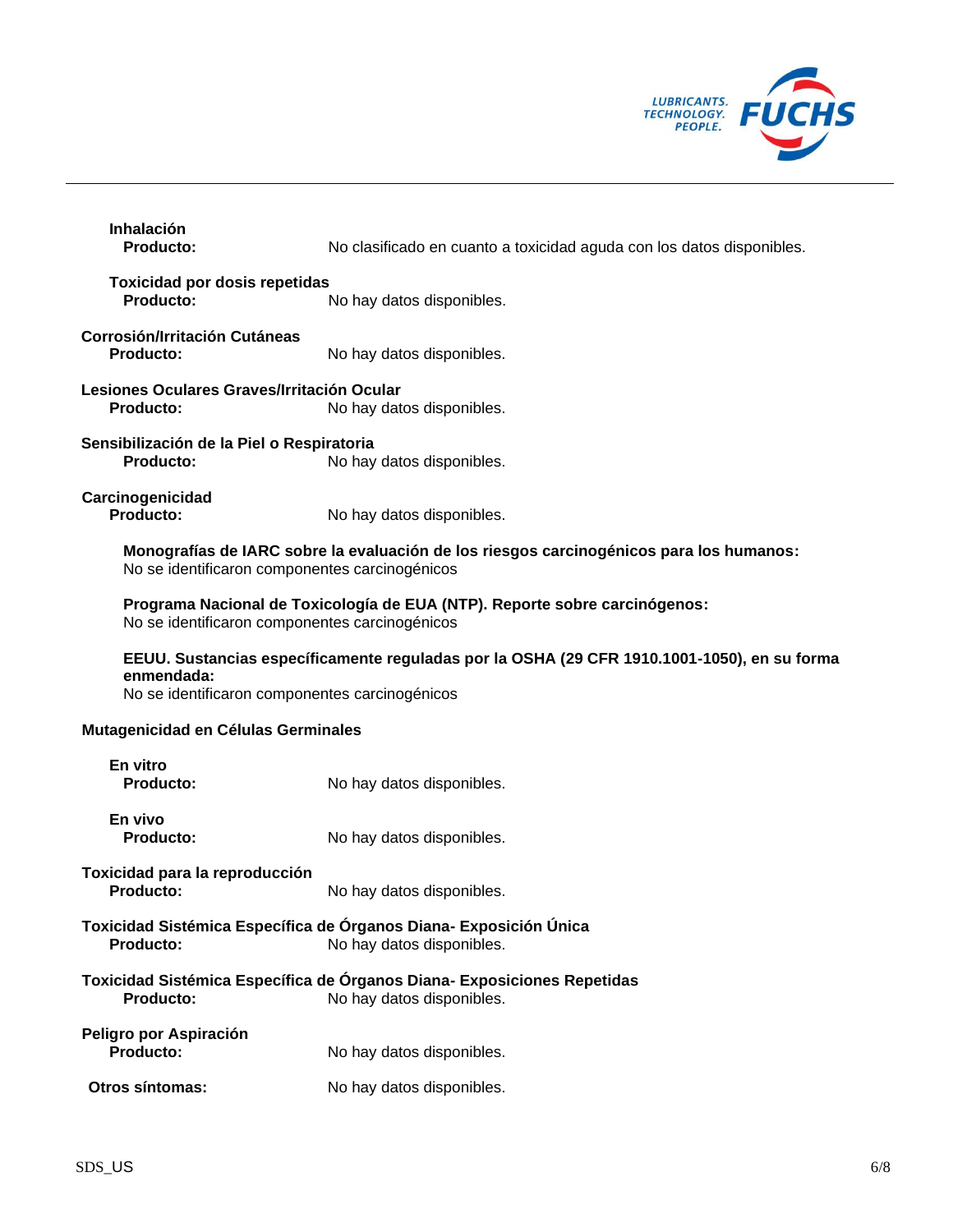

# **12. Información ecológica**

**Información general:** Este producto no ha sido evaluado para la toxicidad ecológica u otros efectos ambientales.

## **13. Consideraciones relativas a la eliminación**

| Instrucciones para la<br>eliminación: | Las actividades de descarga, tratamiento o eliminación pueden estar<br>sujetos a leyes nacionales, estatales o locales. Elimine el residuo en una<br>instalación adecuada de tratamiento y eliminación de acuerdo con las leyes<br>y reglamentos correspondientes y características del producto en el<br>momento de la eliminación. Es responsabilidad del usuario del producto o<br>propietario para determinar en el momento de la disposición, que las<br>regulaciones de residuos debe ser aplicado. |
|---------------------------------------|-----------------------------------------------------------------------------------------------------------------------------------------------------------------------------------------------------------------------------------------------------------------------------------------------------------------------------------------------------------------------------------------------------------------------------------------------------------------------------------------------------------|
| <b>Envases Contaminados:</b>          | Los contenedores vacíos deben ser llevados a un sitio de manejo aprobado<br>para desechos, para el reciclado o eliminación.                                                                                                                                                                                                                                                                                                                                                                               |

## **14. Información sobre el transporte**

#### **DOT**

No reglamentado.

#### **IMDG**

No reglamentado.

## **IATA**

No reglamentado.

# **15. Información reglamentaria**

# **Reglamentos Federales de EE.UU.**

#### **EEUU. Sustancias específicamente reguladas por la OSHA (29 CFR 1910.1001-1050), en su forma enmendada**

No están presentes, o no están presentes en lascantidades reguladas.

#### **Ley de Enmiendas y Reautorización del Superfondo de 1986 (SARA)**

**Categorías de peligro** No clasificado como peligroso bajo GHS

#### **SARA 313 (Reporte TRI, Acerca del Inventario de Liberación de Sustancias Tóxicas)** No están presentes, o no están presentes en lascantidades reguladas.

#### **Regulaciones de un Estado de EUA**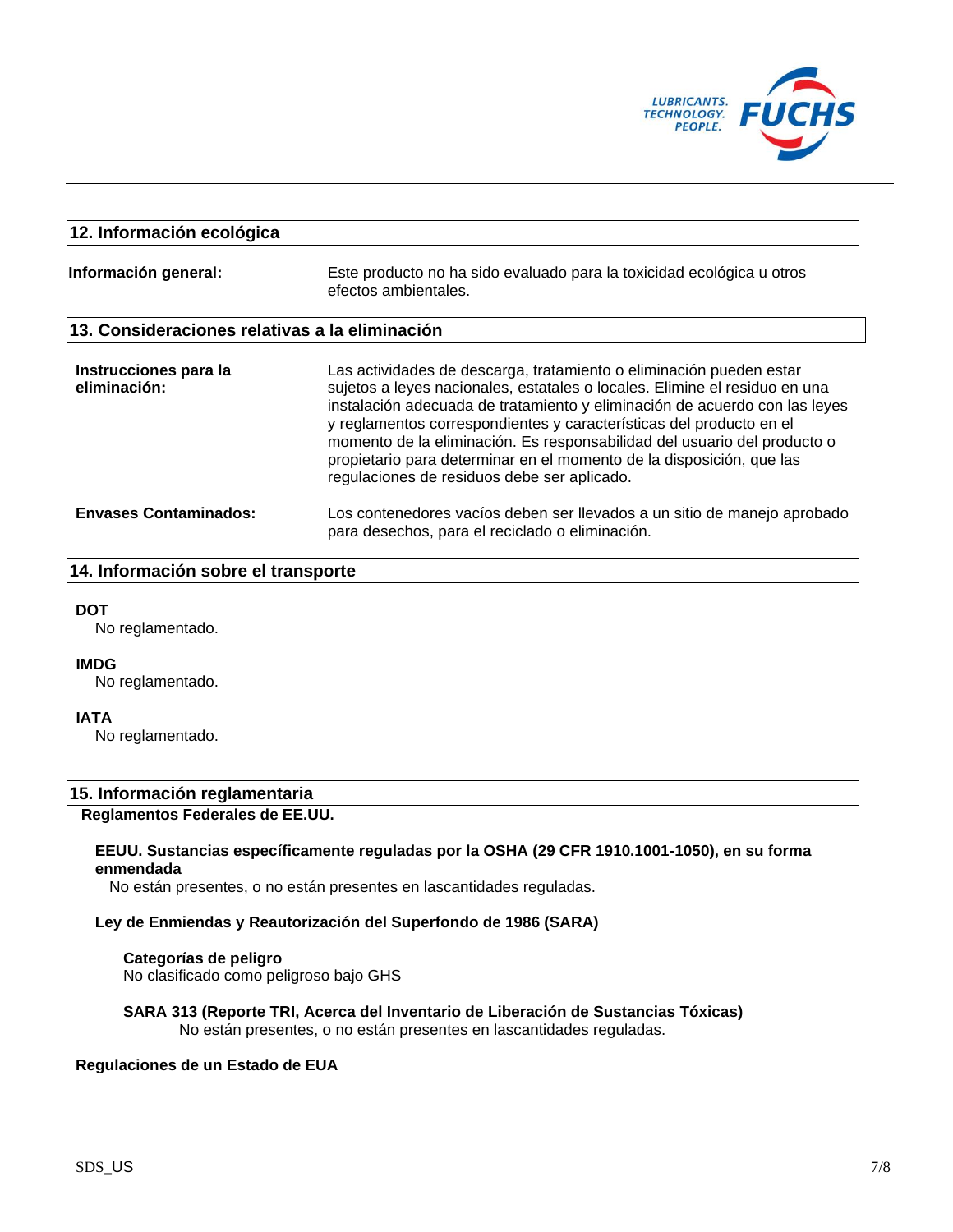

## **Proposición 65 del Estado de California, EUA**



ADVERTENCIA: este producto puede exponerlo a productos químicos que incluyen,CumeneEthylbenzeneNaphthalene , que [es] conocido por el Estado de California como causante de cáncer.

Para obtener más información, vaya a www.P65Warnings.ca.gov.

# **16.Otra información, como fecha de preparación o última revisión**

| Fecha de asunto::               | 02.09.2020                                                                                                                                                                                                                                          |
|---------------------------------|-----------------------------------------------------------------------------------------------------------------------------------------------------------------------------------------------------------------------------------------------------|
| Fecha de Revisión:              | 02.09.2020                                                                                                                                                                                                                                          |
| Versión #:                      | 1.2                                                                                                                                                                                                                                                 |
| Información Adicional:          | No hay datos disponibles.                                                                                                                                                                                                                           |
| Exención de<br>responsabilidad: | Se proporciona esta información sin ninguna garantía. Se cree que la<br>información es correcta. Esta información debe usarse para hacer una<br>determinación independiente de los métodos para proteger a los<br>trabajadores y el medio ambiente. |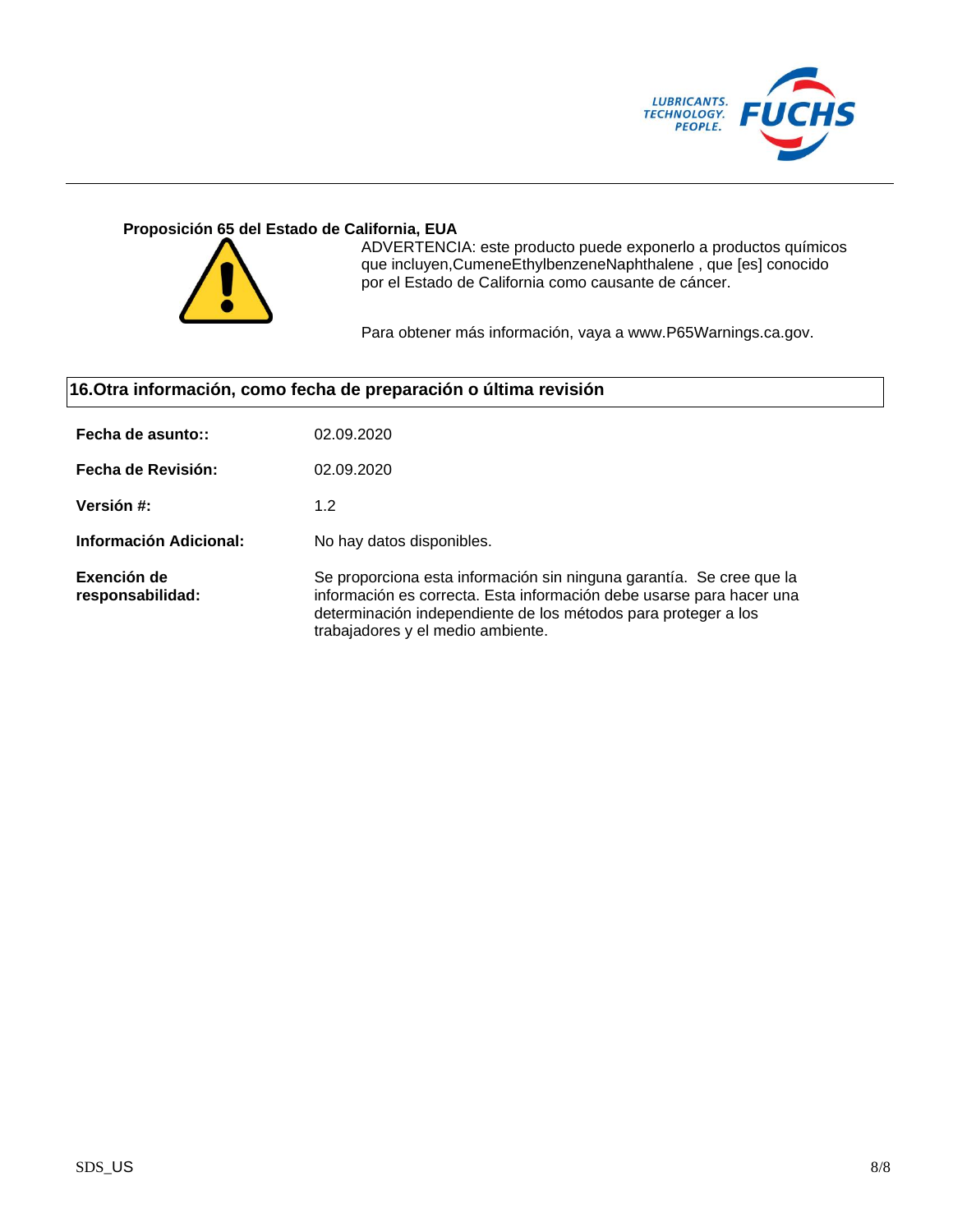

# **SAFETY DATA SHEET**

# **1. Identification**

| <b>Product identifier</b>     | RENOLIT H EP 0+     |
|-------------------------------|---------------------|
| Other means of identification | No data available.  |
| Recommended use:              | Lubricating grease  |
| <b>Restrictions on use:</b>   | Industrial use only |

## **Manufacturer/Importer/Distributor Information**

#### **Manufacturer**

| Company Name:          | Fuchs Lubricants Co.   |
|------------------------|------------------------|
| Address:               | 17050 Lathrop Avenue   |
|                        | Harvey, Illinois 60426 |
| Telephone:             | 708-333-8900           |
| Fax:                   | 708-333-9180           |
| <b>Contact Person:</b> | <b>EHS Department</b>  |
| E-mail:                | sds@fuchs.com          |

**Emergency telephone number:** 708-333-8900 (Bus. hrs) 800-255-3924 (24 hrs)

# **2. Hazard identification**

## **Hazard Classification**

Not classified as hazardous under GHS

# **Label Elements**

| <b>Hazard Symbol:</b>                     | No symbol       |
|-------------------------------------------|-----------------|
| Signal Word:                              | No signal word. |
| <b>Hazard Statement:</b>                  | Not applicable  |
| <b>Precautionary</b><br><b>Statements</b> | Not applicable  |

**Other hazards which do not result in GHS classification:** None.

# **3. Composition/information on ingredients**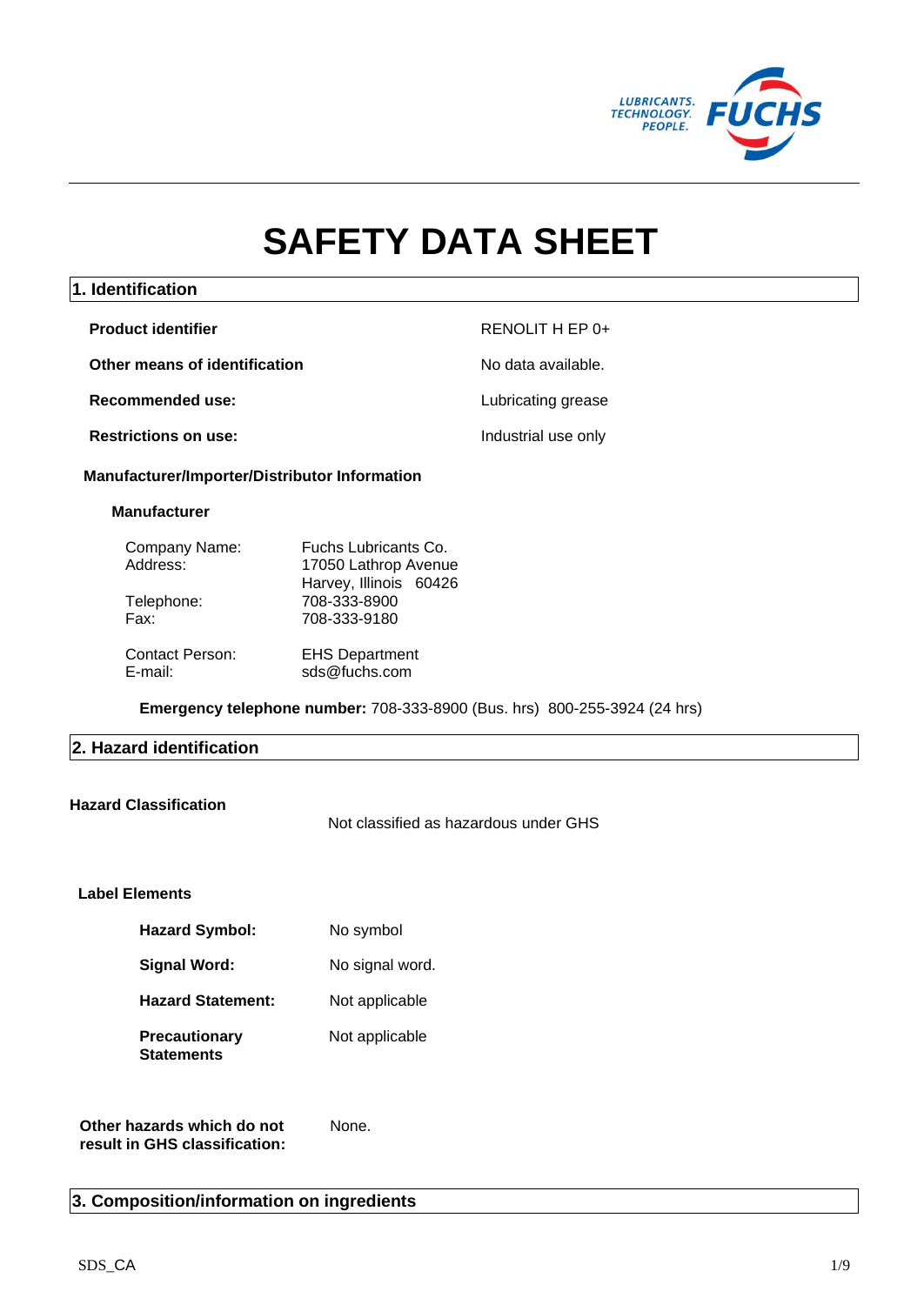

#### **Mixtures**

| <b>Chemical Identity</b>                                                                                                           | Common name and<br>synonyms                                                                                                                 | <b>CAS number</b>   | Content in percent (%)*                                                                                                       |  |
|------------------------------------------------------------------------------------------------------------------------------------|---------------------------------------------------------------------------------------------------------------------------------------------|---------------------|-------------------------------------------------------------------------------------------------------------------------------|--|
| Mineral oil                                                                                                                        | Mineral oil,                                                                                                                                | <b>Trade Secret</b> | 80 - 100%                                                                                                                     |  |
| Molybdenum disulphide                                                                                                              | Molybdenum<br>disulphide,                                                                                                                   | <b>Trade Secret</b> | $1 - 5%$                                                                                                                      |  |
|                                                                                                                                    |                                                                                                                                             |                     | * All concentrations are percent by weight unless ingredient is a gas. Gas concentrations are in percent by volume.           |  |
| Trade secret information:<br>A specific chemical identity and/or percentage of composition has been<br>withheld as a trade secret. |                                                                                                                                             |                     |                                                                                                                               |  |
| 4. First-aid measures                                                                                                              |                                                                                                                                             |                     |                                                                                                                               |  |
| Ingestion:                                                                                                                         | Do NOT induce vomiting.                                                                                                                     |                     | Rinse mouth thoroughly. Call a POISON CENTER/doctor if you feel unwell.                                                       |  |
| Inhalation:                                                                                                                        |                                                                                                                                             |                     | Move to fresh air. Call a POISON CENTER/doctor if you feel unwell.                                                            |  |
| <b>Skin Contact:</b>                                                                                                               | Remove contaminated clothing and shoes. Wash contact areas with soap<br>and water. If skin irritation occurs: Get medical advice/attention. |                     |                                                                                                                               |  |
| Eye contact:                                                                                                                       | Flush thoroughly with water. If irritation occurs, get medical assistance.<br>Continue to rinse for at least 15 minutes.                    |                     |                                                                                                                               |  |
| Most important symptoms/effects, acute and delayed                                                                                 |                                                                                                                                             |                     |                                                                                                                               |  |
| Symptoms:                                                                                                                          | No data available.                                                                                                                          |                     |                                                                                                                               |  |
| Hazards:                                                                                                                           | No data available.                                                                                                                          |                     |                                                                                                                               |  |
| Indication of immediate medical attention and special treatment needed                                                             |                                                                                                                                             |                     |                                                                                                                               |  |
| <b>Treatment:</b>                                                                                                                  | Get medical attention if symptoms occur.                                                                                                    |                     |                                                                                                                               |  |
| 5. Fire-fighting measures                                                                                                          |                                                                                                                                             |                     |                                                                                                                               |  |
| <b>General Fire Hazards:</b>                                                                                                       | No unusual fire or explosion hazards noted.                                                                                                 |                     |                                                                                                                               |  |
| Suitable (and unsuitable) extinguishing media                                                                                      |                                                                                                                                             |                     |                                                                                                                               |  |
| <b>Suitable extinguishing</b><br>media:                                                                                            |                                                                                                                                             |                     | Water spray, fog, CO2, dry chemical, or regular foam. Use fire-<br>extinguishing media appropriate for surrounding materials. |  |
| <b>Unsuitable extinguishing</b><br>media:                                                                                          |                                                                                                                                             |                     | Do not use water jet as an extinguisher, as this will spread the fire.                                                        |  |
| Specific hazards arising from<br>the chemical:                                                                                     | Heat may cause the containers to explode. During fire, gases hazardous to<br>health may be formed.                                          |                     |                                                                                                                               |  |

**Special protective equipment and precautions for firefighters**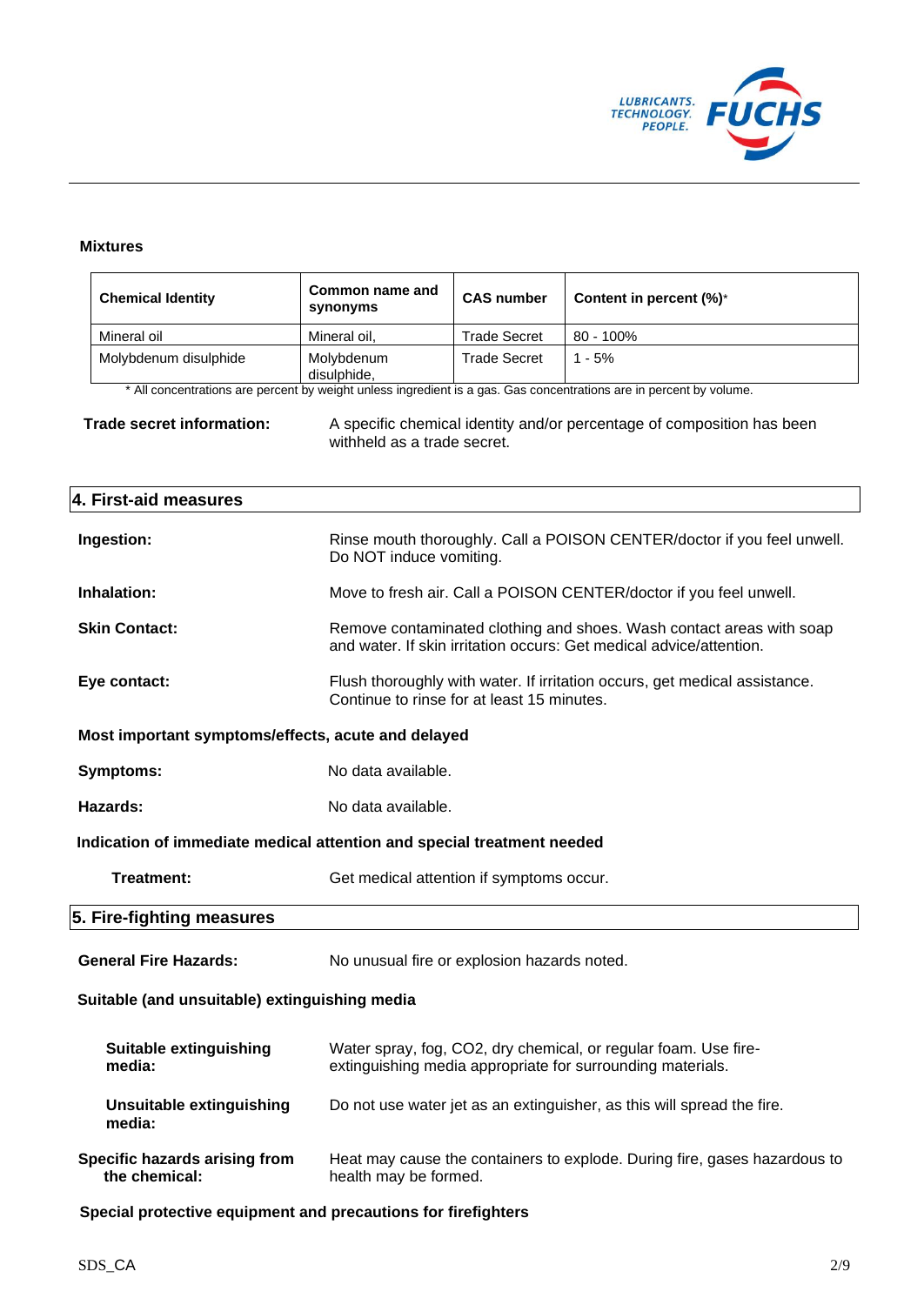

| <b>Special fire fighting</b><br>procedures:                                | No data available.                                                                                                                                                                                                                      |
|----------------------------------------------------------------------------|-----------------------------------------------------------------------------------------------------------------------------------------------------------------------------------------------------------------------------------------|
| Special protective equipment<br>for fire-fighters:                         | Firefighters must use standard protective equipment including flame<br>retardant coat, helmet with face shield, gloves, rubber boots, and in<br>enclosed spaces, SCBA.                                                                  |
| 6. Accidental release measures                                             |                                                                                                                                                                                                                                         |
| Personal precautions,<br>protective equipment and<br>emergency procedures: | See Section 8 of the SDS for Personal Protective Equipment. Do not touch<br>damaged containers or spilled material unless wearing appropriate<br>protective clothing. Keep unauthorized personnel away. Ensure adequate<br>ventilation. |
| <b>Methods and material for</b><br>containment and cleaning<br>up:         | Absorb with sand or other inert absorbent. Stop the flow of material, if this is<br>without risk.                                                                                                                                       |
| <b>Environmental Precautions:</b>                                          | Avoid release to the environment. Do not contaminate water sources or<br>sewer. Prevent further leakage or spillage if safe to do so.                                                                                                   |
| 7. Handling and storage                                                    |                                                                                                                                                                                                                                         |
| Precautions for safe handling:                                             | Observe good industrial hygiene practices. Wear appropriate personal<br>protective equipment. Do not expose to intense heat as product may<br>expand and pressurize container.                                                          |
| Conditions for safe storage,<br>including any<br>incompatibilities:        | Store in original tightly closed container. Avoid contact with oxidizing<br>agents. Store away from incompatible materials.                                                                                                             |

# **8. Exposure controls/personal protection**

# **Control Parameters**

# **Occupational Exposure Limits**

| <b>Chemical Identity</b>                       | <b>Type</b> | <b>Exposure Limit Values</b> | <b>Source</b>                                                                                                                                                          |
|------------------------------------------------|-------------|------------------------------|------------------------------------------------------------------------------------------------------------------------------------------------------------------------|
| Mineral oil - Mist.                            | <b>TWA</b>  | 1 mg/m $3$                   | Canada. British Columbia OELs. (Occupational<br>Exposure Limits for Chemical Substances,<br>Occupational Health and Safety Regulation<br>296/97, as amended) (05 2013) |
| Mineral oil - Inhalable<br>fraction.           | <b>TWA</b>  | $5 \text{ mg/m}$ 3           | Canada. Ontario OELs. (Control of Exposure to<br>Biological or Chemical Agents), as amended<br>(062015)                                                                |
| Mineral oil - Mist.                            | <b>STEL</b> | 10 mg/m $3$                  | Canada. Quebec OELs. (Ministry of Labor -<br>Regulation respecting occupational health and<br>safety), as amended (09 2017)                                            |
|                                                | <b>TWA</b>  | $5 \text{ mg/m}$ 3           | Canada. Quebec OELs. (Ministry of Labor -<br>Regulation respecting occupational health and<br>safety), as amended (09 2017)                                            |
| Molybdenum disulphide -<br>Total - as Mo       | <b>TWA</b>  | 10 mg/m $3$                  | Canada. Alberta OELs (Occupational Health &<br>Safety Code, Schedule 1, Table 2), as<br>amended (07 2009)                                                              |
| Molybdenum disulphide -<br>Respirable. - as Mo | <b>TWA</b>  | $3 \text{ mg/m}$             | Canada. Alberta OELs (Occupational Health &<br>Safety Code, Schedule 1, Table 2), as<br>amended (07 2009)                                                              |
| Molybdenum disulphide -                        | <b>TWA</b>  | 10 $mg/m3$                   | Canada. British Columbia OELs. (Occupational                                                                                                                           |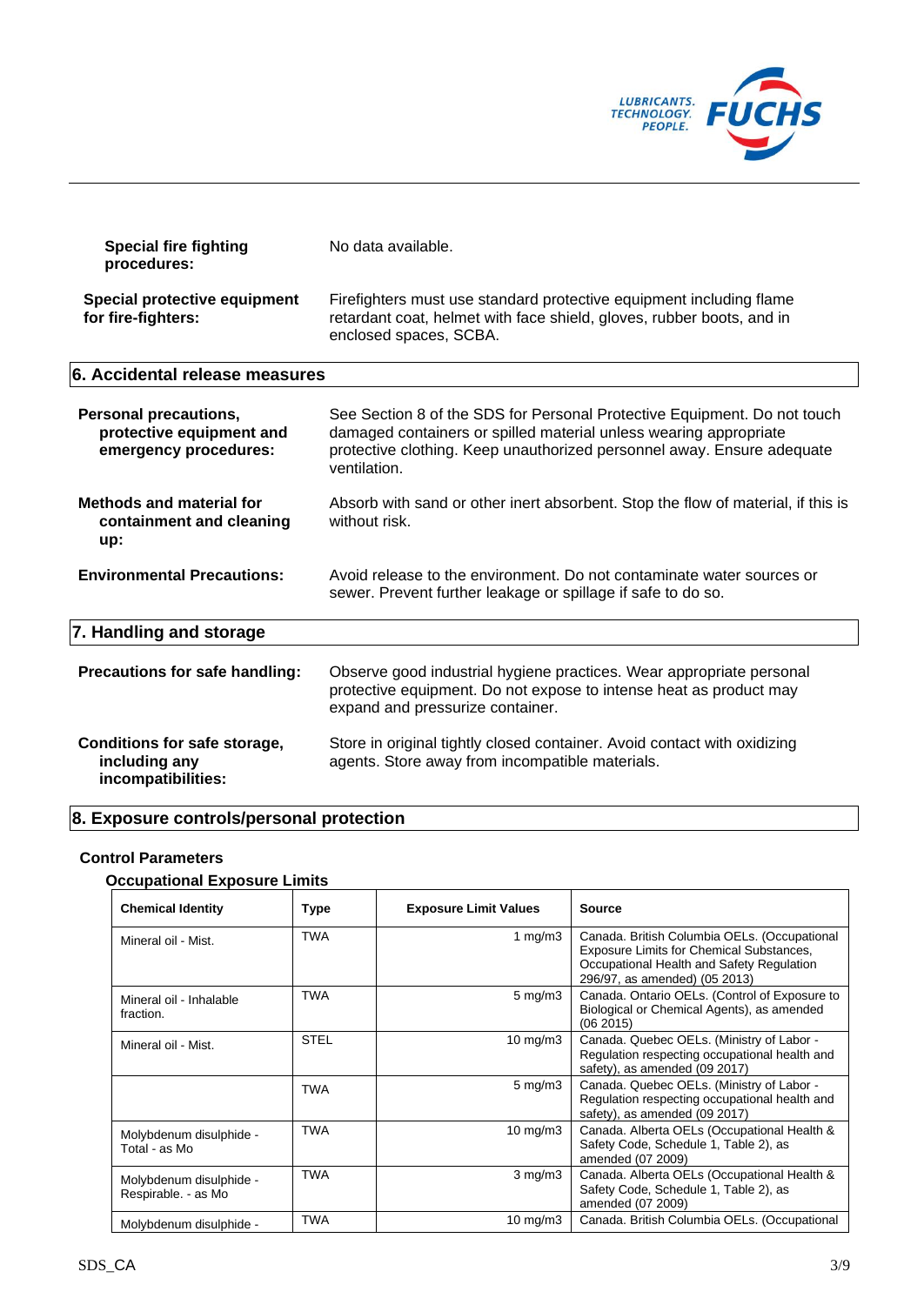

| Inhalable                                               |                      |                     | Exposure Limits for Chemical Substances,<br>Occupational Health and Safety Regulation<br>296/97, as amended) (09 2011)                                                 |
|---------------------------------------------------------|----------------------|---------------------|------------------------------------------------------------------------------------------------------------------------------------------------------------------------|
| Molybdenum disulphide -<br>Respirable.                  | <b>TWA</b>           | $3 \text{ mg/m}$    | Canada. British Columbia OELs. (Occupational<br>Exposure Limits for Chemical Substances,<br>Occupational Health and Safety Regulation<br>296/97, as amended) (09 2011) |
| Molybdenum disulphide -<br>Inhalable fraction. - as Mo  | <b>TWA</b>           | 10 mg/m $3$         | Canada. Ontario OELs. (Control of Exposure to<br>Biological or Chemical Agents), as amended<br>(11 2010)                                                               |
| Molybdenum disulphide -<br>Inhalable fraction. - as Mo  | 8 HR ACI             | $10 \text{ mg/m}$   | Canada. Saskatchewan OELs (Occupational<br>Health and Safety Regulations, 1996, Table<br>21), as amended (05 2009)                                                     |
|                                                         | <b>15 MIN</b><br>ACL | $20 \text{ mg/m}$ 3 | Canada. Saskatchewan OELs (Occupational<br>Health and Safety Regulations, 1996, Table<br>21), as amended (05 2009)                                                     |
| Molybdenum disulphide -<br>Respirable fraction. - as Mo | <b>TWA</b>           | 3 mg/m3             | Canada. Ontario OELs. (Control of Exposure to<br>Biological or Chemical Agents), as amended<br>(06 2015)                                                               |
| Molybdenum disulphide - as<br>Mo                        | <b>TWA</b>           | $10 \text{ mg/m}$   | Canada. Quebec OELs. (Ministry of Labor -<br>Regulation respecting occupational health and<br>safety), as amended (09 2017)                                            |
| Molybdenum disulphide -<br>Inhalable fraction. - as Mo  | <b>TWA</b>           | $10 \text{ mg/m}$   | US. ACGIH Threshold Limit Values, as<br>amended (03 2012)                                                                                                              |
| Molybdenum disulphide -<br>Respirable fraction. - as Mo | <b>TWA</b>           | $3 \text{ mg/m}$    | US. ACGIH Threshold Limit Values, as<br>amended (03 2012)                                                                                                              |

#### **Appropriate Engineering Controls**

No data available.

# **Individual protection measures, such as personal protective equipment**

| <b>General information:</b>                       | Use personal protective equipment as required.                                                                                                                                                                                                              |  |
|---------------------------------------------------|-------------------------------------------------------------------------------------------------------------------------------------------------------------------------------------------------------------------------------------------------------------|--|
| <b>Eye/face protection:</b>                       | Wear safety glasses with side shields (or goggles).                                                                                                                                                                                                         |  |
| <b>Skin Protection</b><br><b>Hand Protection:</b> | No data available.                                                                                                                                                                                                                                          |  |
| Other:                                            | Wear chemical-resistant gloves, footwear, and protective clothing<br>appropriate for the risk of exposure. Contact health and safety professional<br>or manufacturer for specific information.                                                              |  |
| <b>Respiratory Protection:</b>                    | In case of inadequate ventilation use suitable respirator. Seek advice from<br>supervisor on the company's respiratory protection standards.                                                                                                                |  |
| <b>Hygiene measures:</b>                          | Always observe good personal hygiene measures, such as washing after<br>handling the material and before eating, drinking, and/or smoking. Routinely<br>wash work clothing to remove contaminants. Discard contaminated<br>footwear that cannot be cleaned. |  |

# **9. Physical and chemical properties**

# **Appearance**

Physical state: solid Form: Grease **Form:** Grease **Grease Color:** Amber

**Odor:** Mild petroleum/solvent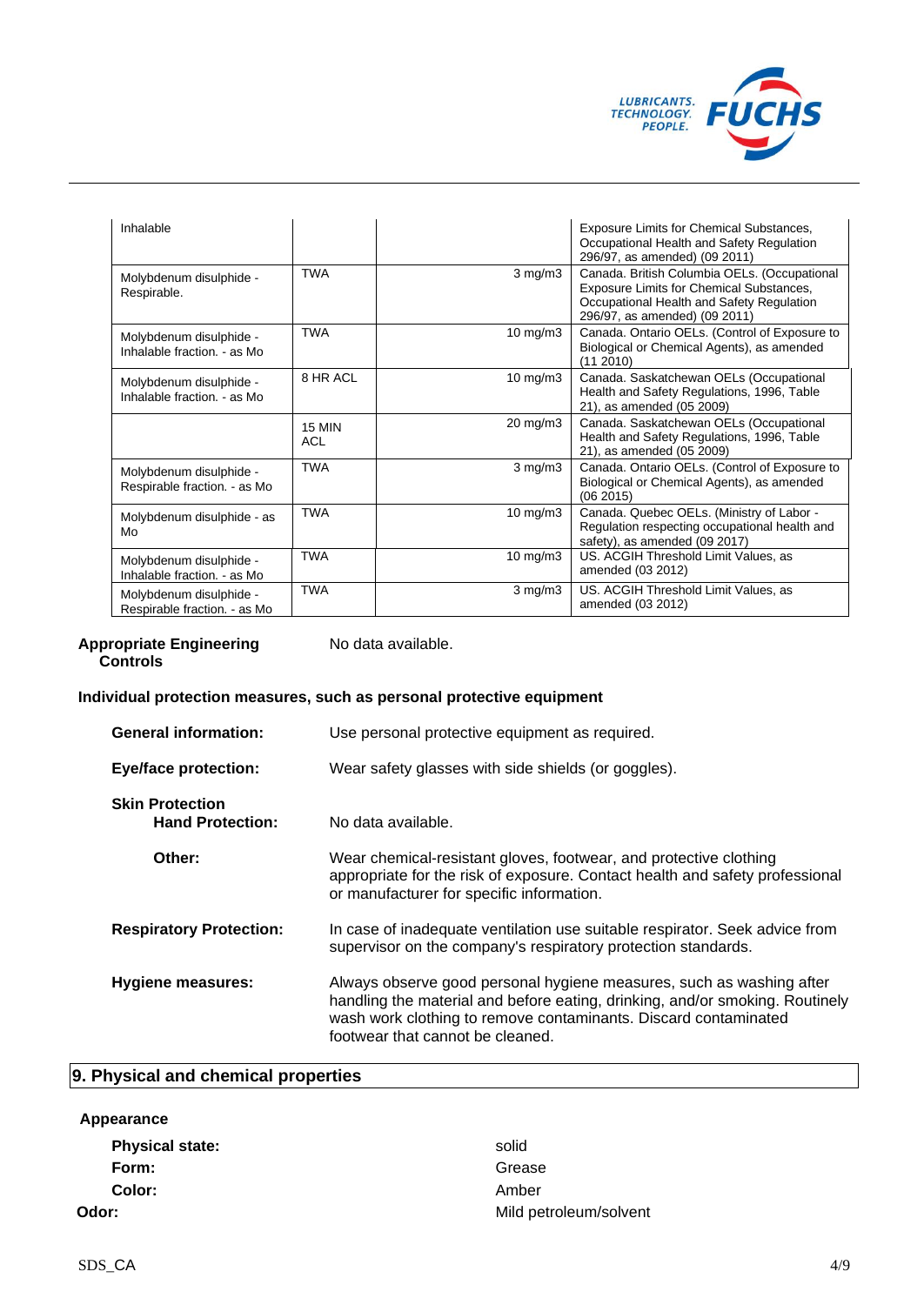

| Odor threshold:                                       | No data available. |
|-------------------------------------------------------|--------------------|
| pH:                                                   | No data available. |
| <b>Melting point/freezing point:</b>                  | No data available. |
| Initial boiling point and boiling range:              | No data available. |
| <b>Flash Point:</b>                                   | 204.44 °C          |
| <b>Evaporation rate:</b>                              | No data available. |
| Flammability (solid, gas):                            | No data available. |
| Upper/lower limit on flammability or explosive limits |                    |
| Flammability limit - upper (%):                       | No data available. |
| Flammability limit - lower (%):                       | No data available. |
| <b>Explosive limit - upper:</b>                       | No data available. |
| <b>Explosive limit - lower:</b>                       | No data available. |
| Vapor pressure:                                       | No data available. |
| Vapor density:                                        | No data available. |
| Density:                                              | No data available. |
| <b>Relative density:</b>                              | 0.95               |
| Solubility(ies)                                       |                    |
| <b>Solubility in water:</b>                           | Insoluble          |
| Solubility (other):                                   | No data available. |
| Partition coefficient (n-octanol/water):              | No data available. |
| Auto-ignition temperature:                            | No data available. |
| <b>Decomposition temperature:</b>                     | No data available. |

Viscosity:  $\frac{1}{2}$  > 22 mm2/s (40 °C, estimated)

# **10. Stability and reactivity**

| <b>Reactivity:</b>                            | Not reactive during normal use.                                                                    |
|-----------------------------------------------|----------------------------------------------------------------------------------------------------|
| <b>Chemical Stability:</b>                    | Material is stable under normal conditions.                                                        |
| <b>Possibility of hazardous</b><br>reactions: | None under normal conditions.                                                                      |
| Conditions to avoid:                          | Avoid heat or contamination.                                                                       |
| <b>Incompatible Materials:</b>                | No data available.                                                                                 |
| <b>Hazardous Decomposition</b><br>Products:   | Thermal decomposition or combustion may liberate carbon oxides and<br>other toxic gases or vapors. |

# **11. Toxicological information**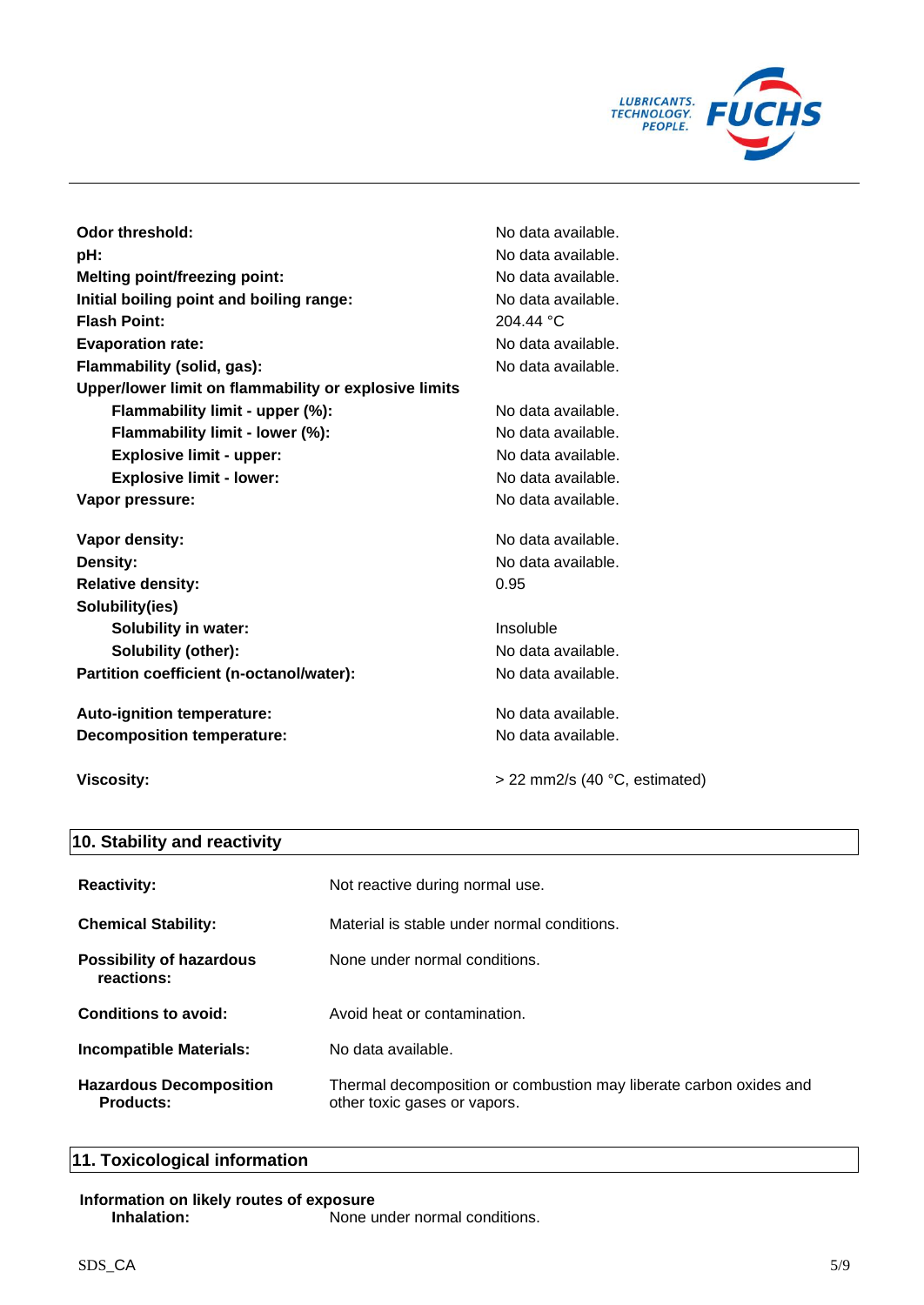

| <b>Skin Contact:</b>                                                   | Prolonged skin contact may cause redness and irritation.                                                          |
|------------------------------------------------------------------------|-------------------------------------------------------------------------------------------------------------------|
| Eye contact:                                                           | Eye contact is possible and should be avoided.                                                                    |
| Ingestion:                                                             | May be ingested by accident. Ingestion may cause irritation and malaise.                                          |
|                                                                        | Symptoms related to the physical, chemical and toxicological characteristics                                      |
| Inhalation:                                                            | No data available.                                                                                                |
| <b>Skin Contact:</b>                                                   | No data available.                                                                                                |
| Eye contact:                                                           | No data available.                                                                                                |
| Ingestion:                                                             | No data available.                                                                                                |
| Information on toxicological effects                                   |                                                                                                                   |
| Acute toxicity (list all possible routes of exposure)                  |                                                                                                                   |
| Oral<br><b>Product:</b>                                                | Not classified for acute toxicity based on available data.                                                        |
| <b>Dermal</b><br><b>Product:</b>                                       | Not classified for acute toxicity based on available data.                                                        |
| <b>Inhalation</b><br><b>Product:</b>                                   | Not classified for acute toxicity based on available data.                                                        |
| <b>Product:</b>                                                        | Delayed and immediate effects, including chronic effects from short- and long-term exposure<br>No data available. |
| <b>Skin Corrosion/Irritation</b><br>Product:                           | No data available.                                                                                                |
| <b>Serious Eye Damage/Eye Irritation</b><br><b>Product:</b>            | No data available.                                                                                                |
| <b>Respiratory or Skin Sensitization</b><br><b>Product:</b>            | No data available.                                                                                                |
| Carcinogenicity<br>Product:                                            | No data available.                                                                                                |
| No carcinogenic components identified                                  | IARC Monographs on the Evaluation of Carcinogenic Risks to Humans:                                                |
| No carcinogenic components identified                                  | US. National Toxicology Program (NTP) Report on Carcinogens:                                                      |
| <b>ACGIH Carcinogen List:</b><br>No carcinogenic components identified |                                                                                                                   |
|                                                                        |                                                                                                                   |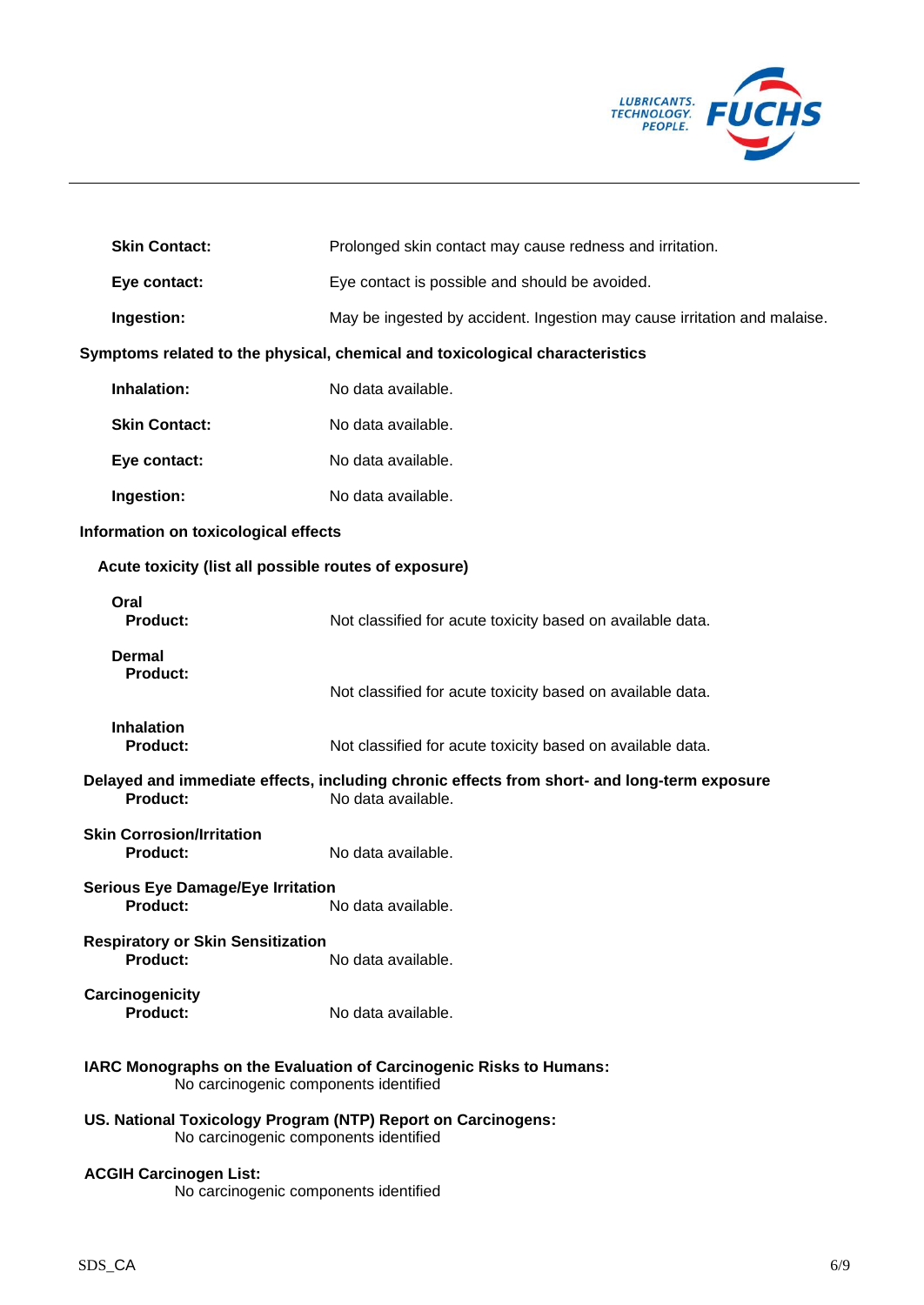

## **Germ Cell Mutagenicity**

| In vitro<br>Product:                                           | No data available. |
|----------------------------------------------------------------|--------------------|
| In vivo<br>Product:                                            | No data available. |
| Reproductive toxicity<br>Product:                              | No data available. |
| Specific Target Organ Toxicity - Single Exposure<br>Product:   | No data available. |
| Specific Target Organ Toxicity - Repeated Exposure<br>Product: | No data available. |
| <b>Aspiration Hazard</b><br><b>Product:</b>                    | No data available. |

**Other effects:** No data available.

# **12. Ecological information**

# **Ecotoxicity:**

| Acute hazards to the aquatic environment:     |                    |  |  |
|-----------------------------------------------|--------------------|--|--|
| Fish<br>Product:                              | No data available. |  |  |
| <b>Aquatic Invertebrates</b><br>Product:      | No data available. |  |  |
| Chronic hazards to the aquatic environment:   |                    |  |  |
| Fish<br>Product:                              | No data available. |  |  |
| <b>Aquatic Invertebrates</b><br>Product:      | No data available. |  |  |
| <b>Toxicity to Aquatic Plants</b><br>Product: | No data available. |  |  |

# **Persistence and Degradability**

# **Biodegradation**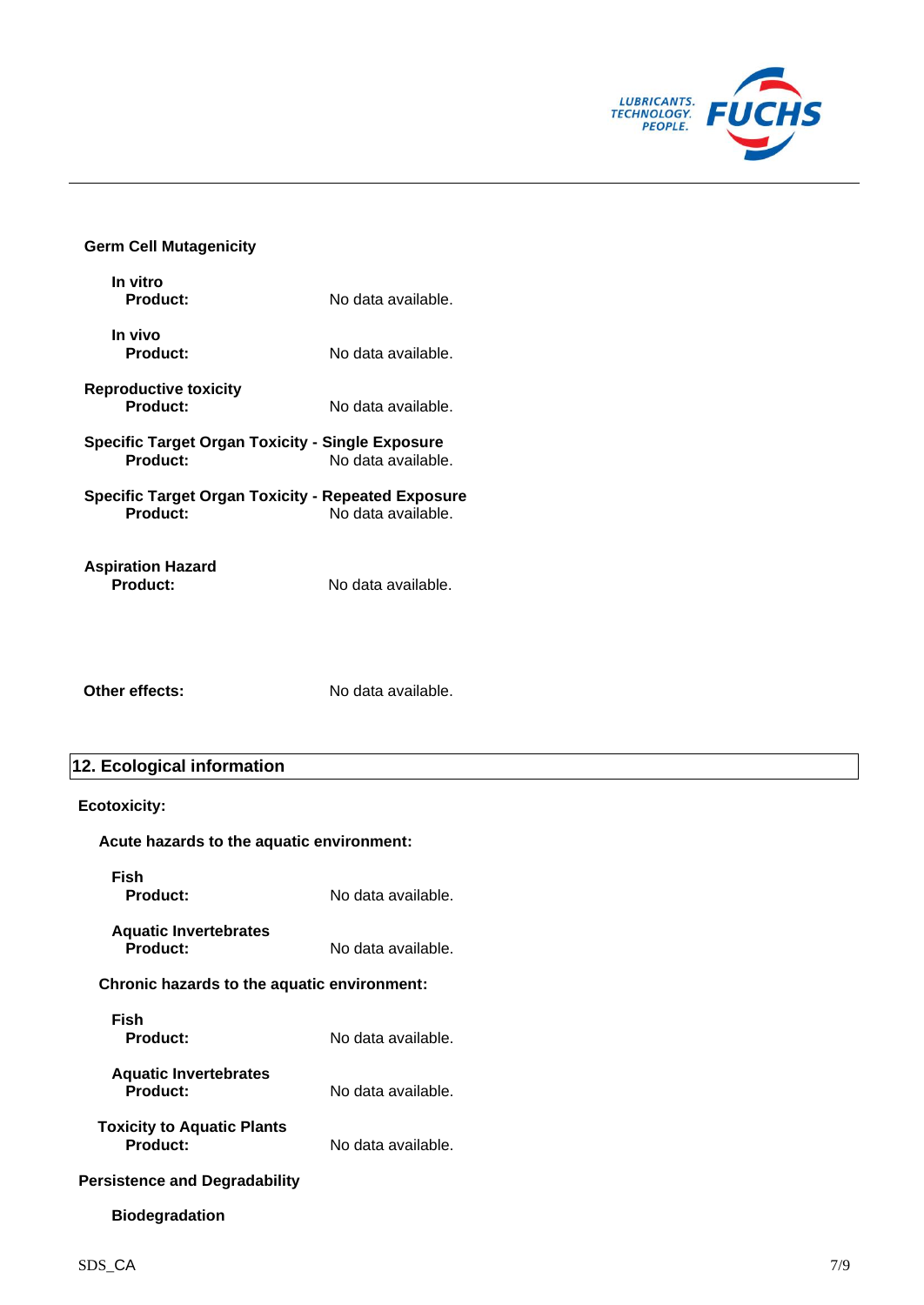

| <b>Product:</b>                                               | No data available.                                                                                                                                                                                                                                                                                                                                                                                              |
|---------------------------------------------------------------|-----------------------------------------------------------------------------------------------------------------------------------------------------------------------------------------------------------------------------------------------------------------------------------------------------------------------------------------------------------------------------------------------------------------|
| <b>BOD/COD Ratio</b><br>Product:                              | No data available.                                                                                                                                                                                                                                                                                                                                                                                              |
| <b>Bioaccumulative potential</b>                              |                                                                                                                                                                                                                                                                                                                                                                                                                 |
| <b>Bioconcentration Factor (BCF)</b><br>Product:              | No data available.                                                                                                                                                                                                                                                                                                                                                                                              |
| Partition Coefficient n-octanol / water (log Kow)<br>Product: | No data available.                                                                                                                                                                                                                                                                                                                                                                                              |
| <b>Mobility in soil:</b><br>Other adverse effects:            | No data available.<br>No data available.                                                                                                                                                                                                                                                                                                                                                                        |
| 13. Disposal considerations                                   |                                                                                                                                                                                                                                                                                                                                                                                                                 |
| <b>Disposal instructions:</b>                                 | Discharge, treatment, or disposal may be subject to national, state, or local<br>laws. Dispose of waste at an appropriate treatment and disposal facility in<br>accordance with applicable laws and regulations, and product<br>characteristics at time of disposal. It is the responsibility of the product user<br>or owner to determine at the time of disposal, which waste regulations must<br>be applied. |
| <b>Contaminated Packaging:</b>                                | Empty containers should be taken to an approved waste handling site for<br>recycling or disposal.                                                                                                                                                                                                                                                                                                               |
| 14. Transport information                                     |                                                                                                                                                                                                                                                                                                                                                                                                                 |

## **TDG**

Not regulated.

## **IMDG**

Not regulated.

# **IATA**

Not regulated.

# **15. Regulatory information**

| <b>Canada Federal Regulations</b><br>List of Toxic Substances (CEPA, Schedule 1)<br>Not Regulated |                                                                                                               |  |  |
|---------------------------------------------------------------------------------------------------|---------------------------------------------------------------------------------------------------------------|--|--|
| <b>Export Control List (CEPA 1999, Schedule 3)</b><br>Not Regulated                               |                                                                                                               |  |  |
| <b>National Pollutant Release Inventory (NPRI)</b><br><b>Reporting Requirements</b><br>NPRI PT5   | Canada. National Pollutant Release Inventory (NPRI) Substances, Part 5, VOCs with Additional<br>Not Regulated |  |  |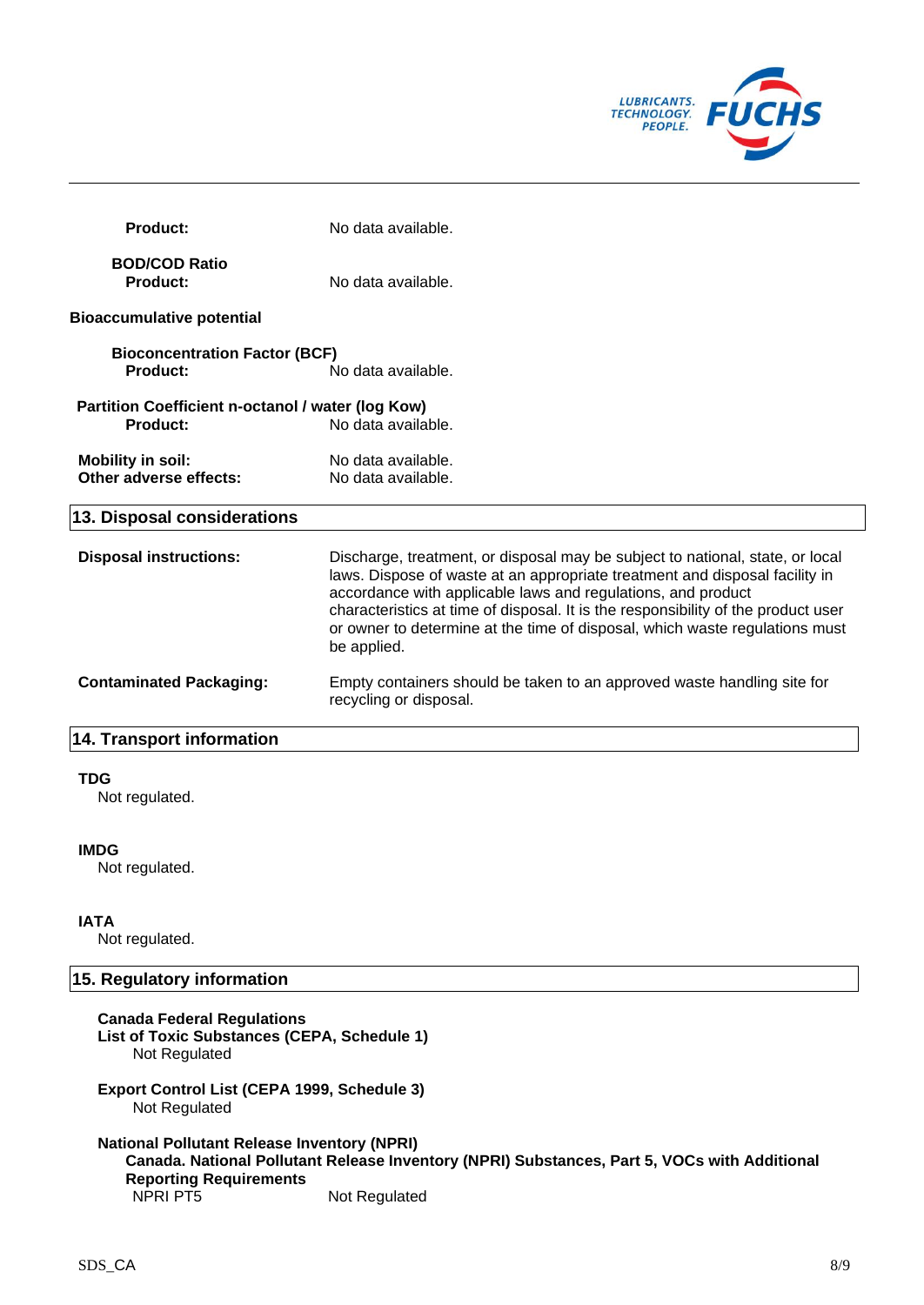

## **Canada. National Pollutant Release Inventory (NPRI) (Schedule 1, Parts 1-4)** NPRI Not Regulated

**Greenhouse Gases** Not Regulated

# **16.Other information, including date of preparation or last revision**

| <b>Issue Date:</b>                               | 09/02/2020                                                                                                                                                                                                                    |
|--------------------------------------------------|-------------------------------------------------------------------------------------------------------------------------------------------------------------------------------------------------------------------------------|
| <b>Revision Date:</b>                            | 09/02/2020                                                                                                                                                                                                                    |
| <b>Version #:</b><br><b>Further Information:</b> | 1.1<br>No data available.                                                                                                                                                                                                     |
| Disclaimer:                                      | This information is provided without warranty. The information is believed to<br>be correct. This information should be used to make an independent<br>determination of the methods to safeguard workers and the environment. |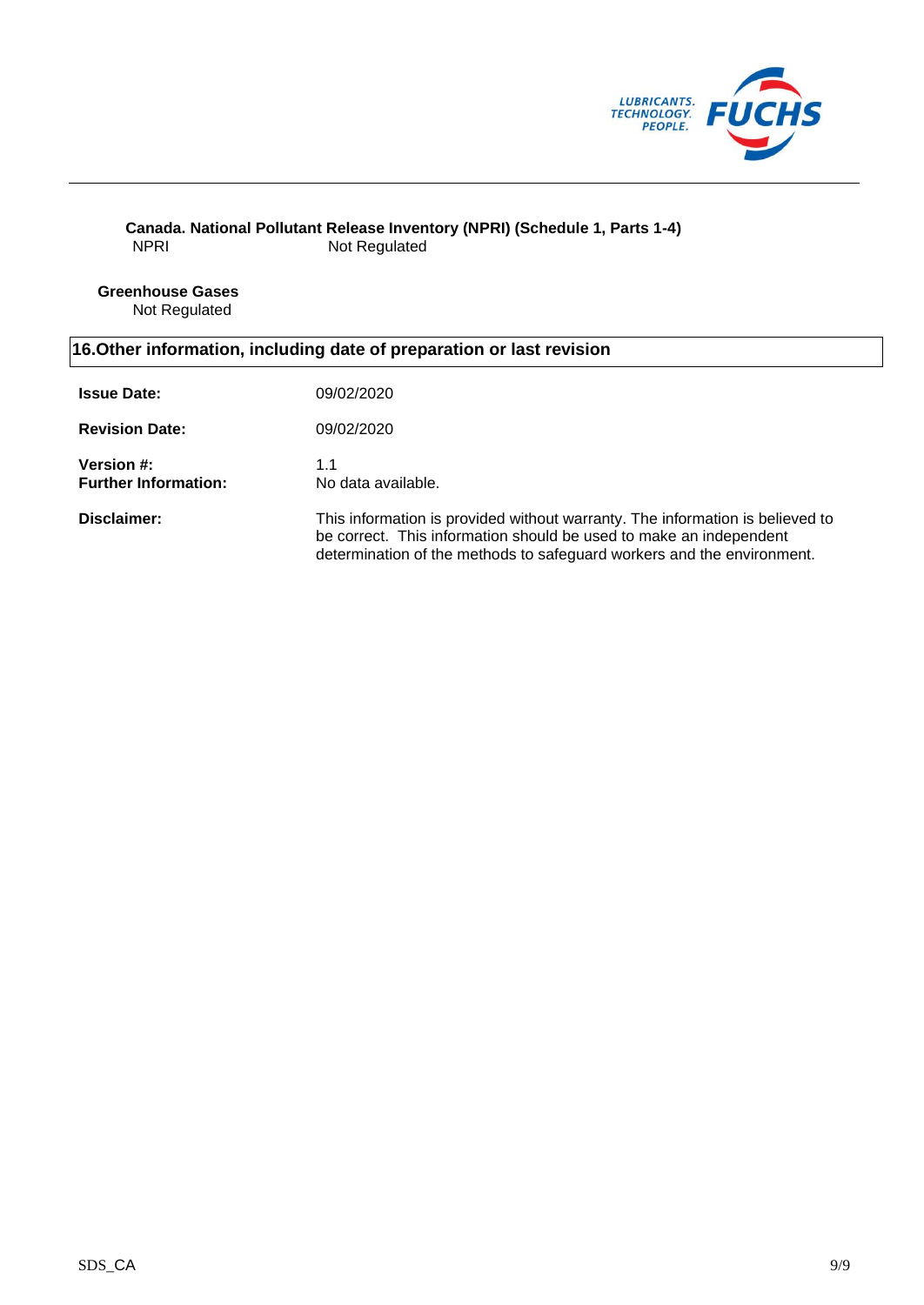

# **FICHE DE DONNÉES DE SÉCURITÉ**

# **1. Identification**

**Identificateur de produit** RENOLIT H EP 0+

**Autres moyens d'identification Aucune information disponible.** 

**Usage recommandé:** Communication of the Graisse de Lubricating

**Restrictions d'emploi:** Utilisation industrielle seulement

## **Informations sur le fabricant/importateur/distributeur**

## **Fabricant**

| Nom de la société:    | Fuchs Lubricants Co.   |  |
|-----------------------|------------------------|--|
| Adresse:              | 17050 Lathrop Avenue   |  |
|                       | Harvey, Illinois 60426 |  |
| Téléphone:            | 708-333-8900           |  |
| Télécopie ::          | 708-333-9180           |  |
|                       |                        |  |
| Personne à contacter: | <b>EHS Department</b>  |  |
| E-mail:               | sds@fuchs.com          |  |

**Numéro d'appel d'urgence:** 708-333-8900 (Bus. hrs) 800-255-3924 (24 hrs)

## **2. Identification des dangers**

## **Classe de Danger**

Non classé comme dangereux selon le SGH

# **Éléments d'Étiquetage**

| Symbole de Danger:                 | Aucun symbole         |
|------------------------------------|-----------------------|
| <b>Mention</b><br>d'Avertissement: | Aucun mot indicateur. |
| <b>Mention de Danger:</b>          | Non applicable        |
| <b>Conseils de Prudence</b>        | Non applicable        |

#### **Autres dangers ne donnant pas lieu à classement selon le SGH:** Aucun(e).

**3. Composition/Renseignements sur les ingrédients**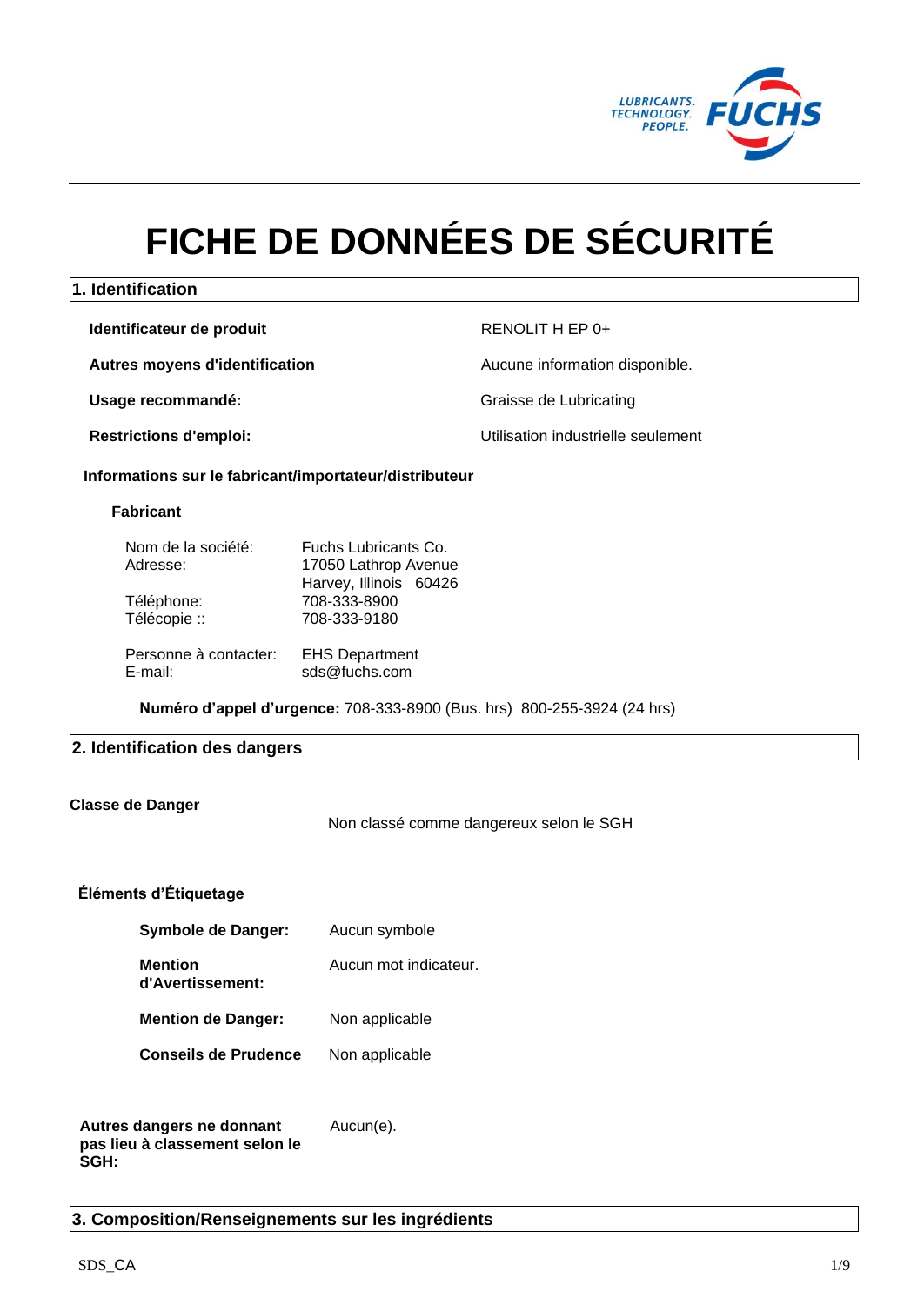

# **Mélanges**

| <b>Identité Chimique</b> | Nom commun et<br>synonymes | Numéro CAS           | Teneur en pourcentage (%)* |
|--------------------------|----------------------------|----------------------|----------------------------|
| Mineral oil              | Mineral oil,               | Secret<br>industriel | $80 - 100\%$               |
| Molybdenum disulphide    | Molybdenum<br>disulphide.  | Secret<br>industriel | $1 - 5%$                   |

Toutes les concentrations sont exprimées en pourcentage pondéral sauf si le composant est un gaz. Les concentrations de gaz sont exprimées en pourcentage volumique.

**Informations sous secret industriel:**

L'identité et/ou le pourcentage dans la composition d'une entité chimique spécifique ne sont pas divulgués pour cause de secret industriel.

| 4. Premiers secours                                                  |                                                                                                                                                              |  |  |
|----------------------------------------------------------------------|--------------------------------------------------------------------------------------------------------------------------------------------------------------|--|--|
| Ingestion:                                                           | Rincer soigneusement la bouche. Appeler un CENTRE ANTIPOISON/un<br>médecin en cas de malaise. NE PAS faire vomir.                                            |  |  |
| Inhalation:                                                          | Transporter à l'air frais. Appeler un CENTRE ANTIPOISON/un médecin en<br>cas de malaise.                                                                     |  |  |
| Contact avec la Peau:                                                | Enlever les vêtements et les chaussures contaminés. Laver les zones de<br>contact à l'eau et au savon. En cas d'irritation cutanée: consulter un<br>médecin. |  |  |
| <b>Contact oculaire:</b>                                             | Rincer avec soin à l'eau. En cas d'irritation, consulter un médecin.<br>Continuer à rincer pendant au moins 15 minutes.                                      |  |  |
| Symptômes/effets les plus importants, aigus et différés              |                                                                                                                                                              |  |  |
| Symptômes:                                                           | Aucune information disponible.                                                                                                                               |  |  |
| Dangers:                                                             | Aucune information disponible.                                                                                                                               |  |  |
| Indication d'un besoin médical immédiat et traitement spécial requis |                                                                                                                                                              |  |  |
| Traitement:                                                          | Consulter un médecin en cas de symptômes.                                                                                                                    |  |  |
| 5. Mesures de lutte contre l'incendie                                |                                                                                                                                                              |  |  |
|                                                                      |                                                                                                                                                              |  |  |

**Dangers d'Incendie Généraux:** Aucun risque exceptionnel d'incendie et d'explosion.

## **Moyens d'extinction appropriés (et inappropriés)**

| <b>Moyens d'extinction</b><br>appropriés: | Eau pulvérisée, brouillard, CO2, agent chimique sec ou mousse standard.<br>Choisir le moyen d'extinction de l'incendie en tenant compte d'autres<br>produits chimiques éventuels. |
|-------------------------------------------|-----------------------------------------------------------------------------------------------------------------------------------------------------------------------------------|
| <b>Moyens d'extinction</b>                | Ne pas lutter contre l'incendie au jet d'eau pour ne pas propager les                                                                                                             |
| inappropriés:                             | flammes.                                                                                                                                                                          |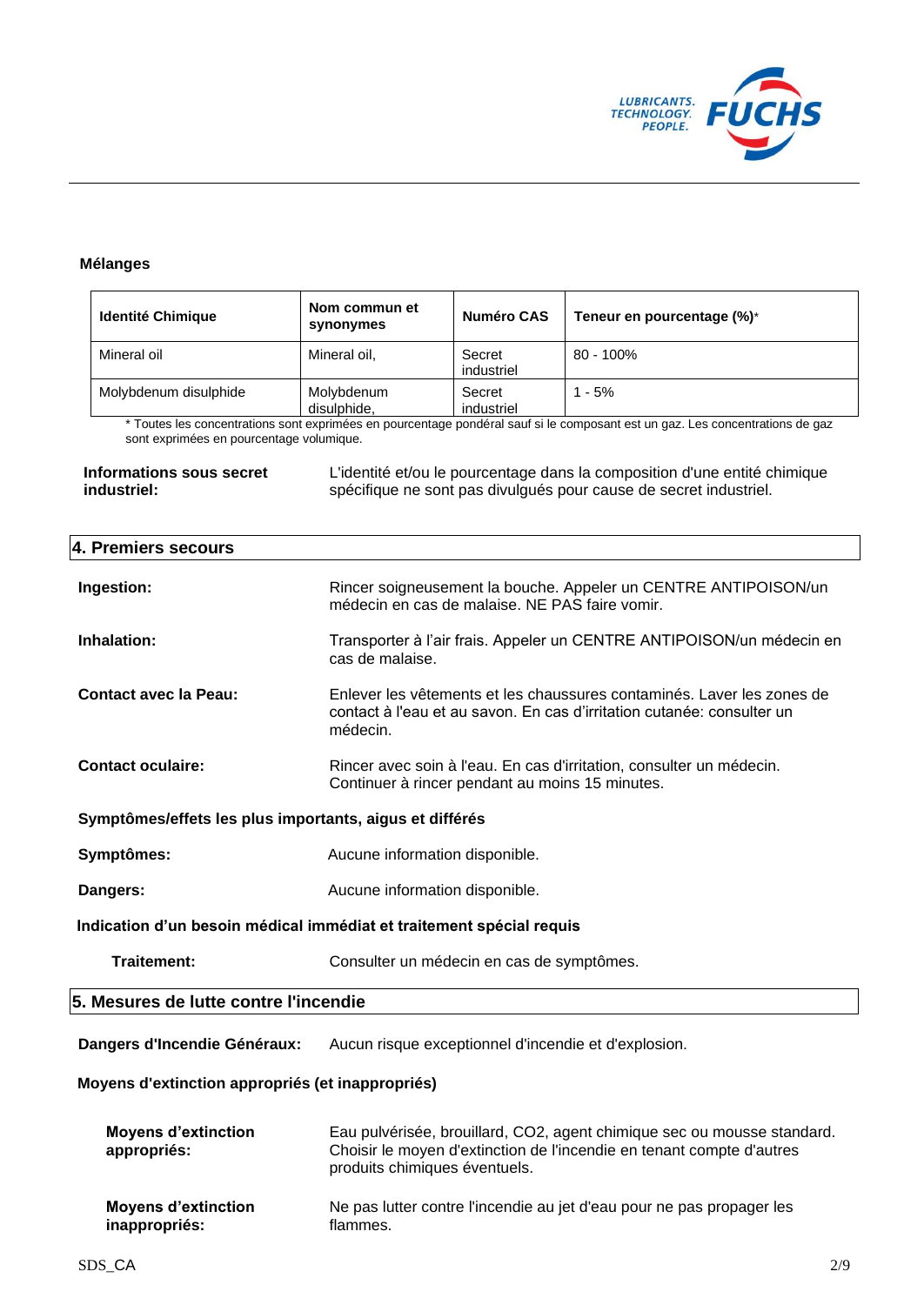

| Dangers spécifiques dus au<br>produit chimique:                                                      | La chaleur peut provoquer l'explosion des récipients. En cas d'incendie,<br>des gaz dangereux pour la santé peuvent se former.                                                                                                                                                   |  |
|------------------------------------------------------------------------------------------------------|----------------------------------------------------------------------------------------------------------------------------------------------------------------------------------------------------------------------------------------------------------------------------------|--|
|                                                                                                      | Équipement de protection spécial et précautions pour les pompiers                                                                                                                                                                                                                |  |
| Procédures spéciales de<br>lutte contre l'incendie:                                                  | Aucune information disponible.                                                                                                                                                                                                                                                   |  |
| <b>Équipement de protection</b><br>spécial pour le personnel<br>préposé à la lutte contre le<br>feu: | Les pompiers doivent porter un équipement de protection standard,<br>notamment vêtement ignifuge, casque à masque facial, gants, bottes en<br>caoutchouc et, dans les espaces clos, un appareil respiratoire autonome.                                                           |  |
| 6. Mesures à prendre en cas de rejet accidentel                                                      |                                                                                                                                                                                                                                                                                  |  |
| Précautions individuelles,<br>équipement de protection et<br>procédures d'urgence:                   | Voir l'équipement de protection individuelle à la Section 8. Ne pas toucher<br>les récipients endommagés ou le produit déversé à moins de porter les<br>vêtements de protection appropriés. Maintenir à distance le personnel non<br>autorisé. Assurer une ventilation adéquate. |  |
| Méthodes et matériel de<br>confinement et de<br>nettoyage:                                           | Absorber le produit avec du sable ou un autre absorbant inerte. Arrêter le<br>débit de matière, si ceci est sans risque.                                                                                                                                                         |  |
| Précautions pour la Protection<br>de l'Environnement:                                                | Éviter le rejet dans l'environnement. Ne pas contaminer les sources d'eau<br>ou les égouts. Endiguer la fuite ou le déversement si cela peut être fait<br>sans danger.                                                                                                           |  |
| 7. Manipulation et stockage                                                                          |                                                                                                                                                                                                                                                                                  |  |
| Précautions à prendre pour une<br>manipulation sans danger:                                          | Se conformer aux bonnes pratiques d'hygiène industrielle. Porter un<br>équipement de protection personnelle approprié. N'exposez pas à la<br>chaleur intense comme le produit peut développer et pressuriser le<br>récipient.                                                    |  |
| Conditions d'un stockage sûr,<br>y compris d'éventuelles<br>incompatibilités:                        | Conserver dans le récipient d'origine hermétiquement fermé. Éviter tout<br>contact avec des agents comburants. Conserver à l'écart des matières<br>incompatibles.                                                                                                                |  |

# **8. Contrôle de l'exposition/protection individuelle**

## **Paramètres de Contrôle**

# **Valeurs Limites d'Exposition Professionnelle**

| Identité Chimique                    | Type        | <b>Valeurs Limites d'Exposition</b> | <b>Source</b>                                                                                                                                                                                         |
|--------------------------------------|-------------|-------------------------------------|-------------------------------------------------------------------------------------------------------------------------------------------------------------------------------------------------------|
| Mineral oil - Brouillard             | <b>TWA</b>  | 1 mg/m $3$                          | Canada. Colombie-Britannique VLE's. (Valeurs<br>limite d'exposition pour les substances<br>chimiques, Réglementation sur la santé et<br>sécurité au travail 296/97, et ses modifications.<br>(052013) |
| Mineral oil - Fraction<br>inhalable. | <b>TWA</b>  | $5 \text{ mg/m}$ 3                  | Canada. LEMT de l'Ontario. (Contrôle de<br>l'exposition aux agents biologiques ou<br>chimiques), dans sa version modifiée (06<br>2015)                                                                |
| Mineral oil - Brouillard             | <b>STEL</b> | $10 \text{ mg/m}$                   | Canada. LEMT du Québec, (Ministère du<br>Travail. Règlement sur la qualité du milieu de                                                                                                               |

 $\overline{\phantom{a}}$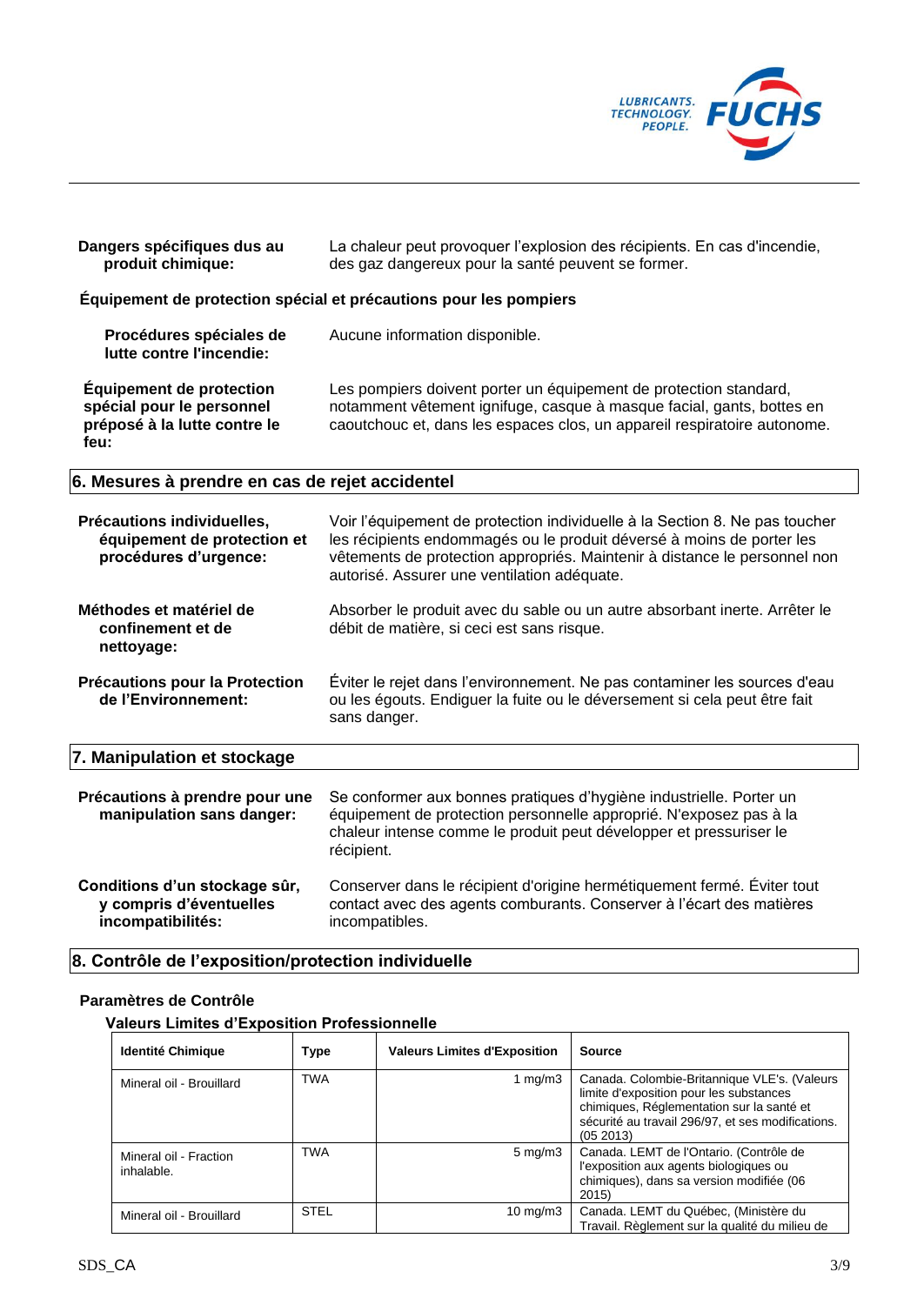

|                                                         |                             |              | travail), dans leur version modifiée (09 2017)                                                                                                                                                         |
|---------------------------------------------------------|-----------------------------|--------------|--------------------------------------------------------------------------------------------------------------------------------------------------------------------------------------------------------|
|                                                         | <b>TWA</b>                  | $5$ mg/m $3$ | Canada. LEMT du Québec, (Ministère du<br>Travail. Règlement sur la qualité du milieu de<br>travail), dans leur version modifiée (09 2017)                                                              |
| Molybdenum disulphide -<br>Total - en Mo                | <b>TWA</b>                  | 10 mg/m3     | Canada. LEMT de l'Alberta, (Code de santé et<br>de sécurité au travail, partie 1, tableau 2), dans<br>sa version modifiée (07 2009)                                                                    |
| Molybdenum disulphide -<br>Respirable. - en Mo          | <b>TWA</b>                  | $3$ mg/m $3$ | Canada. LEMT de l'Alberta, (Code de santé et<br>de sécurité au travail, partie 1, tableau 2), dans<br>sa version modifiée (07 2009)                                                                    |
| Molybdenum disulphide -<br>Inhalable                    | <b>TWA</b>                  | 10 mg/m3     | Canada. Colombie-Britannique VLE's. (Valeurs<br>limite d'exposition pour les substances<br>chimiques, Réglementation sur la santé et<br>sécurité au travail 296/97, et ses modifications.<br>(09 2011) |
| Molybdenum disulphide -<br>Respirable.                  | <b>TWA</b>                  | $3$ mg/m $3$ | Canada. Colombie-Britannique VLE's. (Valeurs<br>limite d'exposition pour les substances<br>chimiques, Réglementation sur la santé et<br>sécurité au travail 296/97, et ses modifications.<br>(09 2011) |
| Molybdenum disulphide -<br>Fraction inhalable. - en Mo  | <b>TWA</b>                  | 10 mg/m3     | Canada. LEMT de l'Ontario. (Contrôle de<br>l'exposition aux agents biologiques ou<br>chimiques), dans sa version modifiée (11<br>2010                                                                  |
| Molybdenum disulphide -<br>Fraction inhalable. - en Mo  | 8 HR ACL                    | 10 mg/m3     | Canada, LEMT de la Saskatchewan<br>(Règlement sur la santé et la sécurité au travail,<br>1996, tableau 21), dans leur version modifiée<br>(05 2009)                                                    |
|                                                         | <b>15 MIN</b><br><b>ACL</b> | 20 mg/m3     | Canada. LEMT de la Saskatchewan<br>(Règlement sur la santé et la sécurité au travail,<br>1996, tableau 21), dans leur version modifiée<br>(05 2009)                                                    |
| Molybdenum disulphide -<br>Fraction alvéolaire. - en Mo | <b>TWA</b>                  | $3$ mg/m $3$ | Canada. LEMT de l'Ontario. (Contrôle de<br>l'exposition aux agents biologiques ou<br>chimiques), dans sa version modifiée (06<br>2015)                                                                 |
| Molybdenum disulphide - en<br>Mo                        | <b>TWA</b>                  | 10 mg/m3     | Canada. LEMT du Québec, (Ministère du<br>Travail. Règlement sur la qualité du milieu de<br>travail), dans leur version modifiée (09 2017)                                                              |
| Molybdenum disulphide -<br>Fraction inhalable. - en Mo  | <b>TWA</b>                  | 10 mg/m3     | États-Unis. ACGIH, valeurs limites<br>d'exposition, dans leur version modifiée (03<br>2012)                                                                                                            |
| Molybdenum disulphide -<br>Fraction alvéolaire. - en Mo | <b>TWA</b>                  | $3$ mg/m $3$ | États-Unis. ACGIH, valeurs limites<br>d'exposition, dans leur version modifiée (03<br>2012)                                                                                                            |

# **Contrôles Techniques Appropriés**

Aucune information disponible.

# **Mesures de protection individuelle, telles que les équipements de protection individuelle**

| Informations générales:                                         | Utiliser l'équipement de protection individuel requis.                                                                                                                                                                                 |
|-----------------------------------------------------------------|----------------------------------------------------------------------------------------------------------------------------------------------------------------------------------------------------------------------------------------|
| Protection des yeux/du<br>visage:                               | Porter des lunettes de sécurité à écrans latéraux ou des lunettes étanches.                                                                                                                                                            |
| <b>Protection de la Peau</b><br><b>Protection des</b><br>Mains: | Aucune information disponible.                                                                                                                                                                                                         |
| <b>Autres:</b>                                                  | Porter des gants, des chaussures et des vêtements de protection résistant<br>aux produits chimiques, et correspondant au risque d'exposition. Contacter<br>un professionnel de l'hygiène et sécurité ou le fabricant pour tout détail. |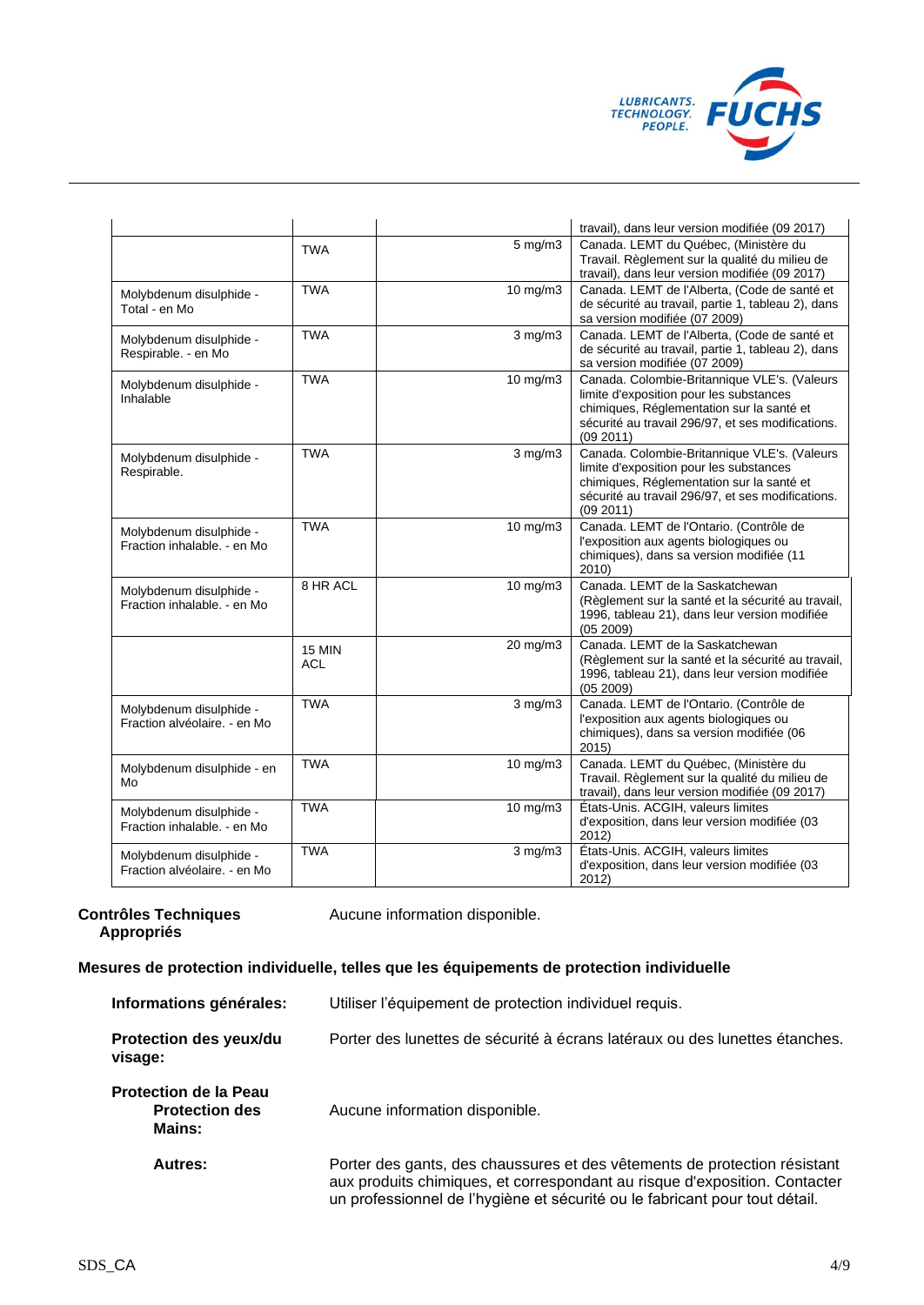

| <b>Protection Respiratoire:</b> | En cas de ventilation insuffisante, porter un appareil respiratoire approprié.<br>Demander l'avis du superviseur sur les normes de protection respiratoire<br>de la société.                                                                                                                                  |
|---------------------------------|---------------------------------------------------------------------------------------------------------------------------------------------------------------------------------------------------------------------------------------------------------------------------------------------------------------|
| Mesures d'hygiène:              | Toujours adopter de bonnes pratiques d'hygiène personnelle, telles que<br>lavage après manipulation de la substance et avant de manger, de boire ou<br>de fumer. Laver régulièrement la tenue de travail pour éliminer les<br>contaminants. Mettre au rebut les chaussures qui ne peuvent pas être<br>lavées. |

# **9. Propriétés physiques et chimiques**

| <b>Aspect</b>                                                     |                                |
|-------------------------------------------------------------------|--------------------------------|
| État:                                                             | solide                         |
| Forme:                                                            | Graisse                        |
| Couleur:                                                          | Ambre                          |
| Odeur:                                                            | Légère, Pétrole/solvant        |
| Seuil de perception de l'odeur:                                   | Aucune information disponible. |
| pH:                                                               | Aucune information disponible. |
| Point de fusion/point de congélation:                             | Aucune information disponible. |
| Température d'ébullition initiale et<br>intervalle d'ébullition:  | Aucune information disponible. |
| Point d'éclair:                                                   | 204.44 °C                      |
| Taux d'évaporation:                                               | Aucune information disponible. |
| Inflammabilité (solide, gaz):                                     | Aucune information disponible. |
| Limites supérieures/inférieures d'inflammabilité ou d'explosivité |                                |
| Limites d'inflammabilité - supérieure<br>(%):                     | Aucune information disponible. |
| Limites d'inflammabilité - inférieure<br>(%):                     | Aucune information disponible. |
| Limites d'explosivité - supérieure:                               | Aucune information disponible. |
| Limites d'explosivité - inférieure:                               | Aucune information disponible. |
| Pression de vapeur:                                               | Aucune information disponible. |
| Densité de vapeur:                                                | Aucune information disponible. |
| Densité:                                                          | Aucune information disponible. |
| Densité relative:                                                 | 0.95                           |
| <b>Solubilités</b>                                                |                                |
| Solubilité dans l'eau:                                            | Insoluble                      |
| Solubilité (autre):                                               | Aucune information disponible. |
| Coefficient de partition (n-octanol/eau):                         | Aucune information disponible. |
| Température d'auto-inflammation:                                  | Aucune information disponible. |
| Température de décomposition:                                     | Aucune information disponible. |
| Viscosité:                                                        | > 22 mm2/s (40 °C, estimé)     |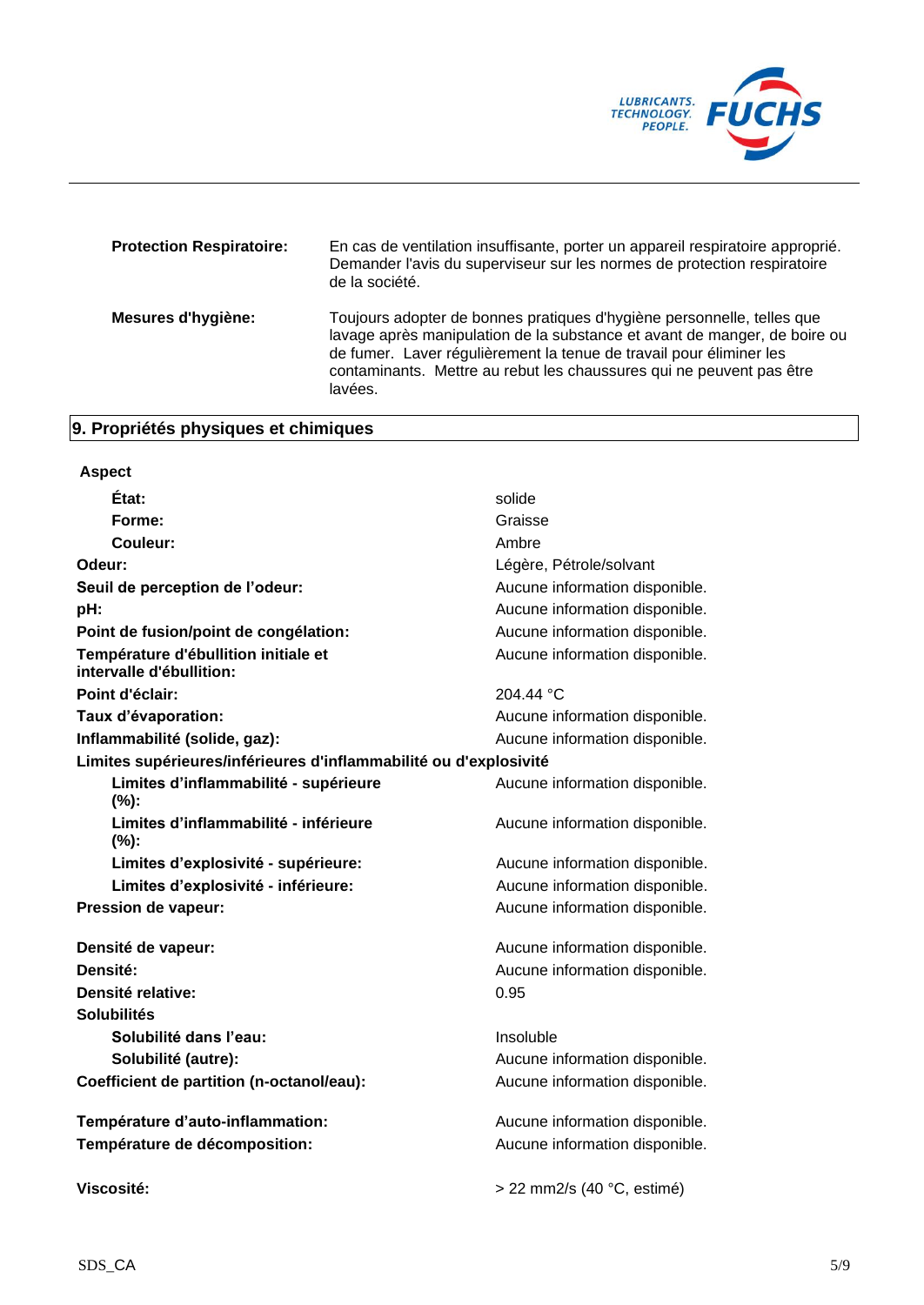

# **10. Stabilité et réactivité**

| Réactivité:                                    | Non réactif pendant l'utilisation normale.                                                                             |
|------------------------------------------------|------------------------------------------------------------------------------------------------------------------------|
| <b>Stabilité Chimique:</b>                     | Ce produit est stable dans des conditions normales.                                                                    |
| Possibilité de Réactions<br>Dangereuses:       | Aucun(e)(s) dans les conditions normales.                                                                              |
| <b>Conditions à Éviter:</b>                    | Eviter tout chauffage ou contamination.                                                                                |
| <b>Matières Incompatibles:</b>                 | Aucune information disponible.                                                                                         |
| <b>Produits de Décomposition</b><br>Dangereux: | La décomposition thermique ou la combustion peut libérer des oxydes de<br>carbone et d'autres gaz ou vapeurs toxiques. |

# **11. Propriétés toxicologiques**

| Inhalation:                  | Informations sur les voies d'exposition probables<br>Aucun(e)(s) dans les conditions normales. |  |
|------------------------------|------------------------------------------------------------------------------------------------|--|
| <b>Contact avec la Peau:</b> | Le contact prolongé avec la peau peut entraîner des rougeurs et de<br>l'irritation.            |  |
| <b>Contact oculaire:</b>     | Le contact oculaire est possible ; il doit être évité.                                         |  |
| Ingestion:                   | Peut être ingéré par accident. L'ingestion peut provoquer irritation et<br>malaises.           |  |

# **Symptômes liés aux caractéristiques physiques, chimiques et toxicologiques**

| Inhalation:                  | Aucune information disponible. |
|------------------------------|--------------------------------|
| <b>Contact avec la Peau:</b> | Aucune information disponible. |
| <b>Contact oculaire:</b>     | Aucune information disponible. |
| Ingestion:                   | Aucune information disponible. |

# **Informations sur les effets toxicologiques**

# **Toxicité aiguë (répertorier toutes les voies d'exposition possibles)**

| Ingestion                            | Non classé comme présentant une toxicité aiguë d'après les données |
|--------------------------------------|--------------------------------------------------------------------|
| <b>Produit:</b>                      | disponibles.                                                       |
| Contact avec la peau                 | Non classé comme présentant une toxicité aiguë d'après les données |
| <b>Produit:</b>                      | disponibles.                                                       |
| <b>Inhalation</b><br><b>Produit:</b> | Non classé comme présentant une toxicité aiguë d'après les données |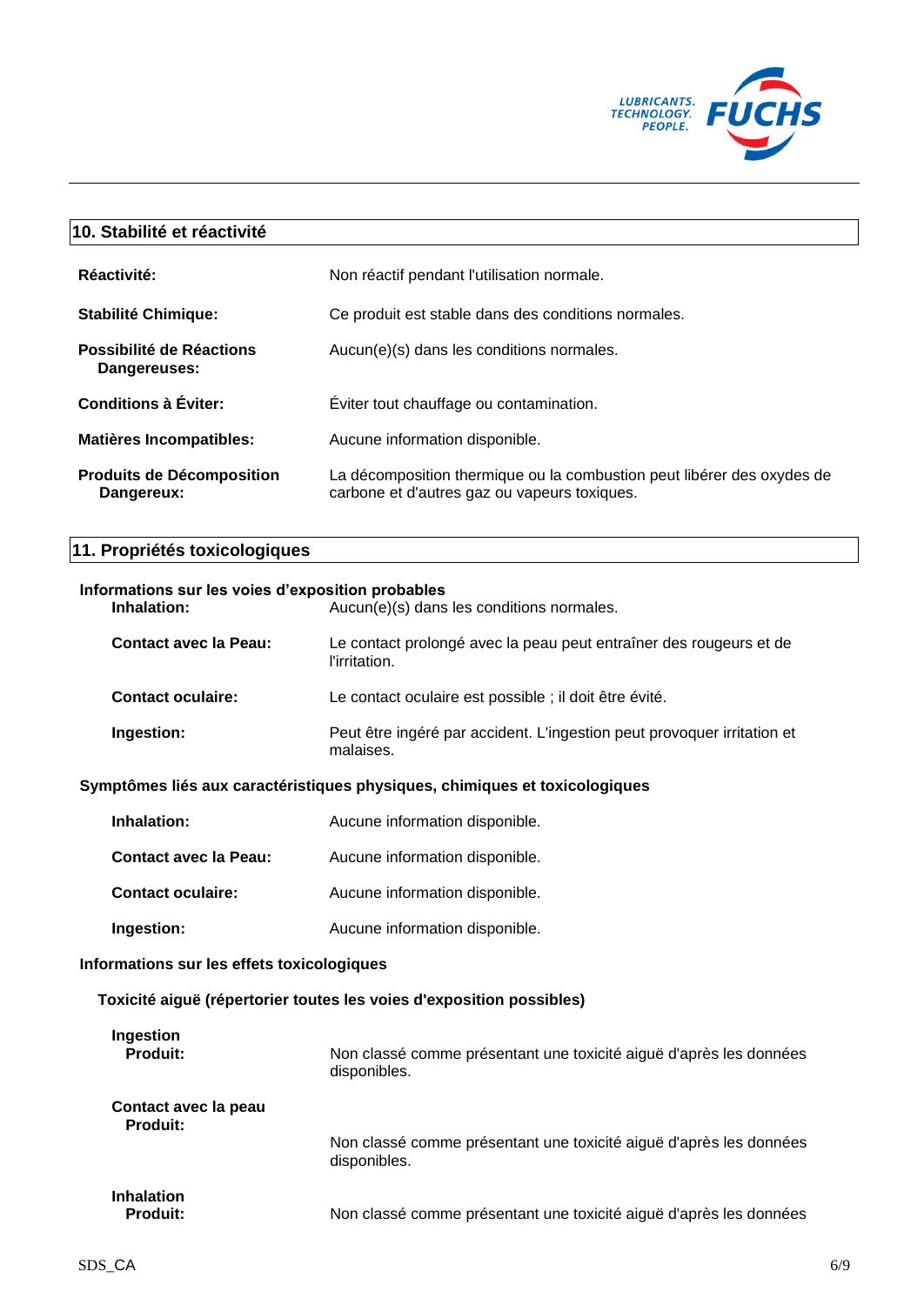

|                                                                             | disponibles.                                                                                                                       |
|-----------------------------------------------------------------------------|------------------------------------------------------------------------------------------------------------------------------------|
| Produit:                                                                    | Effets différés et immédiats, et effets chroniques d'une exposition de courte et de longue durée<br>Aucune information disponible. |
| <b>Corrosion ou Irritation de la Peau</b><br>Produit:                       | Aucune information disponible.                                                                                                     |
| <b>Blessure ou Irritation Grave des Yeux</b><br>Produit:                    | Aucune information disponible.                                                                                                     |
| Sensibilisation Respiratoire ou Cutanée<br><b>Produit:</b>                  | Aucune information disponible.                                                                                                     |
| Cancérogénicité<br><b>Produit:</b>                                          | Aucune information disponible.                                                                                                     |
| Aucun composant cancérigène identifié                                       | Monographies du CIRC sur l'évaluation des risques de cancérogénicité pour l'homme:                                                 |
| Aucun composant cancérigène identifié                                       | États-Unis. Rapport du NTP (National Toxicilogy Program) sur les cancérogènes :                                                    |
| Liste des cancérogènes de l'ACGIH:<br>Aucun composant cancérigène identifié |                                                                                                                                    |
| Mutagénicité des Cellules Germinales                                        |                                                                                                                                    |
| In vitro<br>Produit:                                                        | Aucune information disponible.                                                                                                     |
| In vivo<br>Produit:                                                         | Aucune information disponible.                                                                                                     |
| Toxicité pour la reproduction<br>Produit:                                   | Aucune information disponible.                                                                                                     |
| <b>Produit:</b>                                                             | Toxicité Spécifique au Niveau de l'Organe Cible- Exposition Unique<br>Aucune information disponible.                               |
| <b>Produit:</b>                                                             | Toxicité Spécifique au Niveau de l'Organe Cible- Expositions répétées<br>Aucune information disponible.                            |
| <b>Risque d'Aspiration</b><br><b>Produit:</b>                               | Aucune information disponible.                                                                                                     |
|                                                                             |                                                                                                                                    |

Autres effets: Aucune information disponible.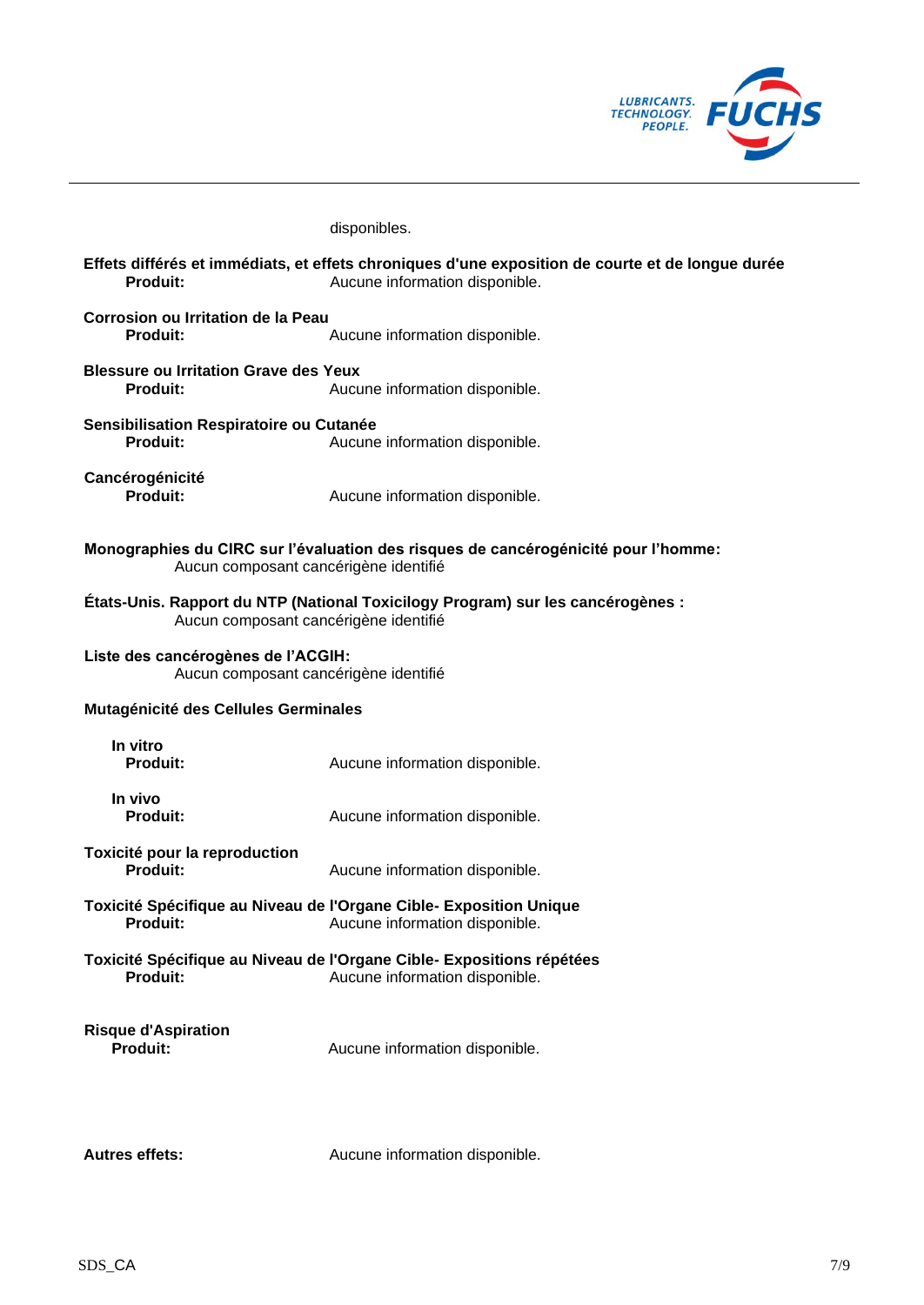

# **12. Informations écologiques**

# **Écotoxicité:**

# **Risques aigus pour l'environnement aquatique:**

| <b>Poisson</b><br><b>Produit:</b>                                 | Aucune information disponible.                                   |
|-------------------------------------------------------------------|------------------------------------------------------------------|
| <b>Invertébrés Aquatiques</b><br>Produit:                         | Aucune information disponible.                                   |
| Risques chroniques pour l'environnement aquatique:                |                                                                  |
| <b>Poisson</b><br><b>Produit:</b>                                 | Aucune information disponible.                                   |
| <b>Invertébrés Aquatiques</b><br>Produit:                         | Aucune information disponible.                                   |
| Toxicité pour les plantes aquatiques<br><b>Produit:</b>           | Aucune information disponible.                                   |
| Persistance et Dégradabilité                                      |                                                                  |
| <b>Biodégradation</b><br>Produit:                                 | Aucune information disponible.                                   |
| <b>Rapport DBO/DCO</b><br>Produit:                                | Aucune information disponible.                                   |
| <b>Potentiel de Bioaccumulation</b>                               |                                                                  |
| <b>Facteur de Bioconcentration (BCF)</b><br>Produit:              | Aucune information disponible.                                   |
| Coefficient de Partage n-octanol/eau (log Kow)<br><b>Produit:</b> | Aucune information disponible.                                   |
| <b>Mobilité dans le Sol:</b><br><b>Autres Effets Néfastes:</b>    | Aucune information disponible.<br>Aucune information disponible. |

# **13. Considérations relatives à l'élimination**

| Instructions pour l'élimination: | Le rejet, le traitement et l'élimination peuvent être soumis à des lois<br>nationales, régionales ou locales. Éliminer les déchets dans une installation<br>de traitement et d'élimination des déchets appropriée conformément aux<br>lois et aux réglementations en vigueur et en fonction des caractéristiques<br>du produit au moment de l'élimination. C'est la responsabilité de l'utilisateur<br>de produit ou du propriétaire pour déterminer au moment de la disposition,<br>qui se perdent les règlements doivent être appliqués. |
|----------------------------------|--------------------------------------------------------------------------------------------------------------------------------------------------------------------------------------------------------------------------------------------------------------------------------------------------------------------------------------------------------------------------------------------------------------------------------------------------------------------------------------------------------------------------------------------|
| <b>Emballages Contaminés:</b>    | Les conteneurs vides doivent être acheminés vers un site agréé pour le<br>traitement des déchets à des fins de recyclage ou d'élimination.                                                                                                                                                                                                                                                                                                                                                                                                 |